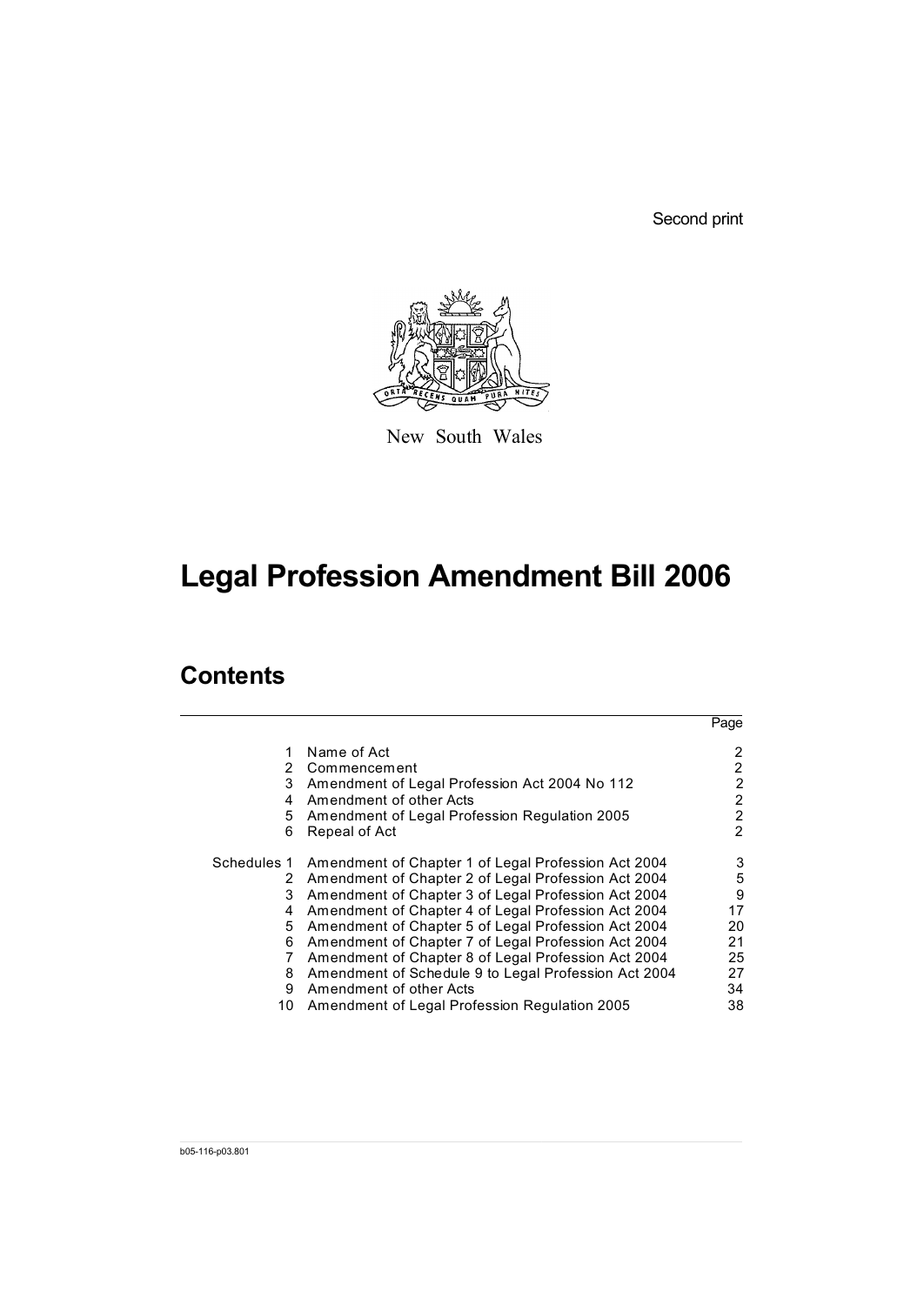*This PUBLIC BILL, originated in the LEGISLATIVE ASSEMBLY and, having this day passed, is now ready for presentation to the LEGISLATIVE COUNCIL for its concurrence.*

> *Clerk of the Legislative Assembly. Legislative Assembly,*



New South Wales

# **Legal Profession Amendment Bill 2006**

Act No , 2006

An Act to amend the *Legal Profession Act 2004* in relation to the prohibition on engaging in unqualified legal practice, the grant of practising certificates, the penalties for and the investigation and prosecution of advertising offences, compensation orders, costs disclosures, costs agreements, costs assessments, foreign lawyers, and in other respects; to amend other Acts and the *Legal Profession Regulation 2005* to make consequential and other amendments; and for other purposes.

*EXAMINED*

*Chairman of Committees*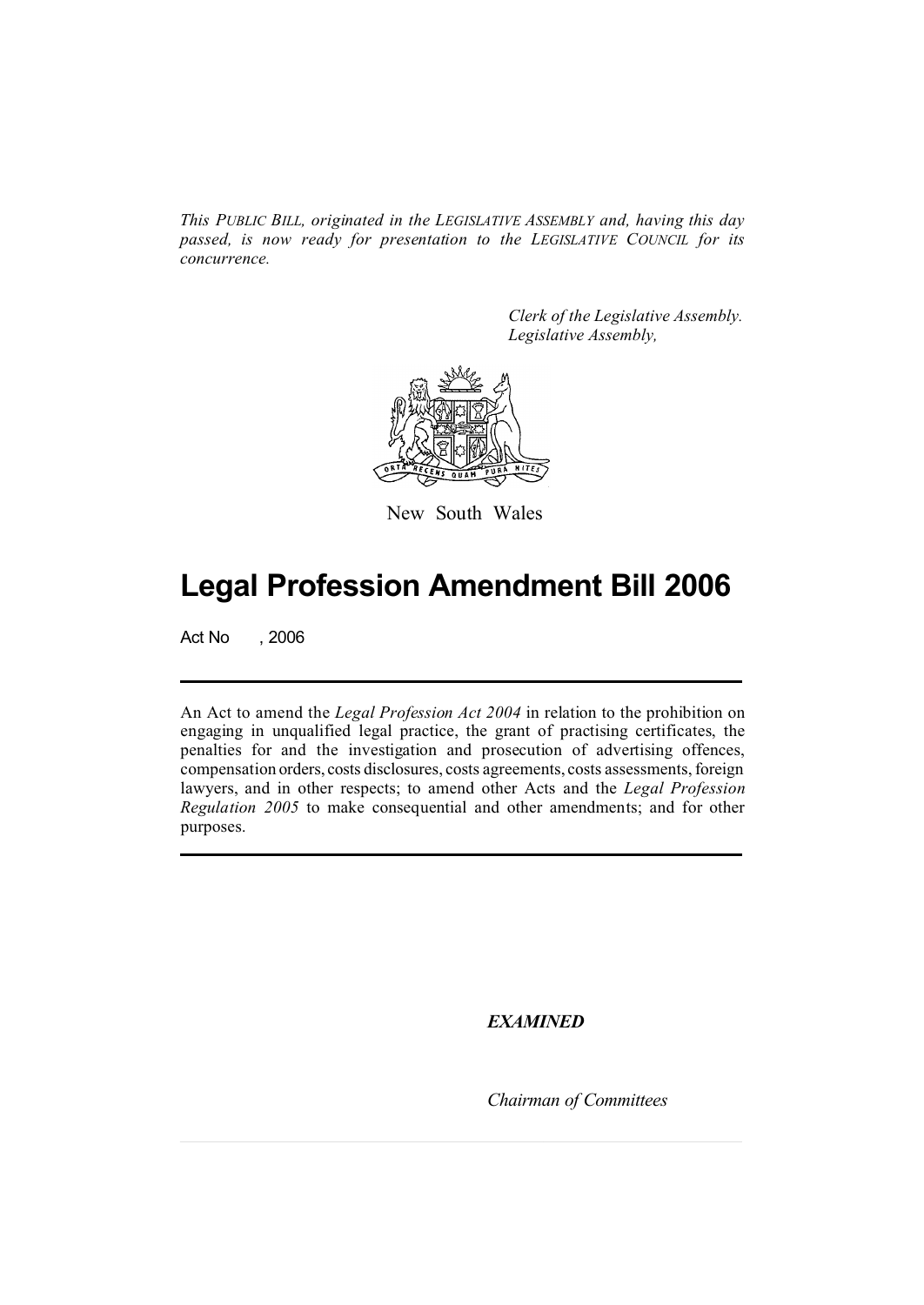|              | The Legislature of New South Wales enacts:                                                                                                                          | $\mathbf{1}$   |
|--------------|---------------------------------------------------------------------------------------------------------------------------------------------------------------------|----------------|
| 1            | <b>Name of Act</b>                                                                                                                                                  | $\overline{2}$ |
|              | This Act is the Legal Profession Amendment Act 2006.                                                                                                                | 3              |
| $\mathbf{2}$ | <b>Commencement</b>                                                                                                                                                 | $\overline{4}$ |
|              | This Act commences on a day or days to be appointed by<br>proclamation.                                                                                             | 5<br>6         |
| 3            | Amendment of Legal Profession Act 2004 No 112                                                                                                                       | $\tau$         |
|              | The Legal Profession Act 2004 is amended as set out in<br>Schedules 1-8.                                                                                            | 8<br>9         |
| 4            | <b>Amendment of other Acts</b>                                                                                                                                      | 10             |
|              | The Acts specified in Schedule 9 are amended as set out in that<br>Schedule.                                                                                        | 11<br>12       |
| 5            | <b>Amendment of Legal Profession Regulation 2005</b>                                                                                                                | 13             |
|              | The Legal Profession Regulation 2005 is amended as set out in<br>Schedule 10.                                                                                       | 14<br>15       |
| 6            | <b>Repeal of Act</b>                                                                                                                                                | 16             |
|              | This Act is repealed on the day following the day on which all of the<br>(1)<br>provisions of this Act have commenced.                                              | 17<br>18       |
|              | The repeal of this Act does not, because of the operation of section 30<br>(2)<br>of the <i>Interpretation Act 1987</i> , affect any amendment made by<br>this Act. | 19<br>20<br>21 |
|              |                                                                                                                                                                     |                |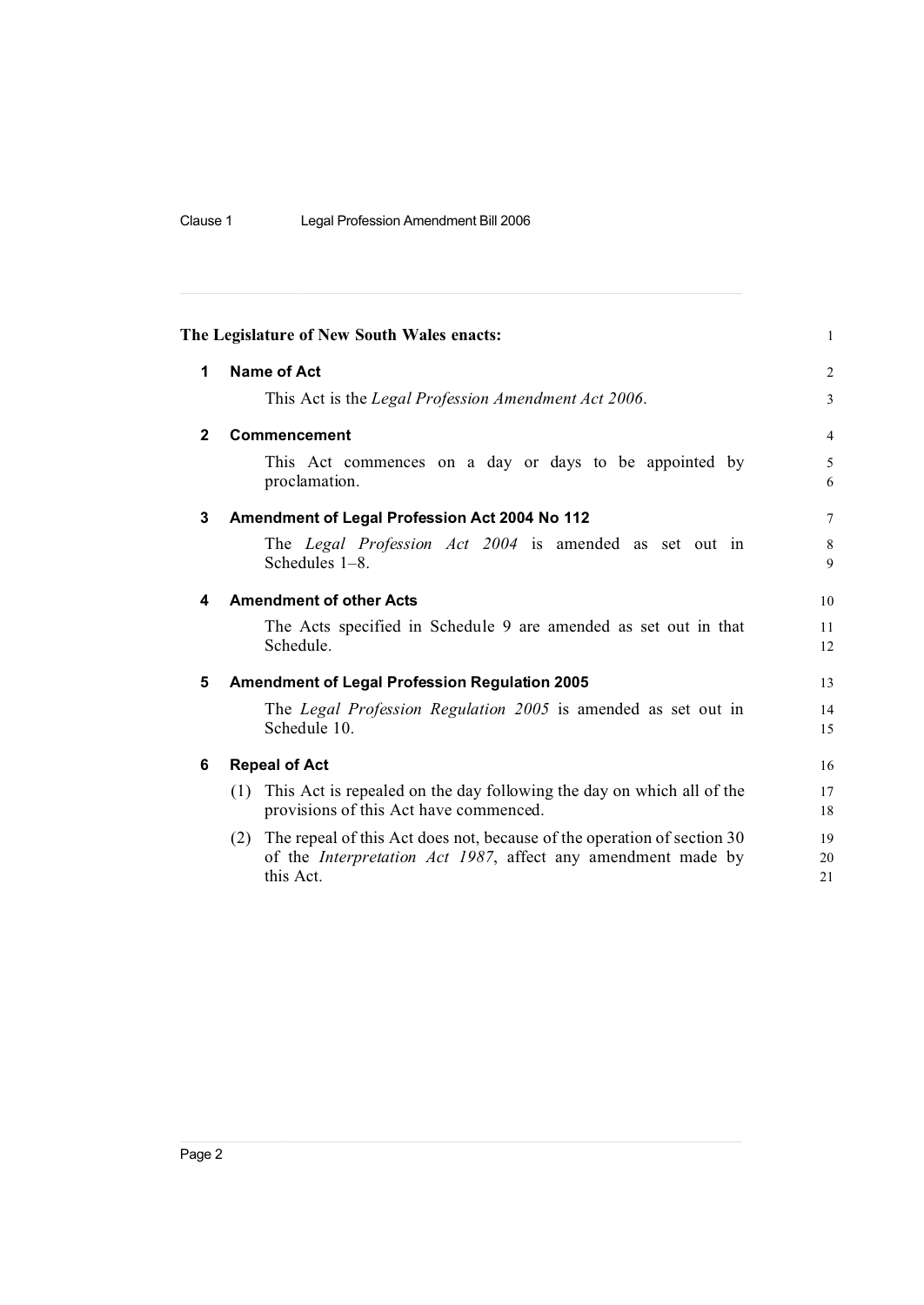Amendment of Chapter 1 of Legal Profession Act 2004 Schedule 1

**Schedule 1 Amendment of Chapter 1 of Legal** <sup>1</sup> **Profession Act 2004** <sup>2</sup>  $(Section 3)$  3 **[1] Section 4 Definitions** 4 Omit "or issue" from the definition of *admission to the legal profession* in 5 section 4 (1).  $\qquad \qquad 6$ **[2] Section 4 (1)** 7 Insert in alphabetical order: 8 **grant** of a practising certificate includes the issue of a 9 practising certificate. 10 *show cause event*, in relation to a person, means: 11 (a) his or her becoming bankrupt or being served with 12 notice of a creditor's petition presented to the Court 13 under section 43 of the *Bankruptcy Act 1966* of the 14 Commonwealth, or 15 (b) his or her presentation (as a debtor) of a declaration to 16 the Official Receiver under section 54A of the 17 *Bankruptcy Act 1966* of the Commonwealth of his or 18 her intention to present a debtor's petition or his or her 19 presentation (as a debtor) of such a petition under 20 section 55 of that Act, or 21 (c) his or her applying to take the benefit of any law for the 22 relief of bankrupt or insolvent debtors, compounding 23 with his or her creditors or making an assignment of his 24 or her remuneration for their benefit, or 25 (d) his or her conviction for a serious offence or a tax 26 offence, whether or not: 27<br>(i) the offence was committed in or outside this 28 the offence was committed in or outside this 28 jurisdiction, or 29 (ii) the offence was committed while the person was  $30$ engaging in legal practice as an Australian legal 31 practitioner or was practising foreign law as an 32 Australian-registered foreign lawyer, as the case 33 requires, or 34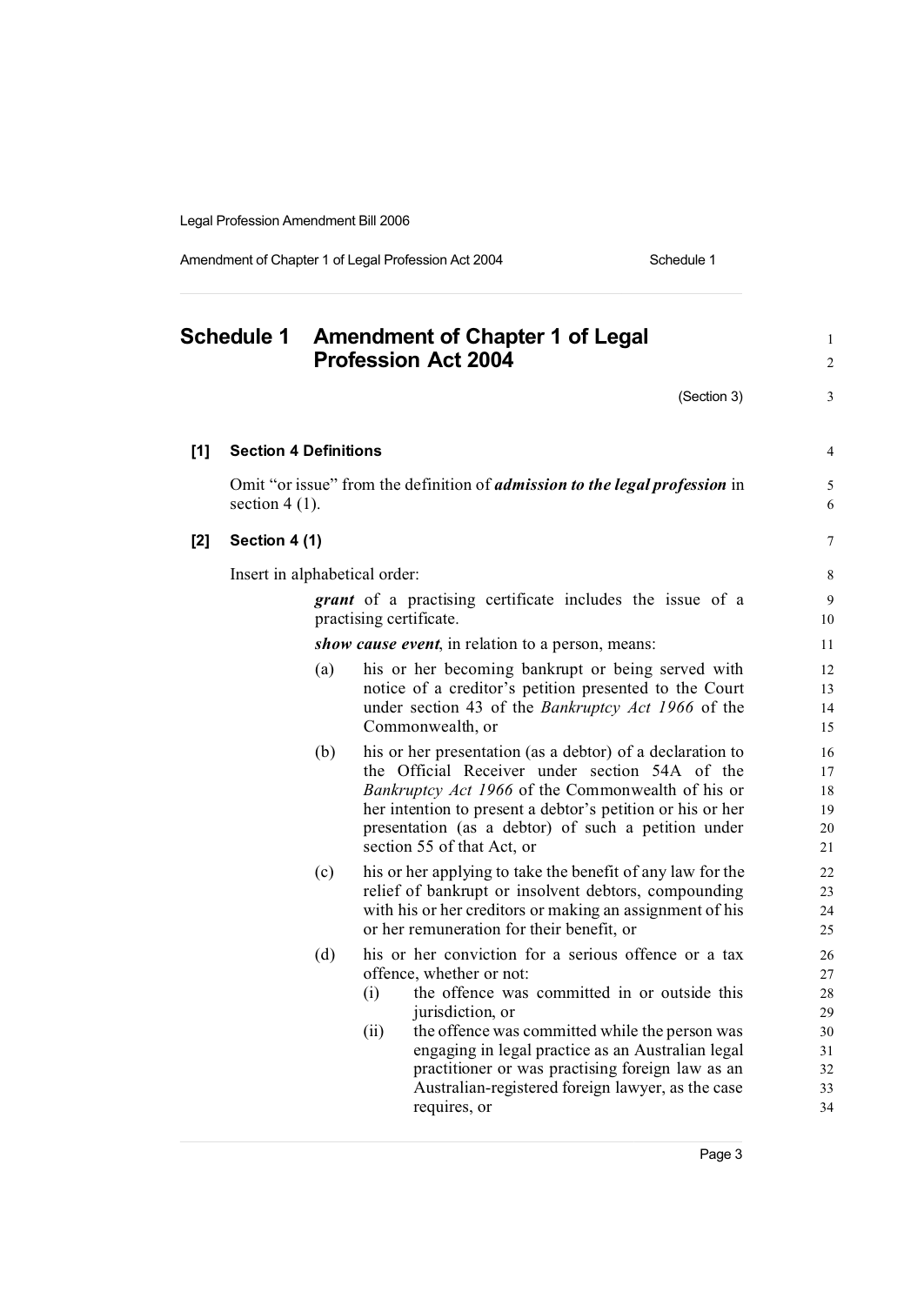Schedule 1 Amendment of Chapter 1 of Legal Profession Act 2004

(iii) other persons are prohibited from disclosing the 1 identity of the offender. 2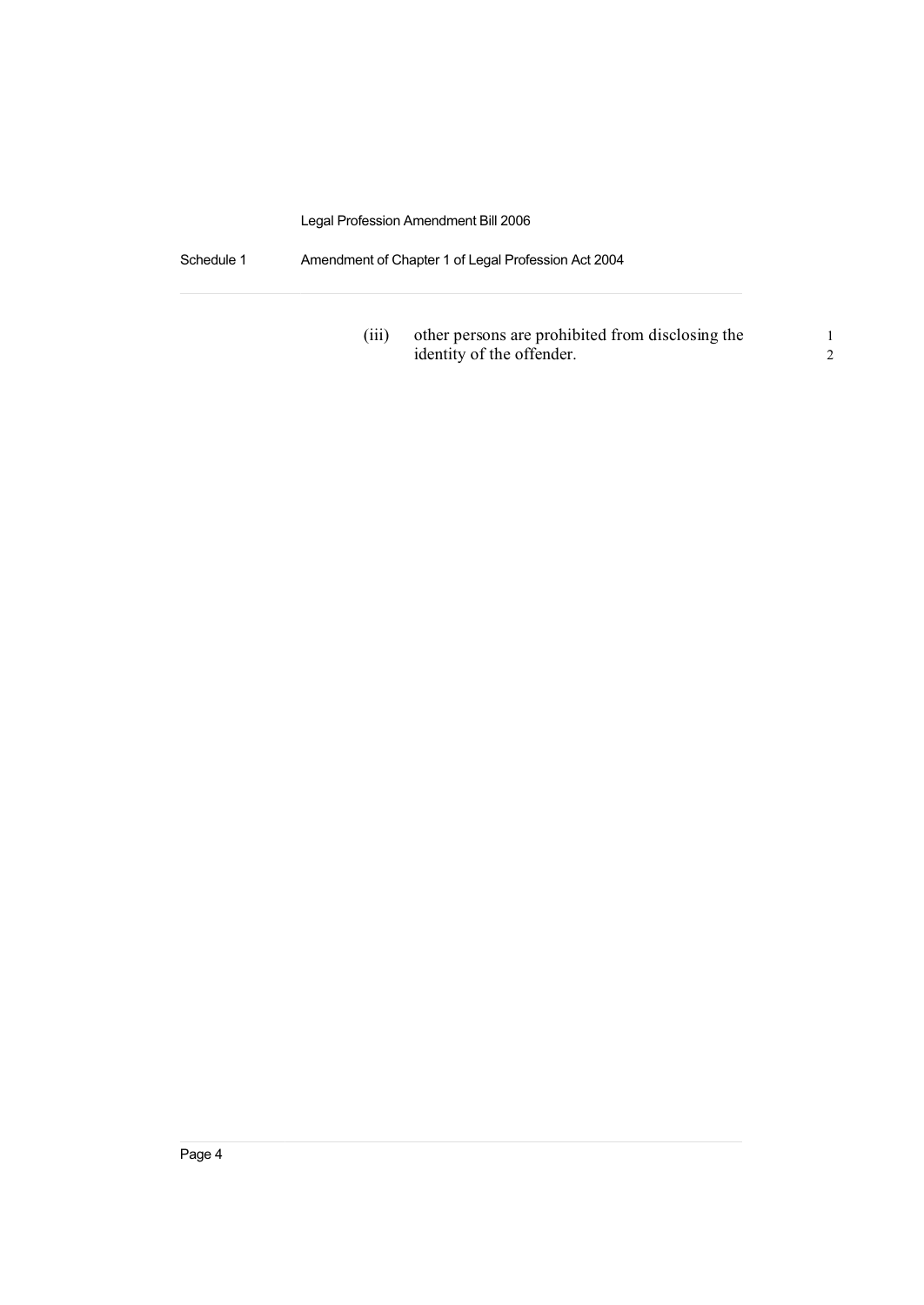Amendment of Chapter 2 of Legal Profession Act 2004 Schedule 2

|       |  | Schedule 2 Amendment of Chapter 2 of Legal<br><b>Profession Act 2004</b>                                                                                                                                                                                                                                                                                                                                                                                             |                                        |  |
|-------|--|----------------------------------------------------------------------------------------------------------------------------------------------------------------------------------------------------------------------------------------------------------------------------------------------------------------------------------------------------------------------------------------------------------------------------------------------------------------------|----------------------------------------|--|
|       |  | (Section 3)                                                                                                                                                                                                                                                                                                                                                                                                                                                          | 3                                      |  |
| $[1]$ |  | Section 14 Prohibition on engaging in legal practice when not entitled                                                                                                                                                                                                                                                                                                                                                                                               | 4                                      |  |
|       |  | Omit "for fee, gain or reward" from section 14 (1).                                                                                                                                                                                                                                                                                                                                                                                                                  | 5                                      |  |
| $[2]$ |  | Section 45 Application for grant or renewal of local practising certificate                                                                                                                                                                                                                                                                                                                                                                                          | 6                                      |  |
|       |  | Insert after section 45 $(5)$ :                                                                                                                                                                                                                                                                                                                                                                                                                                      | 7                                      |  |
|       |  | (6) A reference in this section to engaging in legal practice<br>principally in this or any other jurisdiction applies only to legal<br>practice in Australia. Accordingly, an Australian lawyer who is<br>engaged or expects to be engaged in legal practice principally<br>in a foreign country is nevertheless eligible to apply for the<br>grant or renewal of a local practising certificate if the lawyer<br>otherwise meets the requirements of this section. | 8<br>9<br>10<br>11<br>12<br>13<br>14   |  |
|       |  | Note. The purpose of this subsection is to deal with a case where a<br>person practises both in Australia and overseas. In that case, overseas<br>practice is to be disregarded (even if it forms the principal portion of the<br>person's overall practice), so that eligibility is determined by reference only<br>to the person's practice in Australia.                                                                                                          | 15<br>16<br>17<br>18<br>19             |  |
|       |  | (7) An Australian lawyer is also eligible to apply for the grant or<br>renewal of a local practising certificate if the lawyer is of a<br>class or description prescribed by the regulations. The<br>regulations may provide that a Council has a discretion as to<br>whether or not to grant or renew a local practising certificate to<br>a person in his or her capacity as an Australian lawyer of that<br>class or description.                                 | 20<br>21<br>22<br>23<br>24<br>25<br>26 |  |
|       |  | Note. The purpose of this subsection is to enable regulations to be made<br>conferring eligibility on an Australian lawyer who is not otherwise eligible<br>to apply for a local practising certificate. Regulations could be made<br>conferring eligibility, for example, on an Australian lawyer who practises<br>exclusively overseas, or an Australian lawyer who holds a public office of<br>a specified kind.                                                  | 27<br>28<br>29<br>30<br>31<br>32       |  |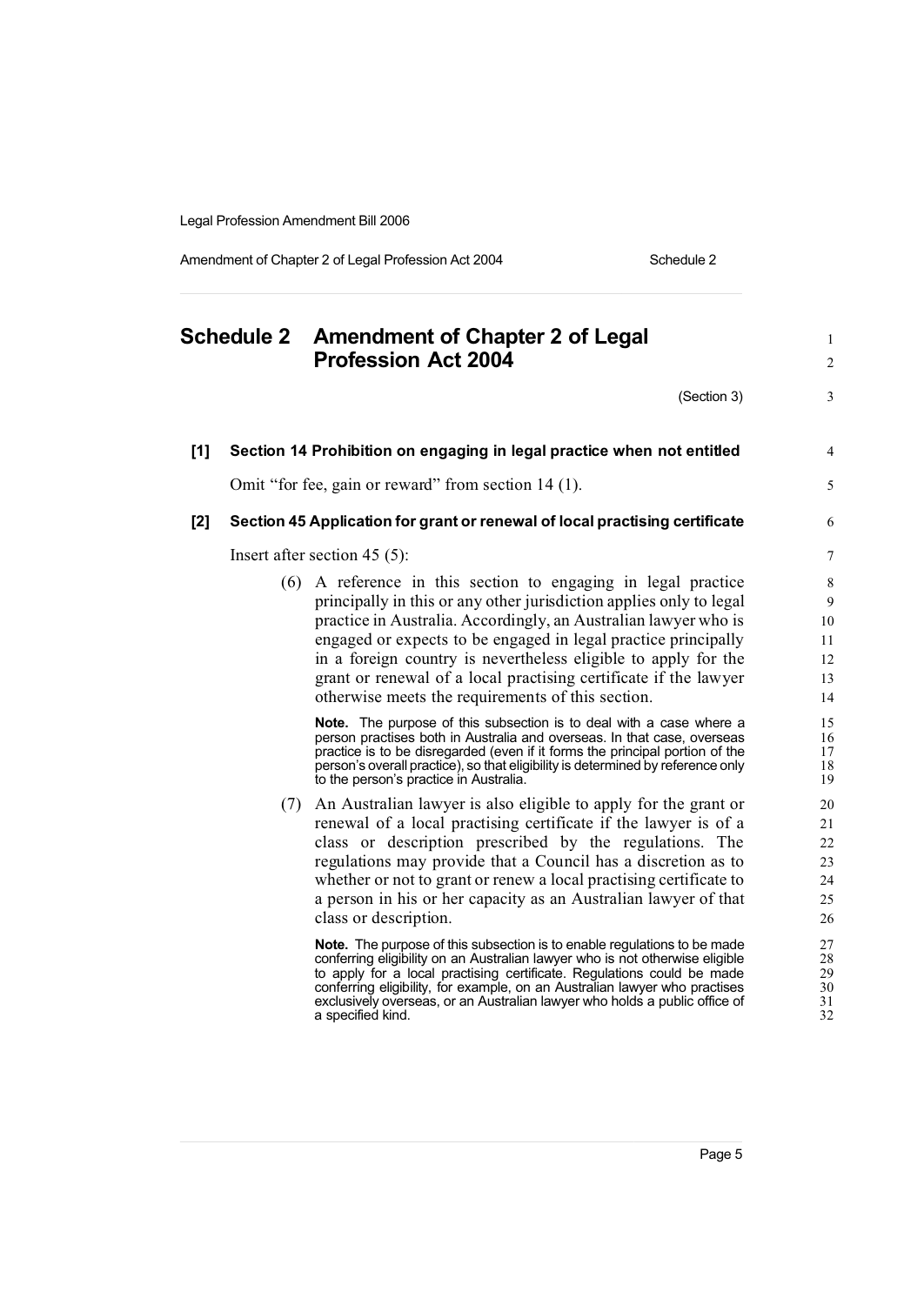| Schedule 2 | Amendment of Chapter 2 of Legal Profession Act 2004 |  |
|------------|-----------------------------------------------------|--|
|------------|-----------------------------------------------------|--|

| [3]   |                         |     | Section 54 Statutory condition regarding practice as a barrister                                                                                | $\mathbf{1}$                                  |
|-------|-------------------------|-----|-------------------------------------------------------------------------------------------------------------------------------------------------|-----------------------------------------------|
|       |                         |     | Insert at the end of the section:                                                                                                               | $\sqrt{2}$                                    |
|       | (2)                     |     | Subsection (1) does not apply to:                                                                                                               | $\overline{3}$                                |
|       |                         | (a) | a barrister who is, or who is of a class or description of<br>barristers, specified by the Bar Council for the purposes<br>of this section, or  | $\overline{4}$<br>$\mathfrak s$<br>$\sqrt{6}$ |
|       |                         | (b) | a barrister who is of a class or description of barristers<br>prescribed by the regulations for the purposes of this<br>section,                | $\boldsymbol{7}$<br>$\,8\,$<br>9              |
|       |                         |     | to the extent respectively specified by the Bar Council or<br>prescribed by the regulations.                                                    | 10<br>11                                      |
| [4]   |                         |     | Section 65 Definition of "show cause event"                                                                                                     | 12                                            |
|       | Omit the section.       |     |                                                                                                                                                 | 13                                            |
| [5]   |                         |     | Section 66 Applicant for local practising certificate-show cause event                                                                          | 14                                            |
|       | Insert instead "grant". |     | Omit "issue" wherever occurring in section 66 (7) and (8).                                                                                      | 15<br>16                                      |
| [6]   |                         |     | Section 78 Immediate suspension of local practising certificate                                                                                 | 17                                            |
|       |                         |     | Omit "section 61" from section 78 $(2)$ (a). Insert instead "section 61 $(4)$ ".                                                                | 18                                            |
| $[7]$ |                         |     | Section 85 Regulation of advertising and other marketing of services                                                                            | 19                                            |
|       |                         |     | Omit "100 penalty units" wherever occurring in section 85 (2) and (8).                                                                          | 20                                            |
|       |                         |     | Insert instead "200 penalty units".                                                                                                             | 21                                            |
| [8]   | <b>Section 85 (12)</b>  |     |                                                                                                                                                 | $22\,$                                        |
|       | Omit the subsection.    |     |                                                                                                                                                 | 23                                            |
| [9]   |                         |     | Section 102 Special provisions about interstate legal practitioner<br>engaging in unsupervised legal practice as solicitor in this jurisdiction | 24<br>25                                      |
|       |                         |     | Insert "as a solicitor" after "practice" where firstly occurring.                                                                               | 26                                            |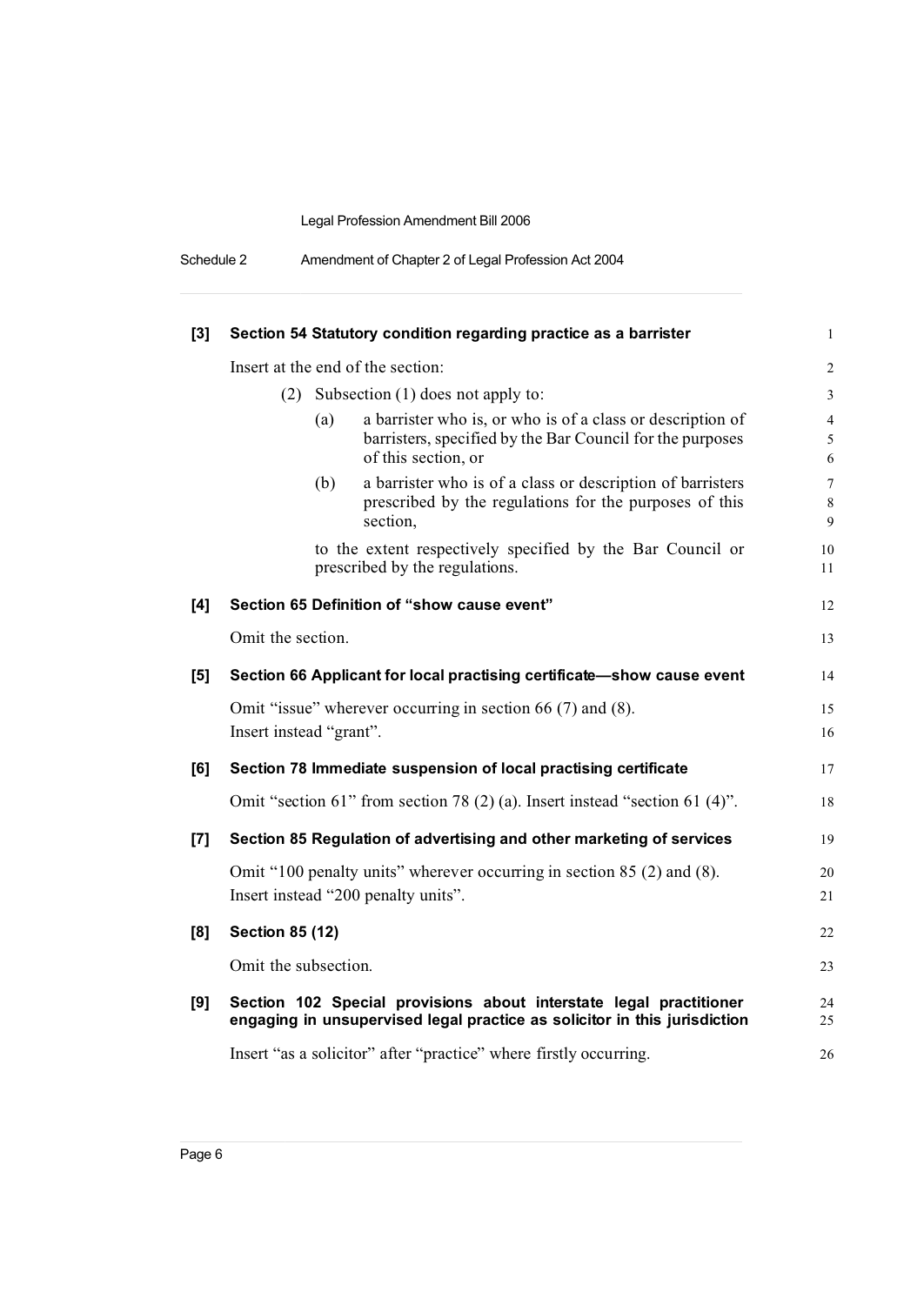| Amendment of Chapter 2 of Legal Profession Act 2004 | Schedule 2 |
|-----------------------------------------------------|------------|
|-----------------------------------------------------|------------|

| $[10]$ | Section 105 Consideration and investigation of applicants or holders                                                     | $\mathbf{1}$                     |
|--------|--------------------------------------------------------------------------------------------------------------------------|----------------------------------|
|        | Omit "authority" from section 105 (1) (c). Insert instead "Council".                                                     | $\overline{2}$                   |
| $[11]$ | Section 129 Show cause procedure for cancellation of local practising<br>certificate following foreign regulatory action | $\mathfrak{Z}$<br>$\overline{4}$ |
|        | Omit "lawyer" from section 129 (3). Insert instead "practitioner".                                                       | 5                                |
| $[12]$ | <b>Section 184 Definitions</b>                                                                                           | 6                                |
|        | Omit the definition of show cause event.                                                                                 | 7                                |
| $[13]$ | <b>Section 193 Advertising</b>                                                                                           | $\,8\,$                          |
|        | Omit "the practice of law" wherever occurring in section 193 (1).<br>Insert instead "legal practice engaged in".         | 9<br>10                          |
| $[14]$ | Section 195 Trust money and trust accounts                                                                               | 11                               |
|        | Insert "and Australian legal practitioners" after "practices" in section<br>$195(1)$ .                                   | 12<br>13                         |
| $[15]$ | <b>Section 195 (3)</b>                                                                                                   | 14                               |
|        | Insert ", the regulations or any legal profession rule" after "this Act".                                                | 15                               |
| $[16]$ | Section 203 Requirements regarding applications for grant or renewal<br>of registration                                  | 16<br>17                         |
|        | Omit "carrying on the practice of law" from section 203 (2) (f) (i).<br>Insert instead "engaging in legal practice".     | 18<br>19                         |
| $[17]$ | Section 203 (2) (f) (i)                                                                                                  | 20                               |
|        | Omit "carry on the practice of law". Insert instead "engage in legal practice".                                          | 21                               |
| $[18]$ | Section 203 (2) (f) (ii)                                                                                                 | 22                               |
|        | Omit "carrying on any practice of law".                                                                                  | 23                               |
|        | Insert instead "engaging in legal practice".                                                                             | 24                               |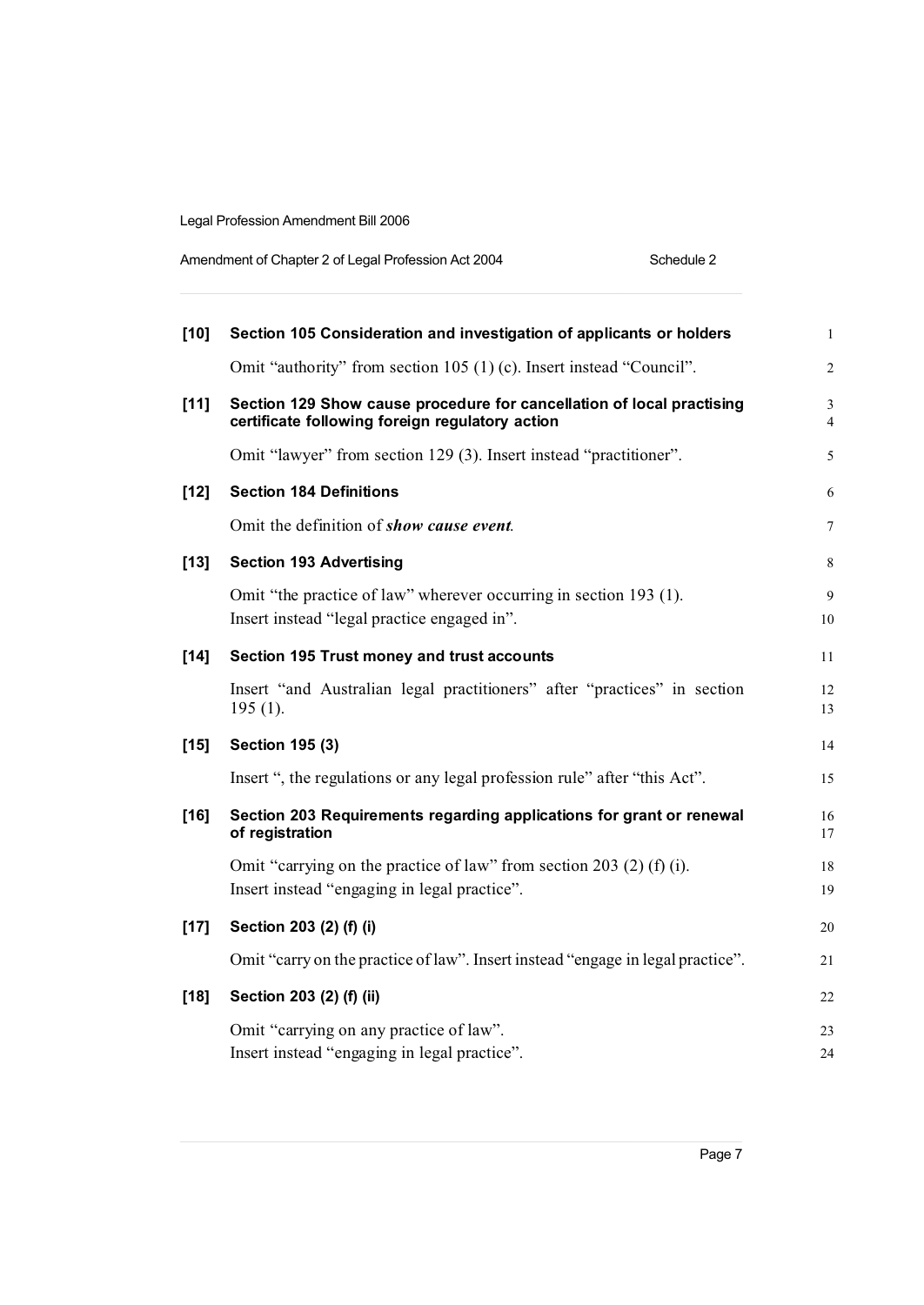|  | Schedule 2 | Amendment of Chapter 2 of Legal Profession Act 2004 |  |
|--|------------|-----------------------------------------------------|--|
|--|------------|-----------------------------------------------------|--|

| $[19]$ | Section 203 (2) (g)                                                                          | $\mathbf{1}$        |
|--------|----------------------------------------------------------------------------------------------|---------------------|
|        | Omit "the practice of law". Insert instead "legal practice engaged in".                      | $\overline{2}$      |
| $[20]$ | Section 203 (2) (g)                                                                          | $\mathfrak{Z}$      |
|        | Omit "the applicant's practice of law".<br>Insert instead "legal practice by the applicant". | $\overline{4}$<br>5 |
| $[21]$ | Section 203 (3) (b)                                                                          | 6                   |
|        | Omit "practise law". Insert instead "engage in legal practice".                              | $\tau$              |
| $[22]$ | Section 205 Requirement to grant or renew registration if criteria<br>satisfied              | 8<br>9              |
|        | Omit "the practice of law" wherever occurring in section 205 (1) (b) and<br>$(c)$ (ii).      | 10<br>11            |
|        | Insert instead "legal practice".                                                             | 12                  |
| $[23]$ | Section 205 (1) (c) (i)                                                                      | 13                  |
|        | Omit "carrying on the practice of law".                                                      | 14                  |
|        | Insert instead "engaging in legal practice".                                                 | 15                  |
| $[24]$ | Section 206 Refusal to grant or renew registration                                           | 16                  |
|        | Omit "carries on the practice of law" from section $206(2)$ (h).                             | 17                  |
|        | Insert instead "engages in legal practice".                                                  | 18                  |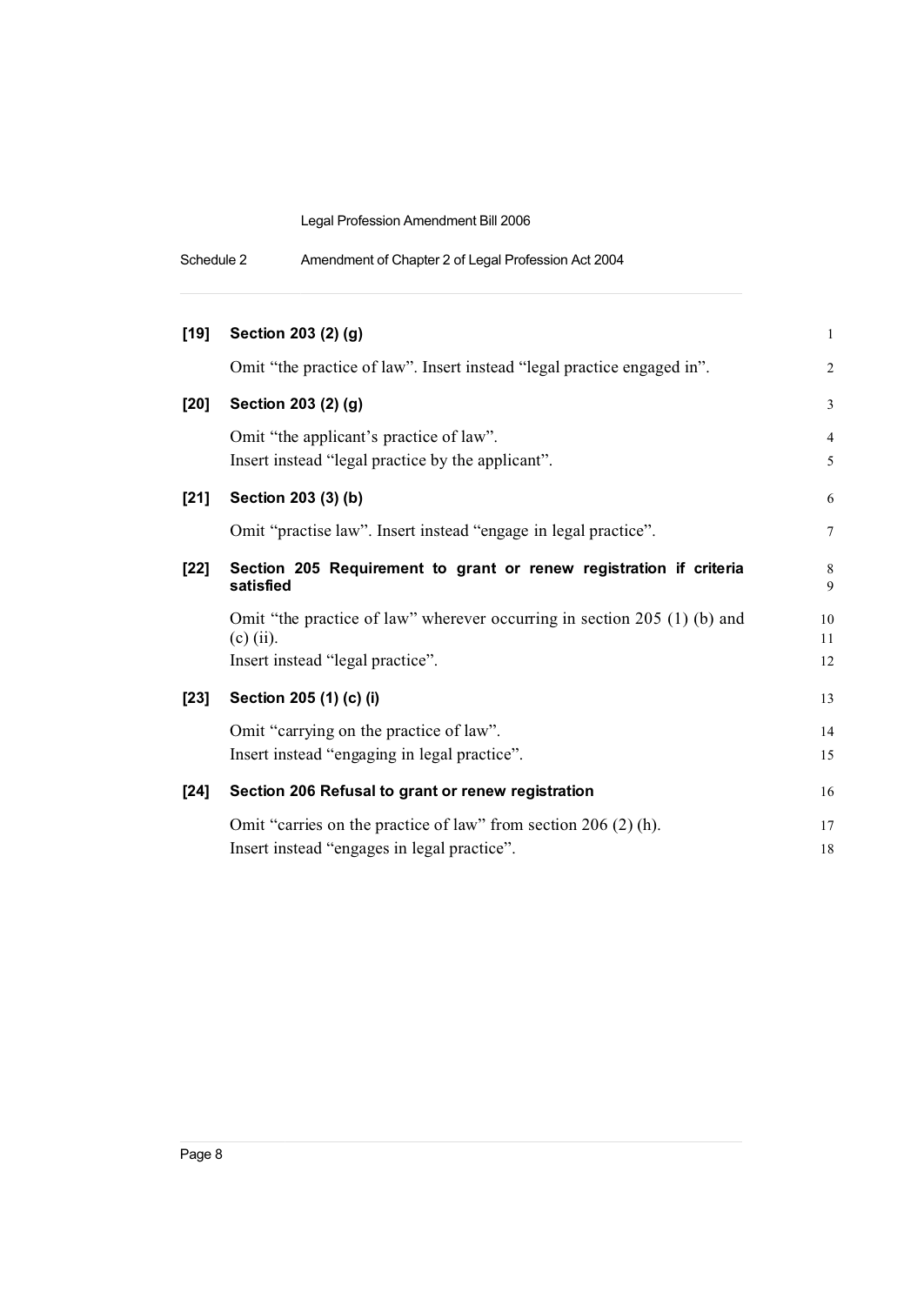Amendment of Chapter 3 of Legal Profession Act 2004 Schedule 3

| <b>Schedule 3</b> |                          | <b>Amendment of Chapter 3 of Legal</b><br><b>Profession Act 2004</b> |                                                                                                                                         | $\mathbf{1}$<br>$\overline{c}$ |
|-------------------|--------------------------|----------------------------------------------------------------------|-----------------------------------------------------------------------------------------------------------------------------------------|--------------------------------|
|                   |                          |                                                                      | (Section 3)                                                                                                                             | 3                              |
| $[1]$             |                          |                                                                      | Section 290 Payment of certain costs and expenses from Fund                                                                             | $\overline{4}$                 |
|                   |                          |                                                                      | Omit "a Council in exercising its functions" from section 290 (1) (k).                                                                  | 5                              |
|                   |                          |                                                                      | Insert instead "a Council or the Commissioner in exercising functions".                                                                 | 6                              |
| [2]               | Section 290 (1) (p)      |                                                                      |                                                                                                                                         | 7                              |
|                   |                          |                                                                      | Insert after section 290 $(1)$ (o):                                                                                                     | 8                              |
|                   |                          | (p)                                                                  | without limiting any other paragraph, the costs of a                                                                                    | 9                              |
|                   |                          |                                                                      | Council or the Commissioner in exercising functions<br>under section 85 (Regulation of advertising and other                            | 10<br>11                       |
|                   |                          |                                                                      | marketing of services) or regulations under that section                                                                                | 12                             |
|                   |                          |                                                                      | (including the prosecution of offences under that section                                                                               | 13                             |
|                   |                          |                                                                      | or those regulations).                                                                                                                  | 14                             |
| $[3]$             |                          |                                                                      | Section 297 Application of Part to community legal centres                                                                              | 15                             |
|                   |                          |                                                                      | Omit "an Australian legal practitioner" from section 297 (2) (a).<br>Insert instead "a law practice".                                   | 16<br>17                       |
| [4]               | Section 297 (2) (b)      |                                                                      |                                                                                                                                         | 18                             |
|                   |                          |                                                                      |                                                                                                                                         |                                |
|                   |                          |                                                                      | Omit "an Australian legal practitioner on behalf of another person in the<br>course of practising as an Australian legal practitioner". | 19<br>20                       |
|                   |                          |                                                                      | Insert instead "a law practice on behalf of another person".                                                                            | 21                             |
| $[5]$             |                          |                                                                      | Section 309 Disclosure of costs to clients                                                                                              | 22                             |
|                   | section 309 $(1)$ (e).   |                                                                      | Insert ", whether a specific rate or a benchmark rate," after "(if any)" in                                                             | 23<br>24                       |
| [6]               | Section 309 (1) (i) (ii) |                                                                      |                                                                                                                                         | 25                             |
|                   |                          |                                                                      | Omit the subparagraph. Insert instead:                                                                                                  | 26                             |
|                   |                          |                                                                      | the setting aside of a costs agreement or a<br>(ii)<br>provision of a costs agreement under section 328                                 | 27<br>28                       |

Page 9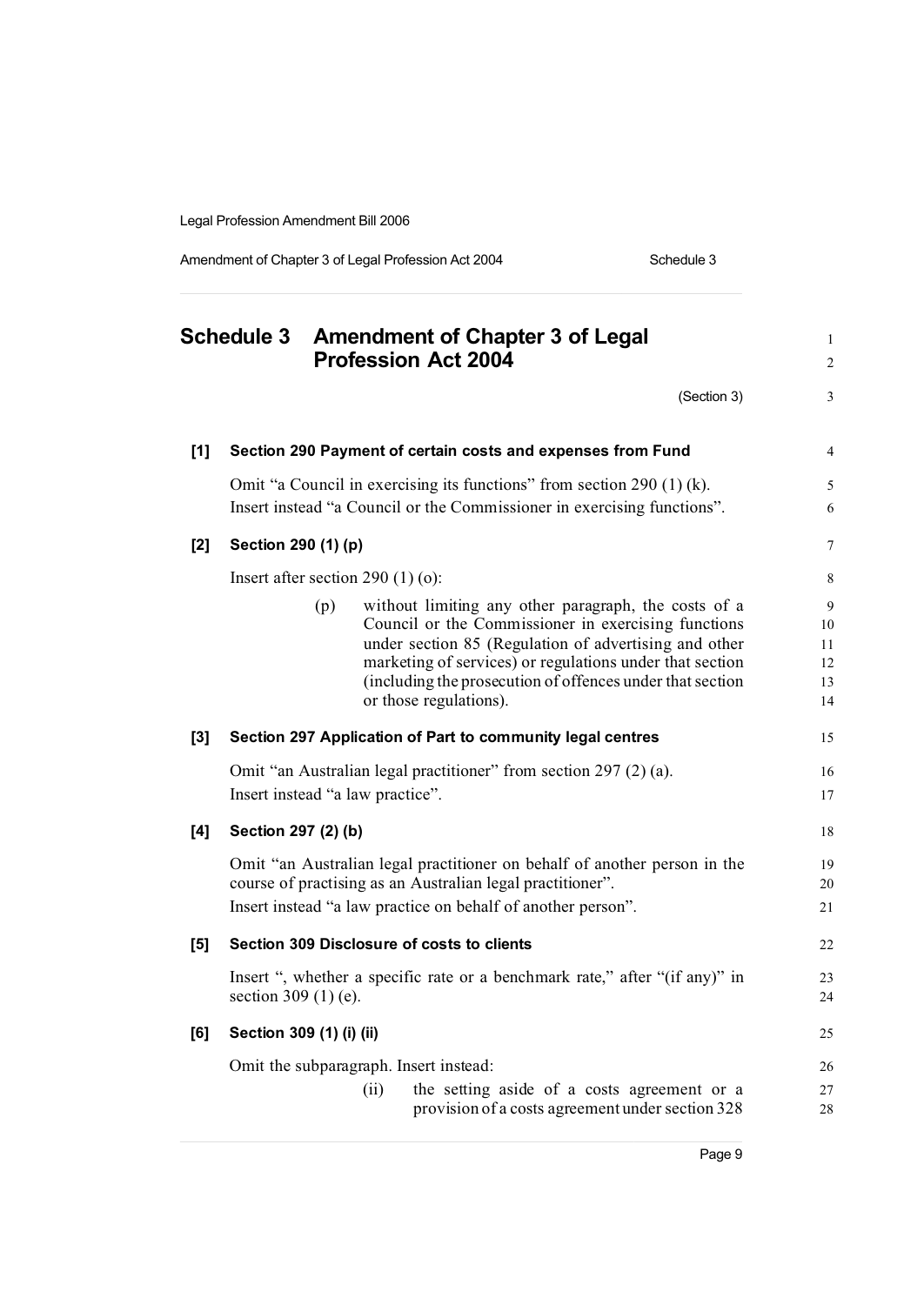Schedule 3 Amendment of Chapter 3 of Legal Profession Act 2004

|       |                                 |                     | (Setting aside costs agreements or provisions of<br>costs agreements),                             | $\mathbf{1}$<br>$\overline{c}$ |
|-------|---------------------------------|---------------------|----------------------------------------------------------------------------------------------------|--------------------------------|
| $[7]$ | Section 309 (1A) and (1B)       |                     |                                                                                                    | 3                              |
|       | Insert after section $309(1)$ : |                     |                                                                                                    | 4                              |
|       |                                 |                     | $(1A)$ For the purposes of subsection $(1)$ (e), a benchmark rate of                               | 5                              |
|       |                                 |                     | interest is a rate of interest for the time being equal to or                                      | 6                              |
|       |                                 |                     | calculated by reference to a rate of interest that is specified or                                 | 7                              |
|       |                                 |                     | determined from time to time by an ADI or another body or                                          | 8                              |
|       |                                 |                     | organisation, or by or under other legislation, and that is                                        | 9                              |
|       |                                 | publicly available. |                                                                                                    | 10                             |
|       | (1B)                            |                     | The regulations may make provision for or with respect to the                                      | 11                             |
|       |                                 |                     | use of benchmark rates of interest, and in particular for or with                                  | 12                             |
|       |                                 |                     | respect to permitting, regulating or preventing the use of                                         | 13                             |
|       |                                 | rates.              | particular benchmark rates or particular kinds of benchmark                                        | 14<br>15                       |
|       |                                 |                     |                                                                                                    |                                |
| [8]   |                                 |                     | Section 312 Exceptions to requirement for disclosure                                               | 16                             |
|       |                                 |                     | Omit section 312 (1) (c). Insert instead:                                                          | 17                             |
|       |                                 | (c)                 | if the client or prospective client is:                                                            | 18                             |
|       |                                 | (i)                 | a law practice or an Australian legal practitioner,                                                | 19                             |
|       |                                 |                     | or                                                                                                 | 20                             |
|       |                                 | (ii)                | a public company, a subsidiary of a public                                                         | 21                             |
|       |                                 |                     | company, a large proprietary company, a foreign                                                    | 22                             |
|       |                                 |                     | company, a subsidiary of a foreign company or<br>a registered Australian body (respectively within | 23<br>24                       |
|       |                                 |                     | the meaning of the Corporations Act 2001 of the                                                    | 25                             |
|       |                                 |                     | Commonwealth), or                                                                                  | 26                             |
|       |                                 | (iii)               | a financial services licensee (within the meaning                                                  | 27                             |
|       |                                 |                     | of that Act), or                                                                                   | 28                             |
|       |                                 | (iv)                | a liquidator, administrator or receiver (as                                                        | 29                             |
|       |                                 |                     | respectively referred to in that Act), or                                                          | 30                             |
|       |                                 | (v)                 | a partnership that carries on the business of                                                      | 31                             |
|       |                                 |                     | providing professional services if the partnership<br>consists of 20 or more members or if the     | 32<br>33                       |
|       |                                 |                     | partnership would be a large proprietary                                                           | 34                             |
|       |                                 |                     | company (within the meaning of that Act) if it                                                     | 35                             |
|       |                                 |                     | were a company, or                                                                                 | 36                             |
|       |                                 |                     |                                                                                                    |                                |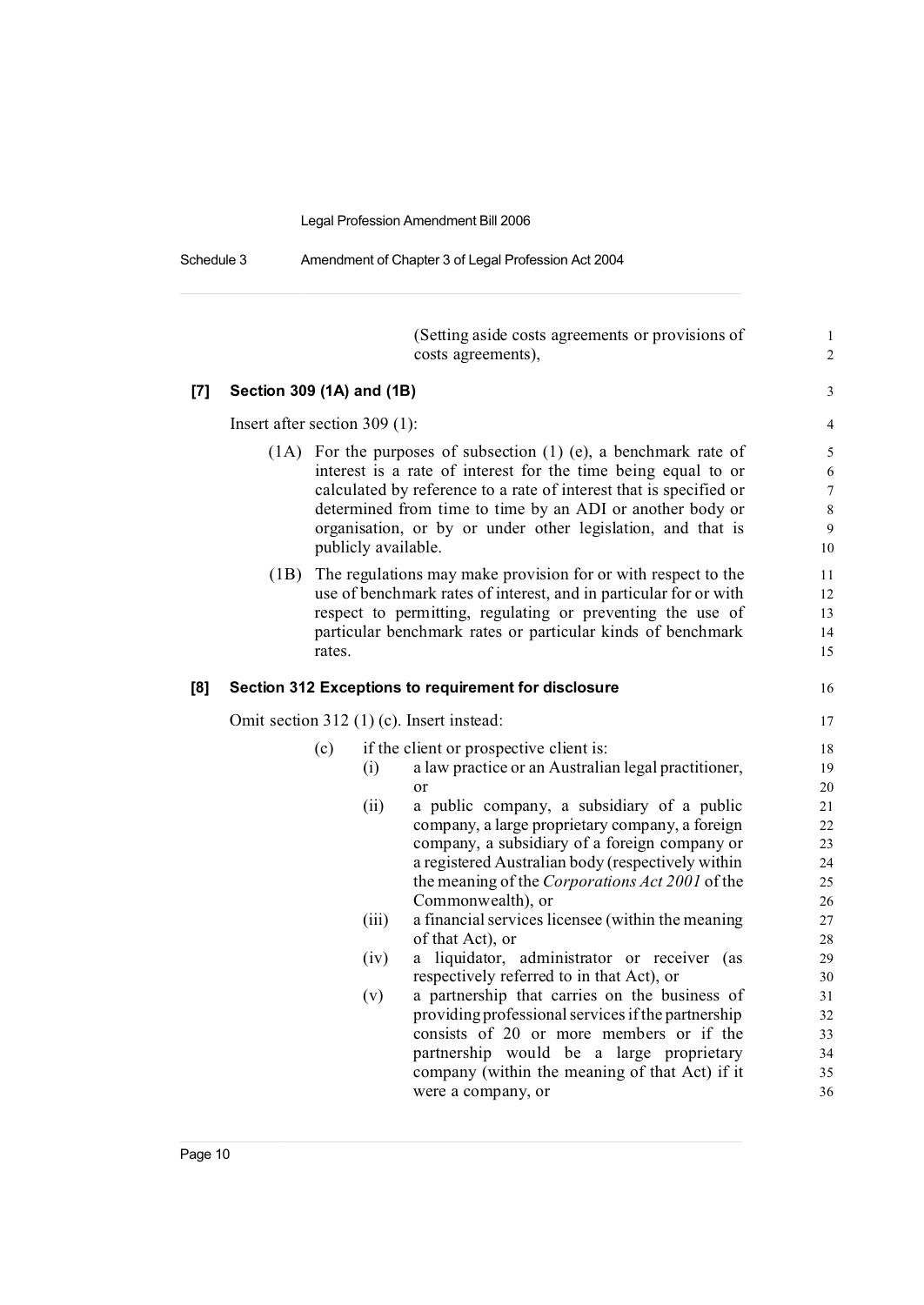#### Amendment of Chapter 3 of Legal Profession Act 2004 Schedule 3

|        |                        | (vi)<br>(vii)<br>(viii)       | a proprietary company (within the meaning of<br>that Act) formed for the purpose of carrying out<br>a joint venture, if any shareholder of the<br>company is a person to whom disclosure of costs<br>is not required, or<br>an unincorporated group of participants in a joint<br>venture, if any member of the group is a person<br>to whom disclosure of costs is not required and<br>if any other members of the group who are not<br>such persons have indicated that they waive their<br>right to disclosure, or<br>a Minister of the Crown in right of a jurisdiction<br>or the Commonwealth acting in his or her<br>capacity as such, or a government department or<br>public authority of a jurisdiction or the<br>Commonwealth, | $\mathbf{1}$<br>$\sqrt{2}$<br>$\mathfrak{Z}$<br>$\overline{4}$<br>5<br>$\sqrt{6}$<br>$\tau$<br>$\,8\,$<br>$\overline{9}$<br>10<br>11<br>12<br>13<br>14<br>15<br>16 |
|--------|------------------------|-------------------------------|------------------------------------------------------------------------------------------------------------------------------------------------------------------------------------------------------------------------------------------------------------------------------------------------------------------------------------------------------------------------------------------------------------------------------------------------------------------------------------------------------------------------------------------------------------------------------------------------------------------------------------------------------------------------------------------------------------------------------------------|--------------------------------------------------------------------------------------------------------------------------------------------------------------------|
| [9]    |                        |                               | Section 317 Effect of failure to disclose                                                                                                                                                                                                                                                                                                                                                                                                                                                                                                                                                                                                                                                                                                | 17                                                                                                                                                                 |
|        | section 317 (2).       |                               | Insert "or a provision of the costs agreement" after "the costs agreement" in                                                                                                                                                                                                                                                                                                                                                                                                                                                                                                                                                                                                                                                            | 18<br>19                                                                                                                                                           |
| $[10]$ |                        |                               | Section 321 Interest on unpaid legal costs                                                                                                                                                                                                                                                                                                                                                                                                                                                                                                                                                                                                                                                                                               | 20                                                                                                                                                                 |
|        |                        |                               | Insert ", whether the bill is given in the form of a lump sum bill or an<br>itemised bill" after "Part" in section 321 (1).                                                                                                                                                                                                                                                                                                                                                                                                                                                                                                                                                                                                              | 21<br>22                                                                                                                                                           |
| $[11]$ | Section 321 (4) (a)    |                               |                                                                                                                                                                                                                                                                                                                                                                                                                                                                                                                                                                                                                                                                                                                                          | 23                                                                                                                                                                 |
|        |                        |                               | Omit "prescribed under the Supreme Court Act 1970".<br>Insert instead "prescribed by rules under section 101 (Interest after<br>judgment) of the Civil Procedure Act 2005".                                                                                                                                                                                                                                                                                                                                                                                                                                                                                                                                                              | 24<br>25<br>26                                                                                                                                                     |
| $[12]$ | <b>Section 321 (5)</b> |                               |                                                                                                                                                                                                                                                                                                                                                                                                                                                                                                                                                                                                                                                                                                                                          | 27                                                                                                                                                                 |
|        |                        | Insert after section 321 (4): |                                                                                                                                                                                                                                                                                                                                                                                                                                                                                                                                                                                                                                                                                                                                          | 28                                                                                                                                                                 |
|        |                        |                               | (5) Subsection (1) applies in relation to a bill of costs given in the<br>form of a lump sum bill even if the client afterwards requests<br>or is afterwards given an itemised bill.                                                                                                                                                                                                                                                                                                                                                                                                                                                                                                                                                     | 29<br>30<br>31                                                                                                                                                     |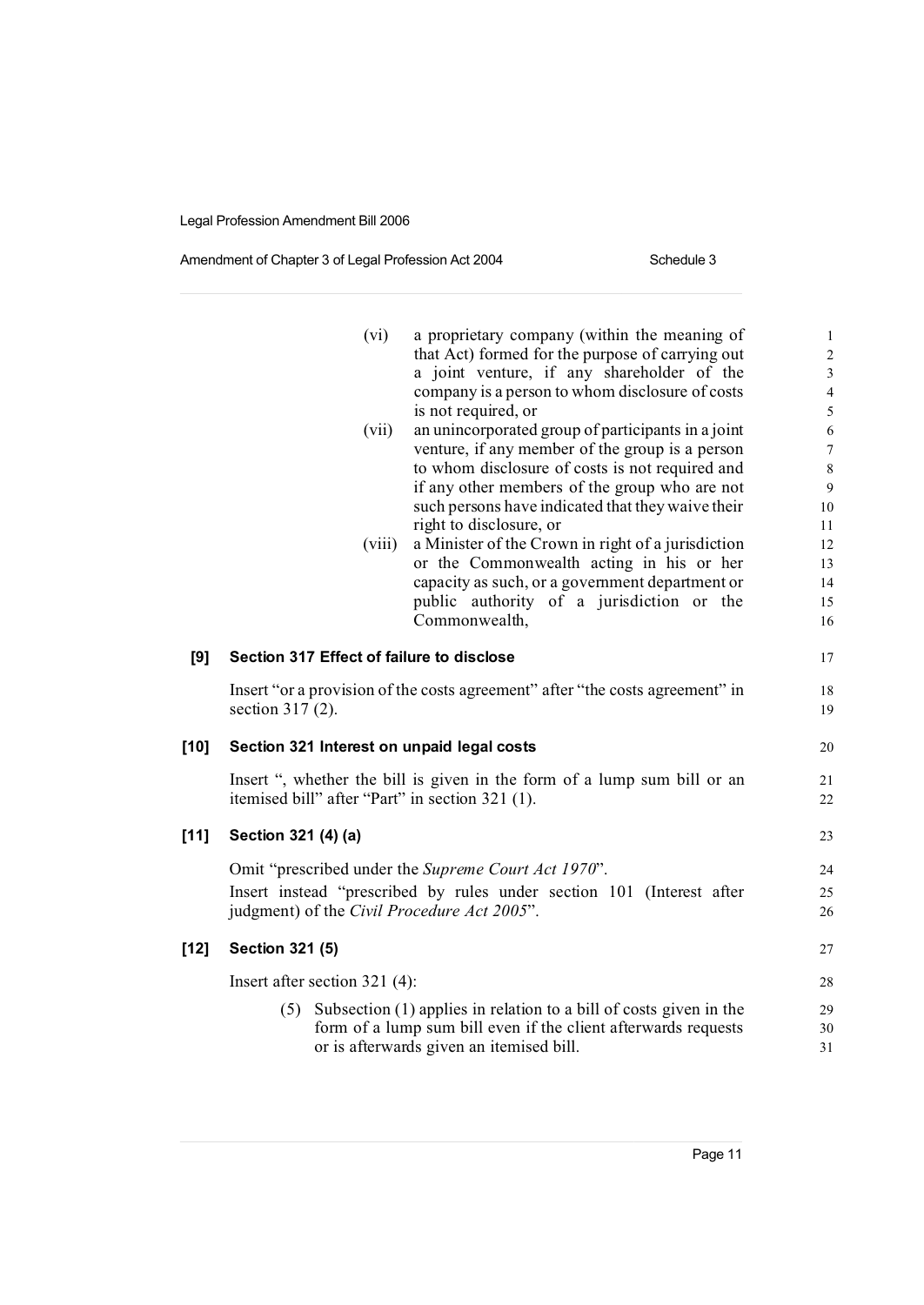| Schedule 3 | Amendment of Chapter 3 of Legal Profession Act 2004 |  |
|------------|-----------------------------------------------------|--|
|------------|-----------------------------------------------------|--|

| $[13]$ | <b>Section 323 Conditional costs agreements</b><br>Insert after section 323 (4): |                                                                                                                                                                                                                                                                                                                                                      |                                  |
|--------|----------------------------------------------------------------------------------|------------------------------------------------------------------------------------------------------------------------------------------------------------------------------------------------------------------------------------------------------------------------------------------------------------------------------------------------------|----------------------------------|
|        |                                                                                  |                                                                                                                                                                                                                                                                                                                                                      |                                  |
|        | (4A)                                                                             | Subsection $(3)$ (c) (iii), (d) and (e) do not apply to a conditional<br>costs agreement if disclosure under:                                                                                                                                                                                                                                        | 3<br>$\overline{4}$              |
|        |                                                                                  | section 309 (Disclosure of costs to clients), or<br>(a)                                                                                                                                                                                                                                                                                              | 5                                |
|        |                                                                                  | section $310(1)$ (Disclosure if another law practice is to<br>(b)<br>be retained),                                                                                                                                                                                                                                                                   | 6<br>$\overline{7}$              |
|        |                                                                                  | in relation to the agreement was not or would not be required<br>in the circumstances referred to in section 312 (1) (c) or (d)<br>(Exceptions to requirement for disclosure).                                                                                                                                                                       | 8<br>9<br>10                     |
| $[14]$ |                                                                                  | Section 324 Conditional costs agreements involving uplift fees                                                                                                                                                                                                                                                                                       | 11                               |
|        |                                                                                  | Omit section 324 (4). Insert instead:                                                                                                                                                                                                                                                                                                                | 12                               |
|        |                                                                                  | (4) If a conditional costs agreement relates to a litigious matter, the<br>premium must not exceed 25% of the legal costs (excluding<br>unpaid disbursements) otherwise payable.                                                                                                                                                                     | 13<br>14<br>15                   |
| $[15]$ |                                                                                  | Section 327 Certain costs agreements are void                                                                                                                                                                                                                                                                                                        | 16                               |
|        |                                                                                  | Insert after section 327 (3):                                                                                                                                                                                                                                                                                                                        | 17                               |
|        | (3A)                                                                             | A law practice that has entered into a costs agreement in<br>contravention of section 324 $(2)$ – $(5)$ (Conditional costs<br>agreements involving uplift fees) is not entitled to recover the<br>whole or any part of the uplift fee and must repay any amount<br>received in respect of the uplift fee to the person from whom it<br>was received. | 18<br>19<br>20<br>21<br>22<br>23 |
| $[16]$ | <b>Section 327 (4)</b>                                                           |                                                                                                                                                                                                                                                                                                                                                      | 24                               |
|        |                                                                                  | Omit "section 324". Insert instead "section 324 (1)".                                                                                                                                                                                                                                                                                                | 25                               |
| $[17]$ | agreements                                                                       | Section 328 Setting aside costs agreements or provisions of costs                                                                                                                                                                                                                                                                                    | 26<br>27                         |
|        |                                                                                  | Insert "or a provision of a costs agreement" after "a costs agreement"<br>wheverever occurring in section $328(1)$ and the note to the subsection.                                                                                                                                                                                                   | 28<br>29                         |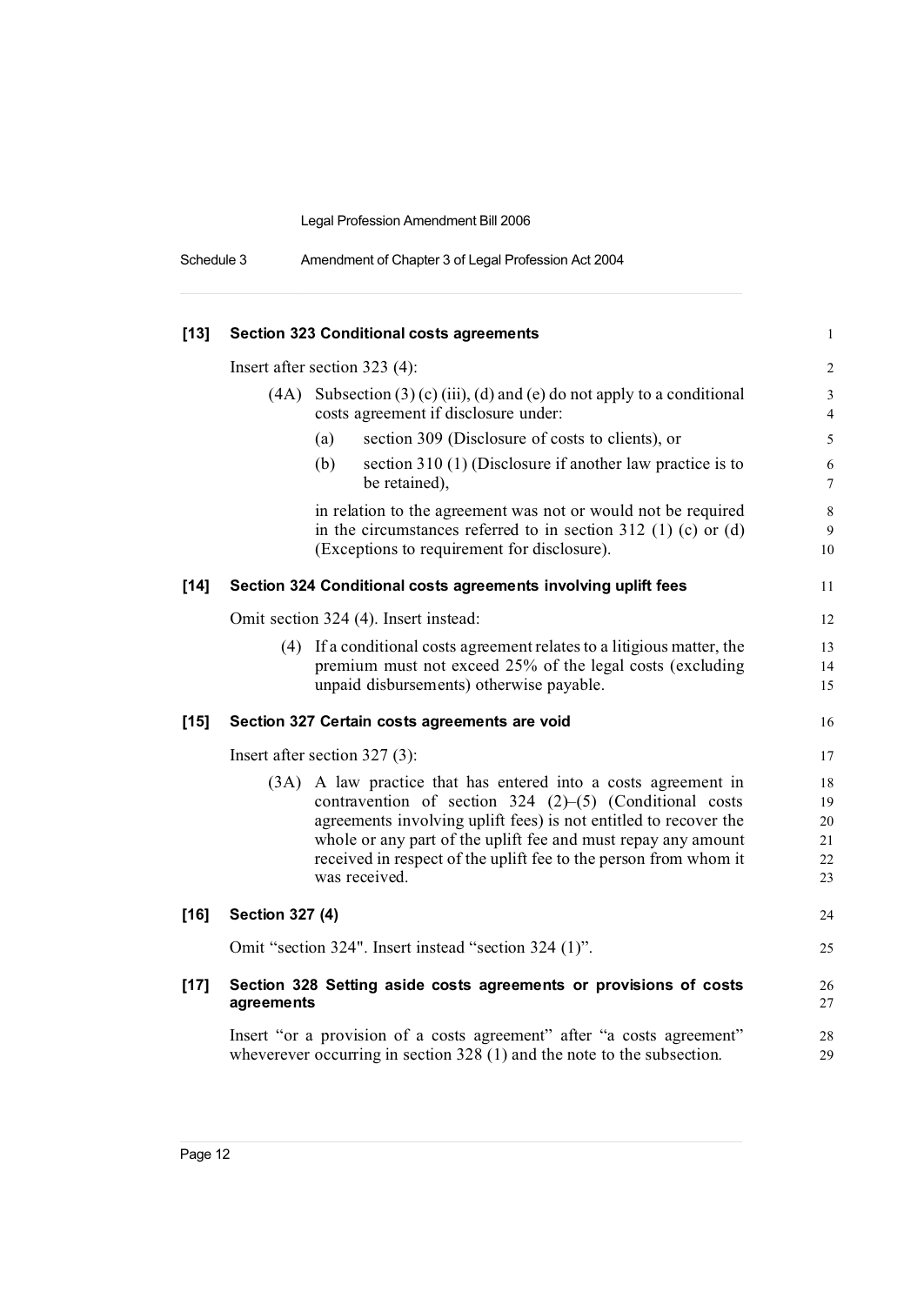| Amendment of Chapter 3 of Legal Profession Act 2004 |  |
|-----------------------------------------------------|--|
|                                                     |  |

**[18] Section 328 (1A)** 1 Insert after section 328 (1): 2 (1A) The costs assessor may: 3 (a) set aside merely a provision of the costs agreement even 4 if the client applied for the whole agreement to be set  $5$ aside, or 6 (b) set aside the whole costs agreement even if the client 7 applied merely for a provision of the agreement to be set 8 aside. 9 **[19] Section 328 (4)** 10 Insert "or a provision of a costs agreement" after "a costs agreement". **[20] Section 328 (4) and (5)** 12 Insert "or the provision of the agreement" after "the agreement" wherever 13 occurring. 14 **[21] Section 328 (6)** 15 Insert "or the provision of the costs agreement" after "agreement". 16 **[22] Section 328 (11)** 17 Insert after section 328 (10): 18 (11) Subdivision 6 (Appeals) of Division 11 applies in relation to a 19 determination to make, or not make, an order under subsection 20 (1) or (4) as if references in that Subdivision to an application 21 for a costs assessment were references to an application to set 22 aside a costs agreement or a provision of a costs agreement. 23 **[23] Section 331 Legal costs cannot be recovered unless bill has been** 24 **served** 25 Omit "A law practice" from section 331 (1). 26 Insert instead "Subject to section 332A (Person may request itemised bill), 27 a law practice". 28

Schedule 3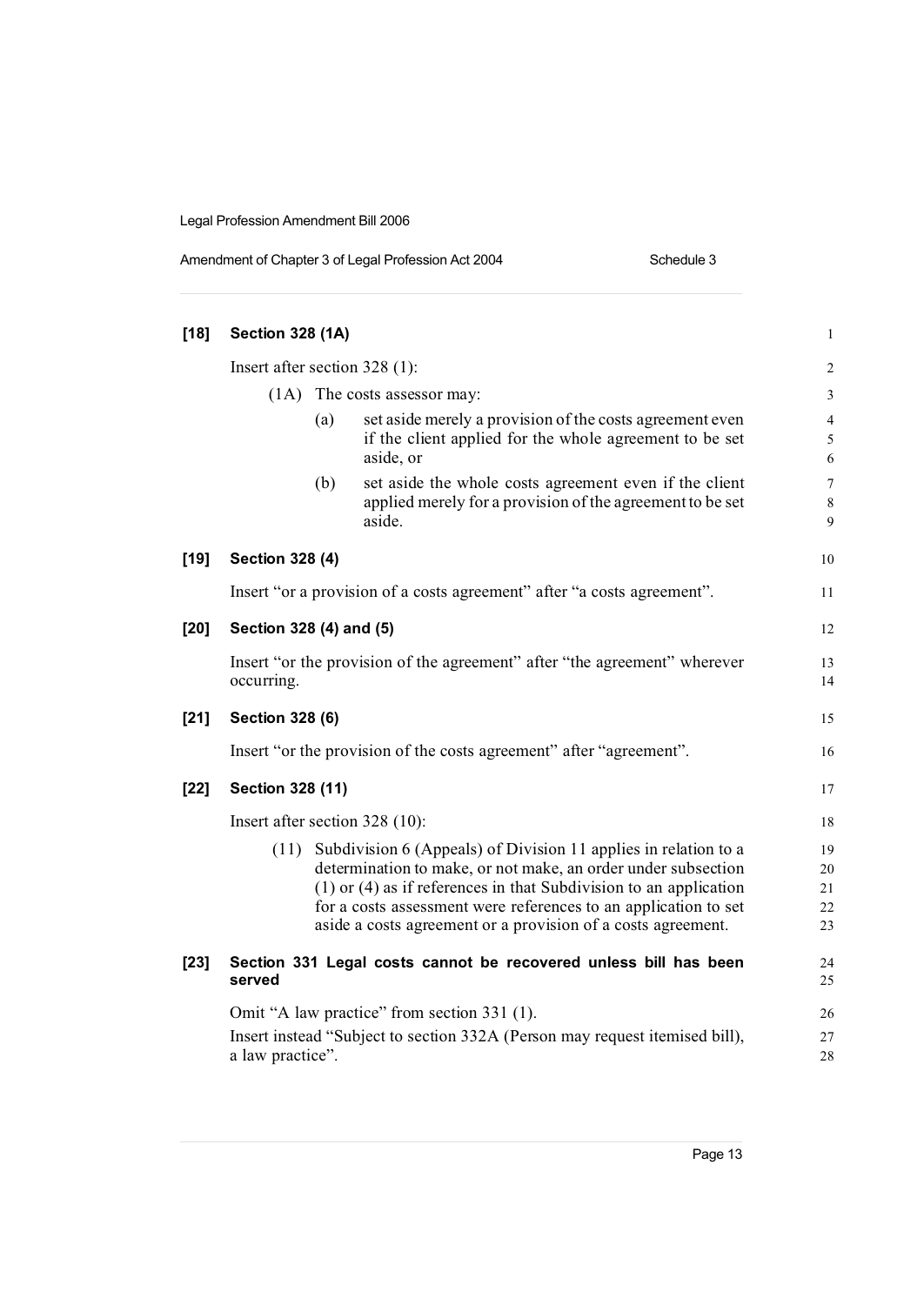| $[24]$ | Section 332A                                          |     |                                                                                                                                                                                                     | $\mathbf{1}$        |  |
|--------|-------------------------------------------------------|-----|-----------------------------------------------------------------------------------------------------------------------------------------------------------------------------------------------------|---------------------|--|
|        | Insert after section 332:                             |     |                                                                                                                                                                                                     |                     |  |
|        | 332A                                                  |     | Person may request itemised bill                                                                                                                                                                    | 3                   |  |
|        |                                                       |     | (1) Within 30 days after receiving a lump sum bill, a person may<br>request the law practice to give them an itemised bill.                                                                         | $\overline{4}$<br>5 |  |
|        |                                                       |     | $(2)$ If a person makes a request under subsection $(1)$ , the law<br>practice must not commence any proceedings to recover those<br>costs until at least 30 days after complying with the request. | 6<br>7<br>$\,8\,$   |  |
|        |                                                       |     | (3) A law practice is not entitled to charge a person for the<br>preparation of an itemised bill requested under this section.                                                                      | 9<br>10             |  |
|        |                                                       | (4) | Section 332 $(2)$ – $(7)$ (Bills) apply to the giving of an itemised<br>bill under this section.                                                                                                    | 11<br>12            |  |
| $[25]$ |                                                       |     | Section 333 Notification of client's rights                                                                                                                                                         | 13                  |  |
|        | Omit section 333 (a) (ii). Insert instead:            |     |                                                                                                                                                                                                     |                     |  |
|        |                                                       |     | the setting aside of a costs agreement or a<br>(ii)                                                                                                                                                 | 15                  |  |
|        |                                                       |     | provision of a costs agreement under section 328                                                                                                                                                    | 16                  |  |
|        |                                                       |     | (Setting aside costs agreements or provisions of                                                                                                                                                    | 17                  |  |
|        |                                                       |     | costs agreements),                                                                                                                                                                                  | 18                  |  |
| $[26]$ | Section 333 (2)                                       |     |                                                                                                                                                                                                     | 19                  |  |
|        |                                                       |     | Insert at the end of the section after the note:                                                                                                                                                    | 20                  |  |
|        |                                                       | (2) | Subsection (1) does not apply to a bill if disclosure under:                                                                                                                                        | $21\,$              |  |
|        |                                                       |     | section 309 (Disclosure of costs to clients), or<br>(a)                                                                                                                                             | 22                  |  |
|        |                                                       |     | section 310 (1) (Disclosure if another law practice is to<br>(b)<br>be retained),                                                                                                                   | 23<br>24            |  |
|        |                                                       |     | in relation to the relevant costs agreement was not or would not                                                                                                                                    | 25                  |  |
|        |                                                       |     | be required in the circumstances referred to in section $312(1)$                                                                                                                                    | 26                  |  |
|        |                                                       |     | (c) or (d) (Exceptions to requirement for disclosure).                                                                                                                                              | 27                  |  |
| $[27]$ |                                                       |     | Section 352 Application for costs assessment by law practice giving bill                                                                                                                            | 28                  |  |
|        | Omit "a costs assessor" from section 352 (1).         |     |                                                                                                                                                                                                     |                     |  |
|        | Insert instead "the Manager, Costs Assessment".<br>30 |     |                                                                                                                                                                                                     |                     |  |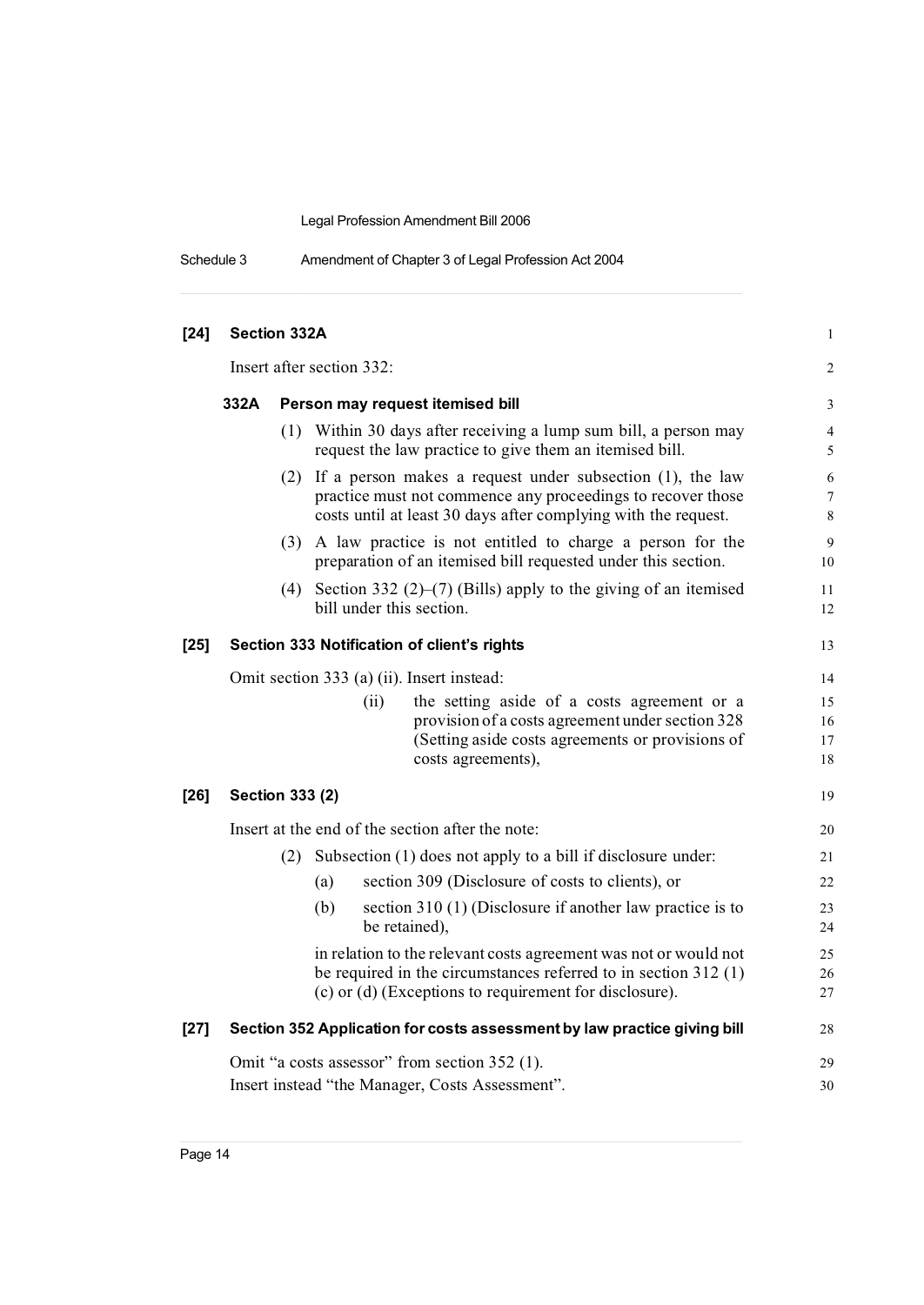| Amendment of Chapter 3 of Legal Profession Act 2004 | Schedule 3 |
|-----------------------------------------------------|------------|
|-----------------------------------------------------|------------|

| $[28]$ |                                 |     | Section 361 Assessment of complying costs agreements                                                                                                                                                                                                                    | $\mathbf{1}$        |
|--------|---------------------------------|-----|-------------------------------------------------------------------------------------------------------------------------------------------------------------------------------------------------------------------------------------------------------------------------|---------------------|
|        |                                 |     | Omit "costs, and" from section 361 (1) (b). Insert instead "costs".                                                                                                                                                                                                     | 2                   |
| $[29]$ | Section 361 (1) (c)             |     |                                                                                                                                                                                                                                                                         | 3                   |
|        | Omit the paragraph.             |     |                                                                                                                                                                                                                                                                         | $\overline{4}$      |
| $[30]$ | <b>Section 361 (2)</b>          |     |                                                                                                                                                                                                                                                                         | 5                   |
|        |                                 |     | Omit the subsection and note. Insert instead:                                                                                                                                                                                                                           | 6                   |
|        | (2)                             |     | This section has effect subject to section 328 but does not limit<br>the operation of section 365.                                                                                                                                                                      | 7<br>8              |
|        |                                 |     | <b>Note.</b> Section 328 provides for the setting aside of a costs agreement or<br>a provision of a costs agreement. Section 365 provides that a costs<br>assessor may have regard to, but not apply the terms of, a costs<br>agreement in assessing party/party costs. | 9<br>10<br>11<br>12 |
| $[31]$ |                                 |     | Section 368 Certificate as to determination                                                                                                                                                                                                                             | 13                  |
|        | $368(1)$ .                      |     | Omit "to each party and the Manager, Costs Assessment" from section                                                                                                                                                                                                     | 14<br>15            |
| $[32]$ | <b>Section 368 (5A)</b>         |     |                                                                                                                                                                                                                                                                         | 16                  |
|        | Insert after section $368(5)$ : |     |                                                                                                                                                                                                                                                                         | 17                  |
|        |                                 |     | (5A) The costs assessor must forward the certificate or a copy of the<br>certificate to:                                                                                                                                                                                | 18<br>19            |
|        |                                 | (a) | the Manager, Costs Assessment, and                                                                                                                                                                                                                                      | 20                  |
|        |                                 | (b) | each party to the assessment, unless subsection (6)<br>applies.                                                                                                                                                                                                         | 21<br>22            |
| $[33]$ | Section 368 (6) (a)             |     |                                                                                                                                                                                                                                                                         | 23                  |
|        |                                 |     | Omit the paragraph. Insert instead:                                                                                                                                                                                                                                     | 24                  |
|        |                                 | (a) | forward a copy of the certificate to the Manager, Costs<br>Assessment only, and                                                                                                                                                                                         | 25<br>26            |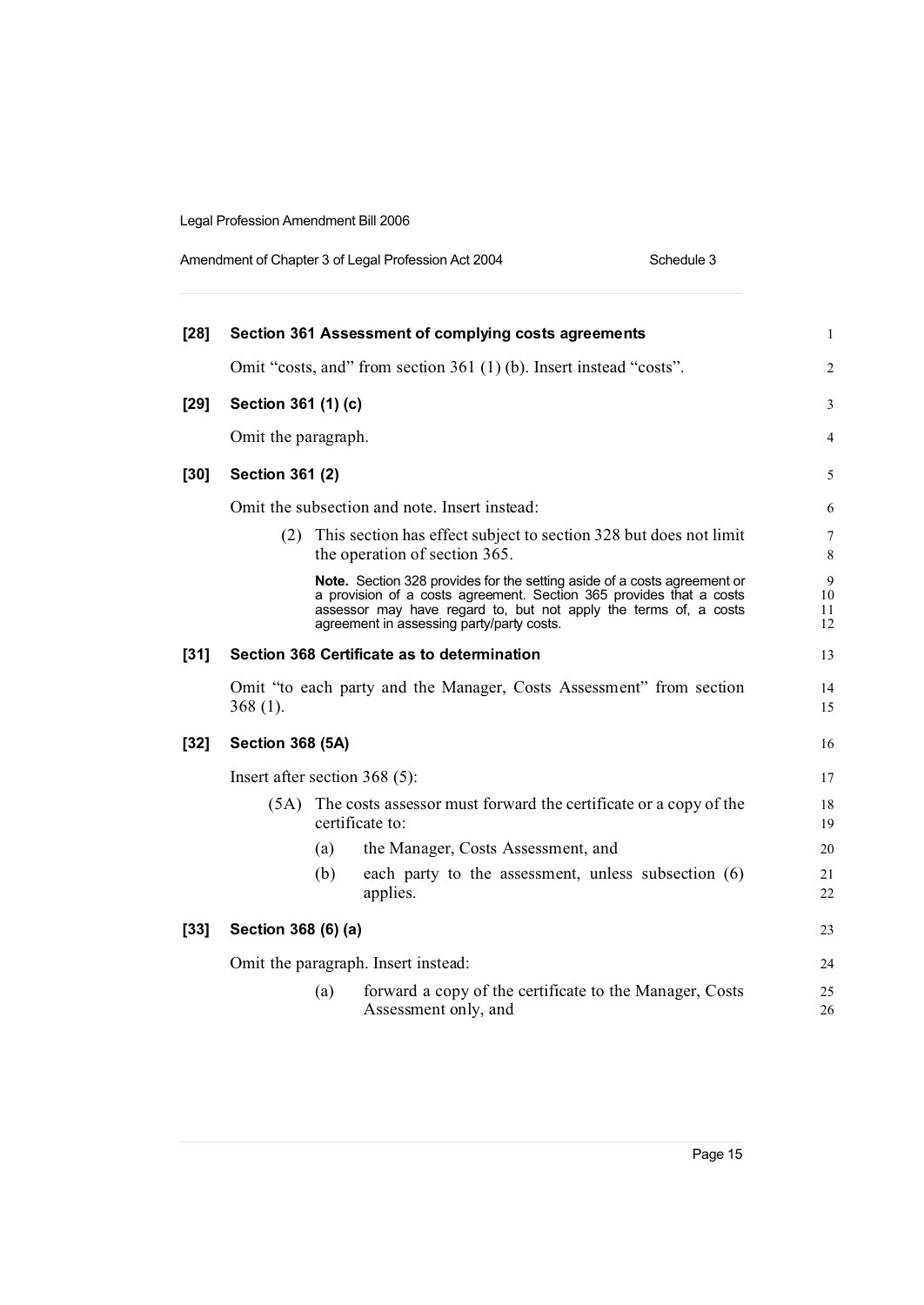| Schedule 3 | Amendment of Chapter 3 of Legal Profession Act 2004 |  |
|------------|-----------------------------------------------------|--|
|------------|-----------------------------------------------------|--|

| $[34]$ | Section 369 Recovery of costs of costs assessment                                                                                                                                                                                                                                                                                                                                            |                                                                    |  |
|--------|----------------------------------------------------------------------------------------------------------------------------------------------------------------------------------------------------------------------------------------------------------------------------------------------------------------------------------------------------------------------------------------------|--------------------------------------------------------------------|--|
|        | Insert after section $369(2)$ :                                                                                                                                                                                                                                                                                                                                                              | $\overline{2}$                                                     |  |
|        | (2A) Subject to any order of or the rules of the relevant court or<br>tribunal, the costs assessor may determine by whom and to<br>what extent the costs of an assessment referred to in section<br>364 (Assessment of costs—costs ordered by court or tribunal)<br>are payable and include the determination in the certificate<br>issued under this section in relation to the assessment. | $\mathfrak{Z}$<br>$\overline{4}$<br>5<br>$\sqrt{6}$<br>$\tau$<br>8 |  |
| $[35]$ | <b>Section 369 (5)</b>                                                                                                                                                                                                                                                                                                                                                                       | 9                                                                  |  |
|        | Insert "and forward" after "issue".                                                                                                                                                                                                                                                                                                                                                          | 10                                                                 |  |
| [36]   | Section 369 (10)                                                                                                                                                                                                                                                                                                                                                                             | 11                                                                 |  |
|        | Omit "means". Insert instead "includes".                                                                                                                                                                                                                                                                                                                                                     | 12                                                                 |  |
| $[37]$ | Section 369 (10)                                                                                                                                                                                                                                                                                                                                                                             | 13                                                                 |  |
|        | Insert "also" before "includes".                                                                                                                                                                                                                                                                                                                                                             | 14                                                                 |  |
| $[38]$ | Section 373 Application by party for review of determination                                                                                                                                                                                                                                                                                                                                 | 15                                                                 |  |
|        | Omit "the issue of" from section 373 (1).                                                                                                                                                                                                                                                                                                                                                    | 16                                                                 |  |
| $[39]$ | <b>Section 373 (1)</b>                                                                                                                                                                                                                                                                                                                                                                       | 17                                                                 |  |
|        | Insert "has been forwarded to the parties" before "that".                                                                                                                                                                                                                                                                                                                                    | 18                                                                 |  |
| [40]   | Section 373 (1), note                                                                                                                                                                                                                                                                                                                                                                        | 19                                                                 |  |
|        | Insert "or a provision of the costs agreement" after "the costs agreement".                                                                                                                                                                                                                                                                                                                  | 20                                                                 |  |
| $[41]$ | Section 485 Failure to obtain fidelity insurance for regulated mortgage                                                                                                                                                                                                                                                                                                                      | 21                                                                 |  |
|        | Omit "issue" from section 485 (1). Insert instead "grant".                                                                                                                                                                                                                                                                                                                                   | 22                                                                 |  |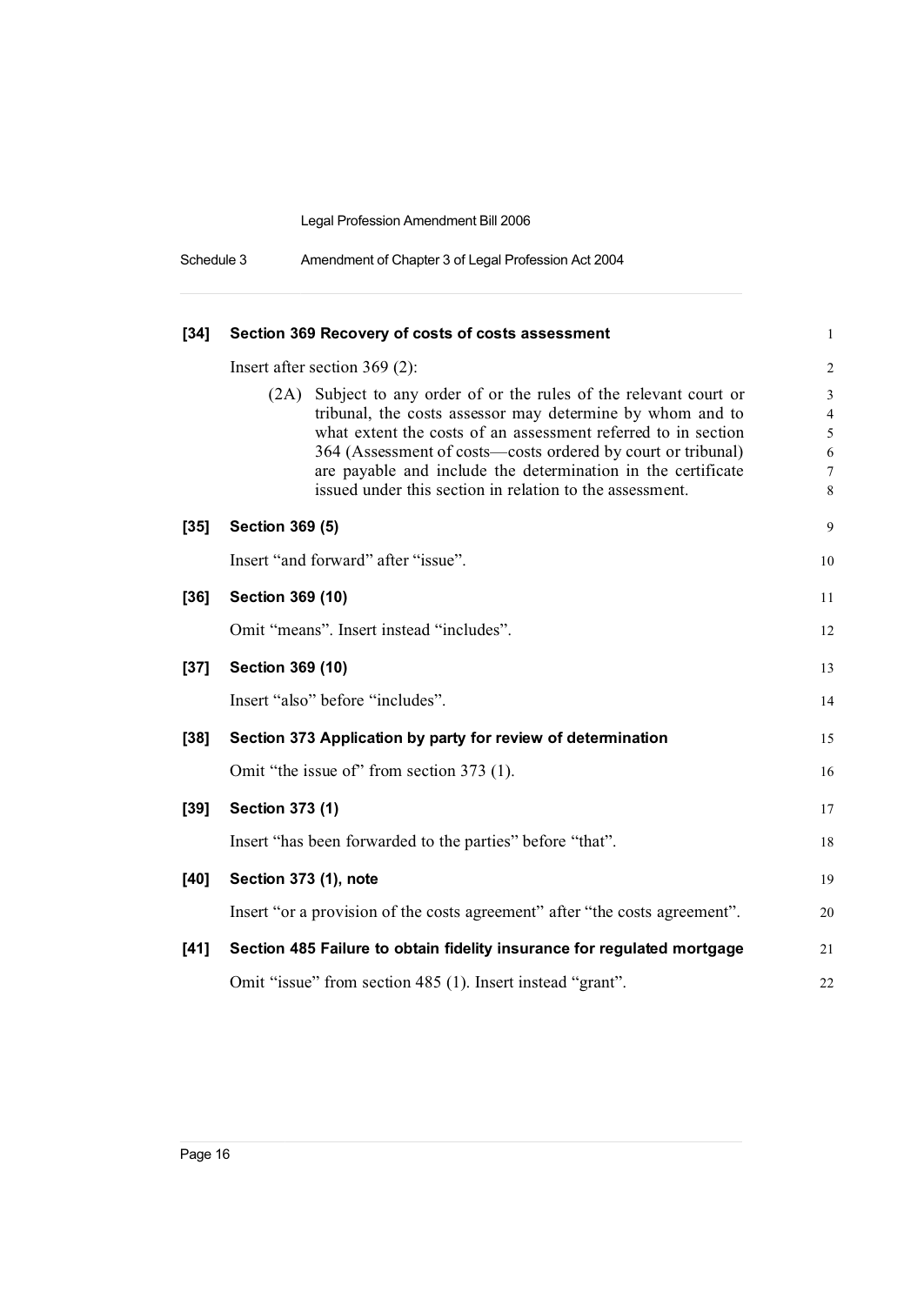Amendment of Chapter 4 of Legal Profession Act 2004 Schedule 4

|       |                               |     | Schedule 4 Amendment of Chapter 4 of Legal<br><b>Profession Act 2004</b>                                                                           |                  |
|-------|-------------------------------|-----|----------------------------------------------------------------------------------------------------------------------------------------------------|------------------|
|       |                               |     | (Section 3)                                                                                                                                        | 3                |
| $[1]$ |                               |     | Section 508 Practitioner to be notified of complaint                                                                                               | $\overline{4}$   |
|       |                               |     | Insert "to" after "likely" in section 508 (3).                                                                                                     | 5                |
| $[2]$ | Section 508 (3) (a)-(d)       |     |                                                                                                                                                    | 6                |
|       |                               |     | Omit "to" wherever occurring at the beginning of each paragraph.                                                                                   | $\boldsymbol{7}$ |
| $[3]$ |                               |     | Section 511 Summary dismissal of complaints                                                                                                        | 8                |
|       |                               |     | Omit "authority" wherever occurring in section 511 $(1)$ (a) and (h).<br>Insert instead "Commissioner or Council".                                 | 9<br>10          |
| [4]   | Section 511 (1) (f)           |     |                                                                                                                                                    | 11               |
|       |                               |     | Omit "an". Insert instead "any".                                                                                                                   | 12               |
| [5]   |                               |     | Section 533 Referral of matters to costs assessors                                                                                                 | 13               |
|       | Insert after section 533 (4): |     |                                                                                                                                                    | 14               |
|       |                               |     | (5) No fee is payable under section 354 (How to make an<br>application for costs assessment) for any such application.                             | 15<br>16         |
| [6]   |                               |     | Sections 537 (1) (c) and (2), 542 (1) (c), 559 (2) (b) and 571 (5) (b) (i)                                                                         | 17               |
|       |                               |     | Omit "section 540 (Summary conclusion of complaint procedure by caution,<br>reprimand or compensation order)" wherever occurring.                  | 18<br>19         |
|       |                               |     | Insert instead "section 540 (Summary conclusion of complaint procedure by<br>caution, reprimand, compensation order or imposition of conditions)". | 20<br>21         |
| $[7]$ |                               |     | Section 540 Summary conclusion of complaint procedure by caution,<br>reprimand, compensation order or imposition of conditions                     | 22<br>23         |
|       |                               |     | Insert after section $540(2)$ (c):                                                                                                                 | 24               |
|       |                               | (d) | determine that a specified condition be imposed on the<br>practitioner's practising certificate.                                                   | 25<br>26         |

Page 17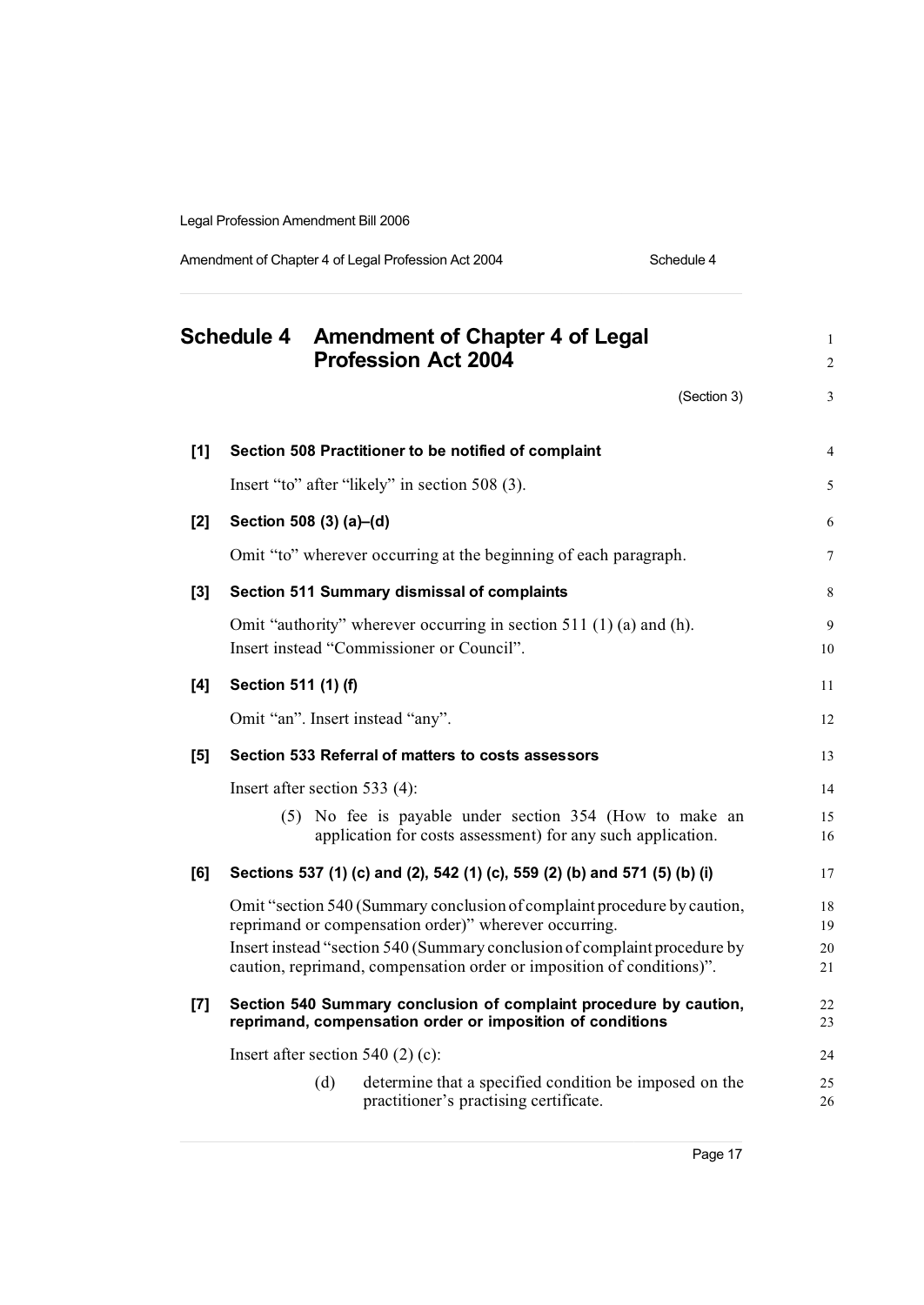| Schedule 4 | Amendment of Chapter 4 of Legal Profession Act 2004 |  |  |  |
|------------|-----------------------------------------------------|--|--|--|
|------------|-----------------------------------------------------|--|--|--|

| [8]    | <b>Section 540 (5)</b> |                                                                                                                                                                                                                                                                                                      | $\mathbf{1}$                        |
|--------|------------------------|------------------------------------------------------------------------------------------------------------------------------------------------------------------------------------------------------------------------------------------------------------------------------------------------------|-------------------------------------|
|        |                        | Insert "or that a condition be imposed on an Australian legal practitioner's<br>practising certificate under this section," after "this section,".                                                                                                                                                   | $\overline{c}$<br>3                 |
| [9]    | Section 540 (6)        |                                                                                                                                                                                                                                                                                                      | $\overline{4}$                      |
|        |                        | Insert after section $540(5)$ after the note:                                                                                                                                                                                                                                                        | 5                                   |
|        |                        | (6) If the Commissioner determines that a specified condition be<br>imposed on a practising certificate, the appropriate Council is<br>required to impose and maintain the condition. The condition<br>may be amended, suspended, reinstated or revoked with the<br>concurrence of the Commissioner. | 6<br>$\overline{7}$<br>8<br>9<br>10 |
| $[10]$ |                        | Section 570 Request by complainant for compensation order                                                                                                                                                                                                                                            | 11                                  |
|        |                        | Omit section 570 (1). Insert instead:                                                                                                                                                                                                                                                                | 12                                  |
|        |                        | (1) A complainant may request a compensation order in respect of<br>loss suffered by:                                                                                                                                                                                                                | 13<br>14                            |
|        |                        | the complainant, or<br>(a)                                                                                                                                                                                                                                                                           | 15                                  |
|        |                        | (b)<br>another person who is a client of the law practice to<br>which the Australian legal practitioner concerned<br>belongs,                                                                                                                                                                        | 16<br>17<br>18                      |
|        |                        | (or both) because of the conduct the subject of the complaint.<br>The complainant, or other person, suffering the loss is referred<br>to in this Part as an <i>aggrieved person</i> .                                                                                                                | 19<br>20<br>21                      |
| $[11]$ | <b>Section 570 (2)</b> |                                                                                                                                                                                                                                                                                                      | 22                                  |
|        |                        | Omit "the complainant". Insert instead "the aggrieved person".                                                                                                                                                                                                                                       | 23                                  |
| $[12]$ |                        | <b>Section 571 Compensation orders</b>                                                                                                                                                                                                                                                               | 24                                  |
|        |                        | Omit "complainant" from section 571 (1) and (2) wherever occurring.<br>Insert instead "aggrieved person".                                                                                                                                                                                            | 25<br>26                            |
| $[13]$ |                        | Section 572 Prerequisites to making of compensation orders                                                                                                                                                                                                                                           | 27                                  |
|        |                        | Omit "complainant" from section 572 (1)(a).<br>Insert instead "aggrieved person".                                                                                                                                                                                                                    | 28<br>29                            |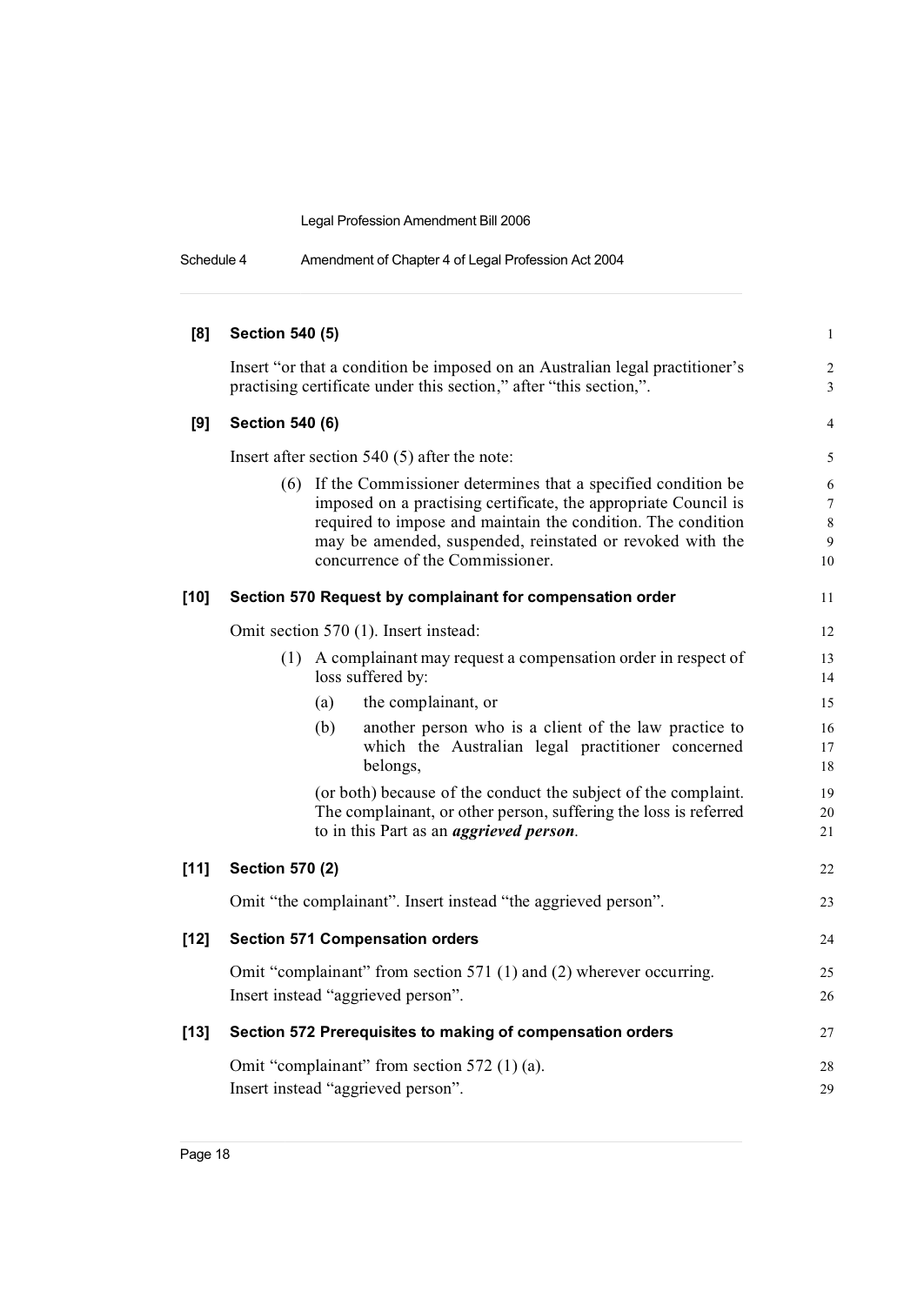| Amendment of Chapter 4 of Legal Profession Act 2004 | Schedule 4 |
|-----------------------------------------------------|------------|
|-----------------------------------------------------|------------|

| $[14]$ | <b>Section 572 (2)</b>                                                                                                                                                                       | $\mathbf{1}$         |
|--------|----------------------------------------------------------------------------------------------------------------------------------------------------------------------------------------------|----------------------|
|        | Omit "complainant". Insert instead "aggrieved person".                                                                                                                                       | 2                    |
| $[15]$ | Section 573 Making of compensation orders                                                                                                                                                    | 3                    |
|        | Insert "539 or" after "section" in section 573 $(3)$ (a) (i).                                                                                                                                | $\overline{4}$       |
| $[16]$ | <b>Section 573 (7)</b>                                                                                                                                                                       | 5                    |
|        | Insert after section $573(6)$ :                                                                                                                                                              | 6                    |
|        | A compensation order may specify the person to whom<br>(7)<br>monetary compensation is payable, whether to the aggrieved<br>person or to another person on behalf of the aggrieved person.   | 7<br>8<br>9          |
| $[17]$ | Section 575 Other remedies not affected                                                                                                                                                      | 10                   |
|        | Omit "a complainant". Insert instead "an aggrieved person".                                                                                                                                  | 11                   |
| $[18]$ | <b>Section 575</b>                                                                                                                                                                           | 12                   |
|        | Omit "the complainant". Insert instead "the aggrieved person".                                                                                                                               | 13                   |
| $[19]$ | <b>Section 599</b>                                                                                                                                                                           | 14                   |
|        | Insert after section 598:                                                                                                                                                                    | 15                   |
|        | 599<br><b>Conditions imposed under this Chapter</b>                                                                                                                                          | 16                   |
|        | Any requirements of Chapter 2 (General requirements for<br>engaging in legal practice) relating to the imposition of<br>conditions do not apply to conditions imposed under this<br>Chapter. | 17<br>18<br>19<br>20 |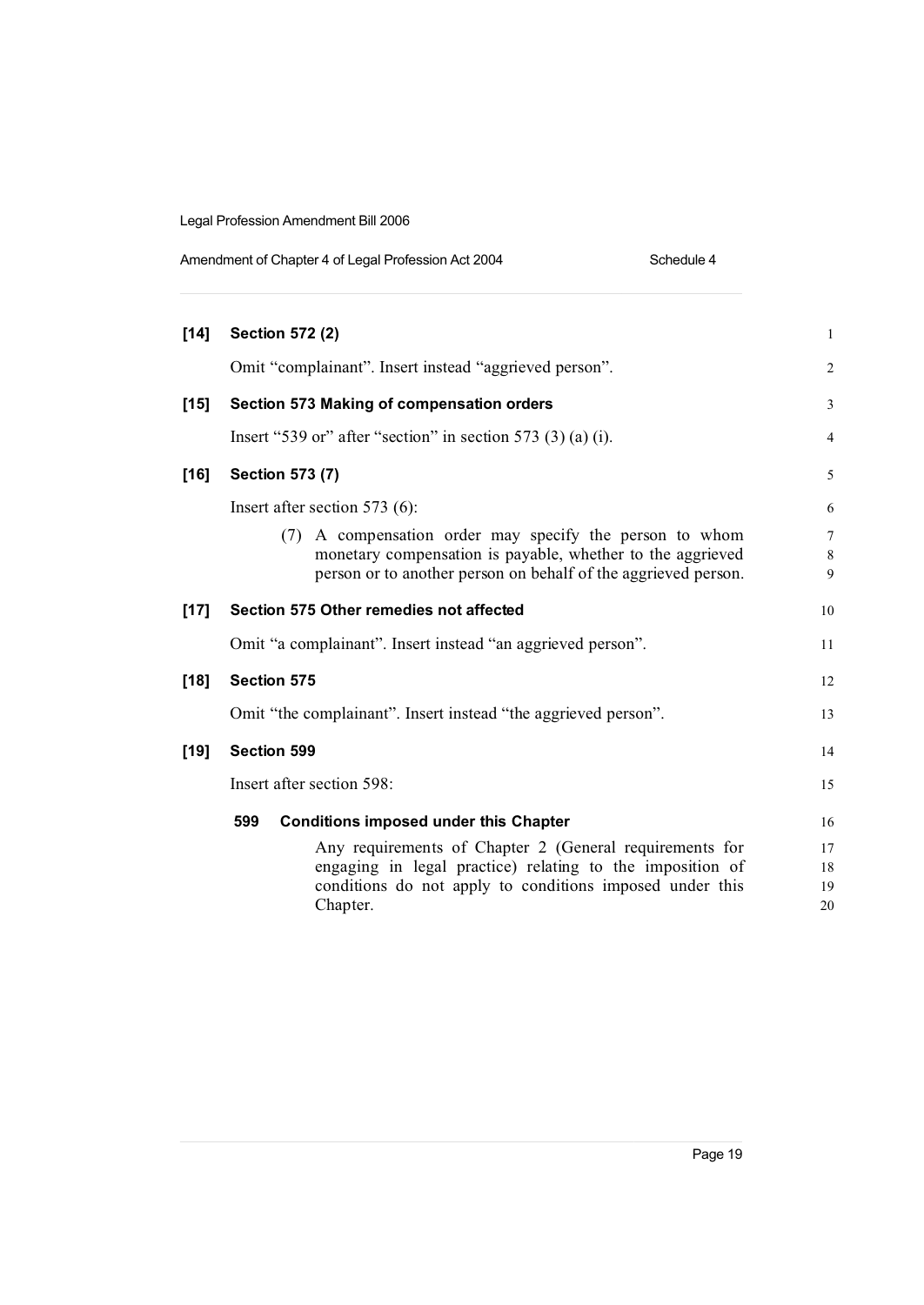| Schedule 5 | Amendment of Chapter 5 of Legal Profession Act 2004 |
|------------|-----------------------------------------------------|
|------------|-----------------------------------------------------|

|     | Schedule 5 Amendment of Chapter 5 of Legal<br><b>Profession Act 2004</b> |             | 2  |
|-----|--------------------------------------------------------------------------|-------------|----|
|     |                                                                          | (Section 3) | 3  |
| [1] | Section 615 Circumstances warranting external intervention               |             | 4  |
|     | Omit "law practice" from section 615 (d). Insert instead "practice".     |             | 5. |
| [2] | Section 653 Reports by external intervener                               |             | 6  |
|     | Omit "authority" from section 653 (3).                                   |             | 7  |
|     | Insert instead "Law Society Council".                                    |             | 8  |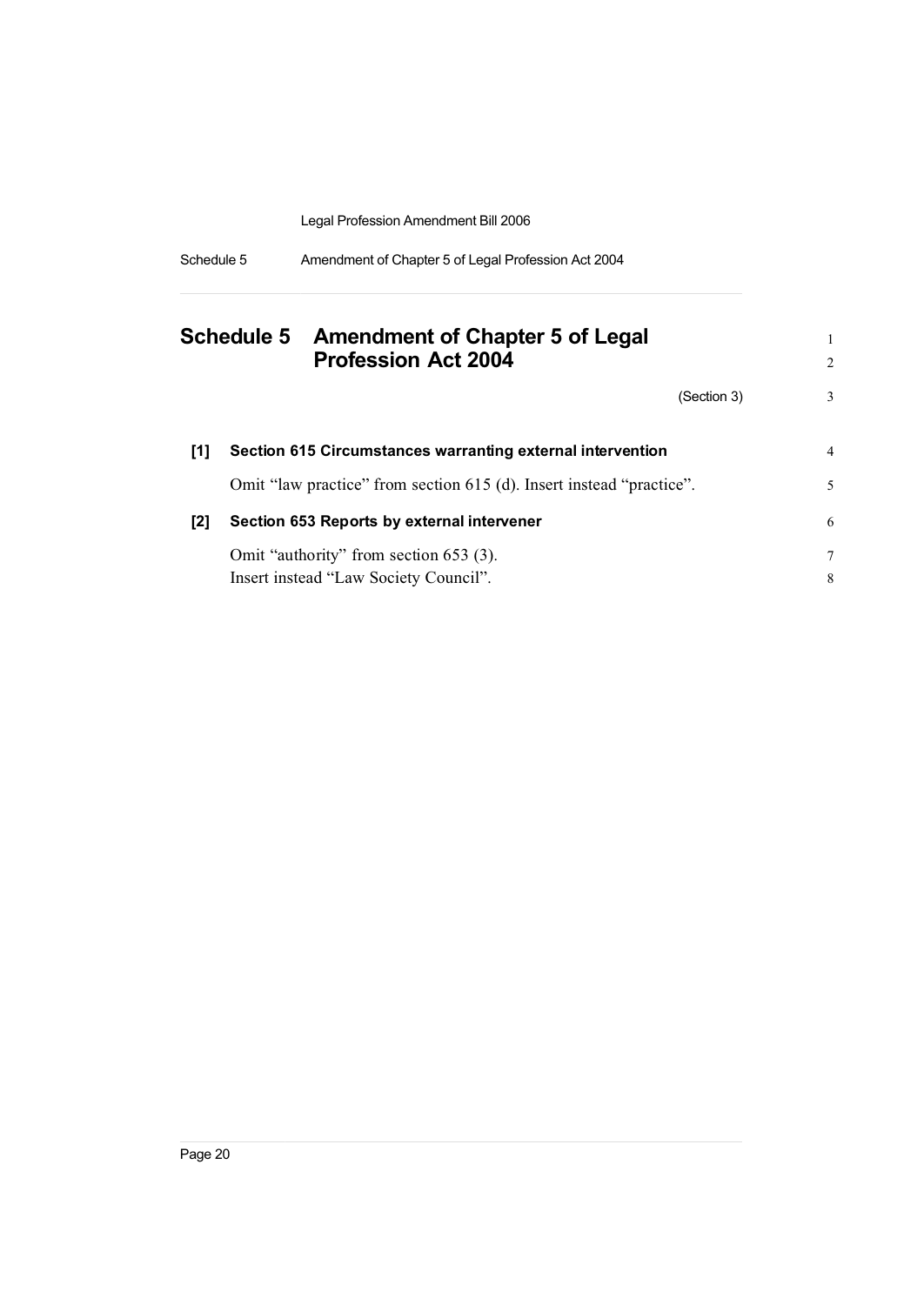Amendment of Chapter 7 of Legal Profession Act 2004 Schedule 6

|       | <b>Schedule 6</b>   |     | <b>Amendment of Chapter 7 of Legal</b><br><b>Profession Act 2004</b>                                                                                                                                                                                                                                                                          | $\mathbf{1}$<br>$\overline{c}$   |
|-------|---------------------|-----|-----------------------------------------------------------------------------------------------------------------------------------------------------------------------------------------------------------------------------------------------------------------------------------------------------------------------------------------------|----------------------------------|
|       |                     |     | (Section 3)                                                                                                                                                                                                                                                                                                                                   | 3                                |
| $[1]$ |                     |     | <b>Section 688 Functions of Commissioner</b>                                                                                                                                                                                                                                                                                                  | $\overline{4}$                   |
|       |                     |     | Omit "issue" from section 688 (1) (j). Insert instead "grant".                                                                                                                                                                                                                                                                                | 5                                |
| $[2]$ |                     |     | Section 689 Commissioner may require Councils to provide information                                                                                                                                                                                                                                                                          | 6                                |
|       |                     |     | Omit "issue" wherever occurring in section 689 (1) (d).<br>Insert instead "grant".                                                                                                                                                                                                                                                            | $\boldsymbol{7}$<br>8            |
| $[3]$ | <b>Section 689A</b> |     |                                                                                                                                                                                                                                                                                                                                               | 9                                |
|       |                     |     | Insert after section 689:                                                                                                                                                                                                                                                                                                                     | 10                               |
|       | 689A                |     | Functions of Commissioner in relation to advertising offences                                                                                                                                                                                                                                                                                 | 11                               |
|       |                     | (1) | In addition to the Commissioner's other functions, the<br>Commissioner may institute prosecutions for an offence against<br>section 85 (Regulation of advertising and other marketing of<br>services) or regulations made under that section.                                                                                                 | 12<br>13<br>14<br>15             |
|       |                     |     | (2) If the Commissioner suspects on reasonable grounds that a<br>person (whether or not an Australian lawyer) may have<br>committed an offence against section 85 or regulations made<br>under that section, the Commissioner or a person authorised by<br>the Commissioner may conduct an investigation in relation to<br>the matter.        | 16<br>17<br>18<br>19<br>20<br>21 |
|       |                     | (3) | The Commissioner or authorised person has and may exercise,<br>in relation to the matter referred to in subsection $(2)$ , the same<br>powers as an investigator has under Chapter 6 (Provisions<br>relating to investigations) in relation to a matter that is the<br>subject of a complaint under Chapter 4 (Complaints and<br>discipline). | 22<br>23<br>24<br>25<br>26<br>27 |
|       |                     |     | (4) Accordingly, the provisions of Chapter 6 apply in relation to<br>the matter referred to in subsection $(2)$ , and so apply with any<br>necessary modifications and as if a reference to an Australian<br>lawyer included a reference to a lay person.                                                                                     | 28<br>29<br>30<br>31             |

Page 21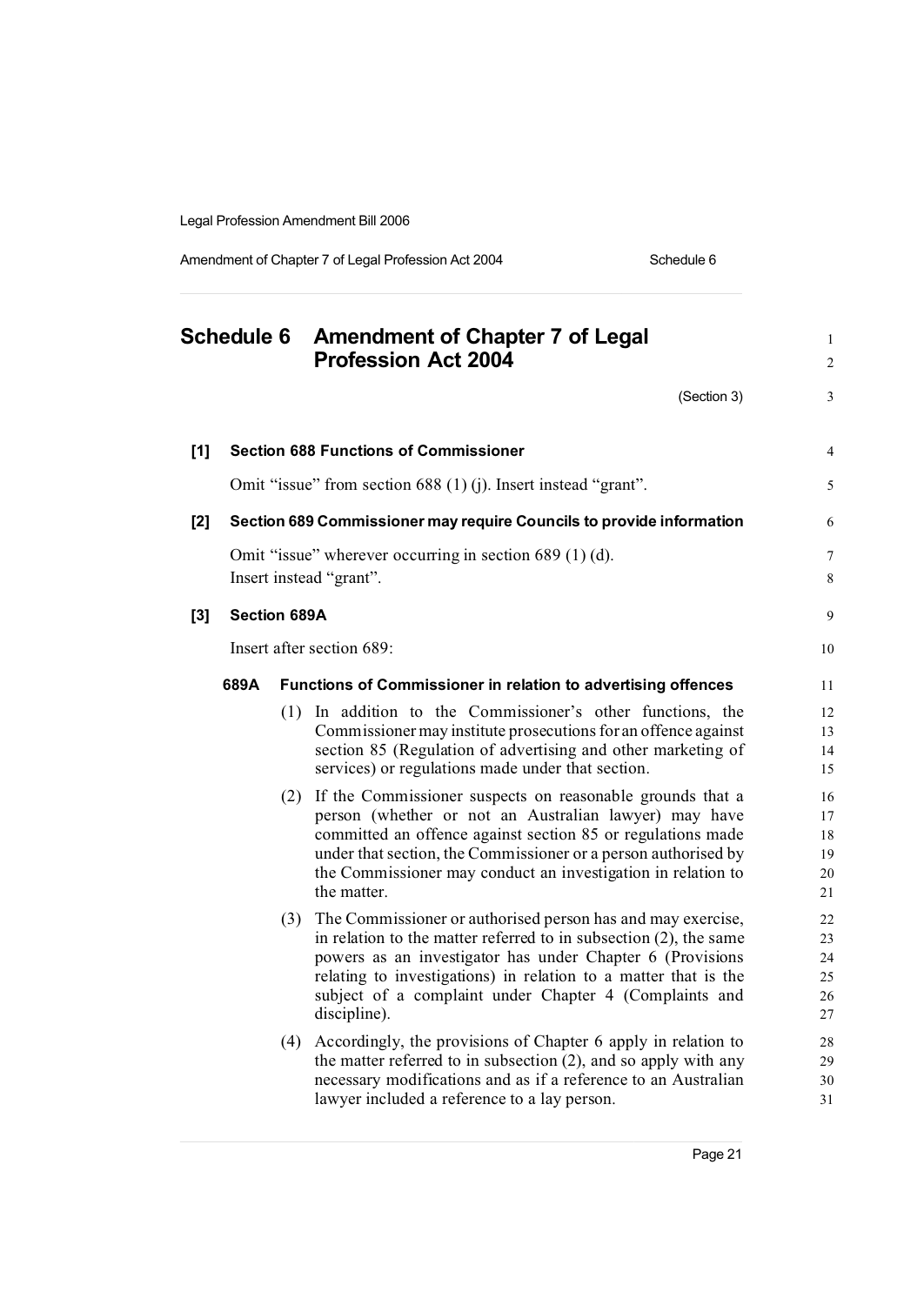| Schedule 6 | Amendment of Chapter 7 of Legal Profession Act 2004 |
|------------|-----------------------------------------------------|
|            |                                                     |

|     | (5)                             | person. | This section does not limit any powers that may be exercised<br>apart from this section by the Commissioner or by any other | $\mathbf{1}$<br>$\sqrt{2}$<br>3 |
|-----|---------------------------------|---------|-----------------------------------------------------------------------------------------------------------------------------|---------------------------------|
| [4] |                                 |         | <b>Section 696 Functions of Bar Council</b>                                                                                 | 4                               |
|     |                                 |         | Omit "or to an officer of the Bar Council" from section 696 (2).                                                            | 5                               |
|     | Bar Association".               |         | Insert instead ", to an officer of the Bar Council or to an employee of the                                                 | 6<br>7                          |
| [5] | Section 696 (3) (a)             |         |                                                                                                                             | 8                               |
|     |                                 |         | Omit the paragraph. Insert instead:                                                                                         | 9                               |
|     |                                 | (a)     | a person to whom Chapter 4 (Complaints and<br>discipline) applies, other than an Australian legal                           | 10<br>11                        |
|     |                                 |         | practitioner who is, or was at the relevant time, a                                                                         | 12                              |
|     |                                 |         | solicitor, or                                                                                                               | 13                              |
| [6] | <b>Section 696 (4)</b>          |         |                                                                                                                             | 14                              |
|     | Insert after section $696(3)$ : |         |                                                                                                                             | 15                              |
|     |                                 |         | (4) Without limiting any other provision of this section, the Bar                                                           | 16                              |
|     |                                 |         | Council may investigate and bring proceedings for a breach of<br>Part 2.2 by any person, including a lay person.            | 17<br>18                        |
|     |                                 |         |                                                                                                                             |                                 |
| [7] |                                 |         | <b>Section 699 Functions of Law Society Council</b>                                                                         | 19                              |
|     |                                 |         | Omit "or to an officer of the Law Society Council" from section 699 (3).                                                    | 20                              |
|     |                                 |         | Insert instead ", to an officer of the Law Society Council or to an employee                                                | 21                              |
|     | of the Law Society".            |         |                                                                                                                             | 22                              |
| [8] | Section 699 (4) (a)             |         |                                                                                                                             | 23                              |
|     |                                 |         | Omit the paragraph. Insert instead:                                                                                         | 24                              |
|     |                                 | (a)     | a person to whom Chapter 4 (Complaints and                                                                                  | 25                              |
|     |                                 |         | discipline) applies, other than an Australian legal                                                                         | 26                              |
|     |                                 |         | practitioner who is, or was at the relevant time, entitled                                                                  | 27                              |
|     |                                 |         | to engage in legal practice only as or in the manner of a                                                                   | 28<br>29                        |
|     |                                 |         | barrister, or                                                                                                               |                                 |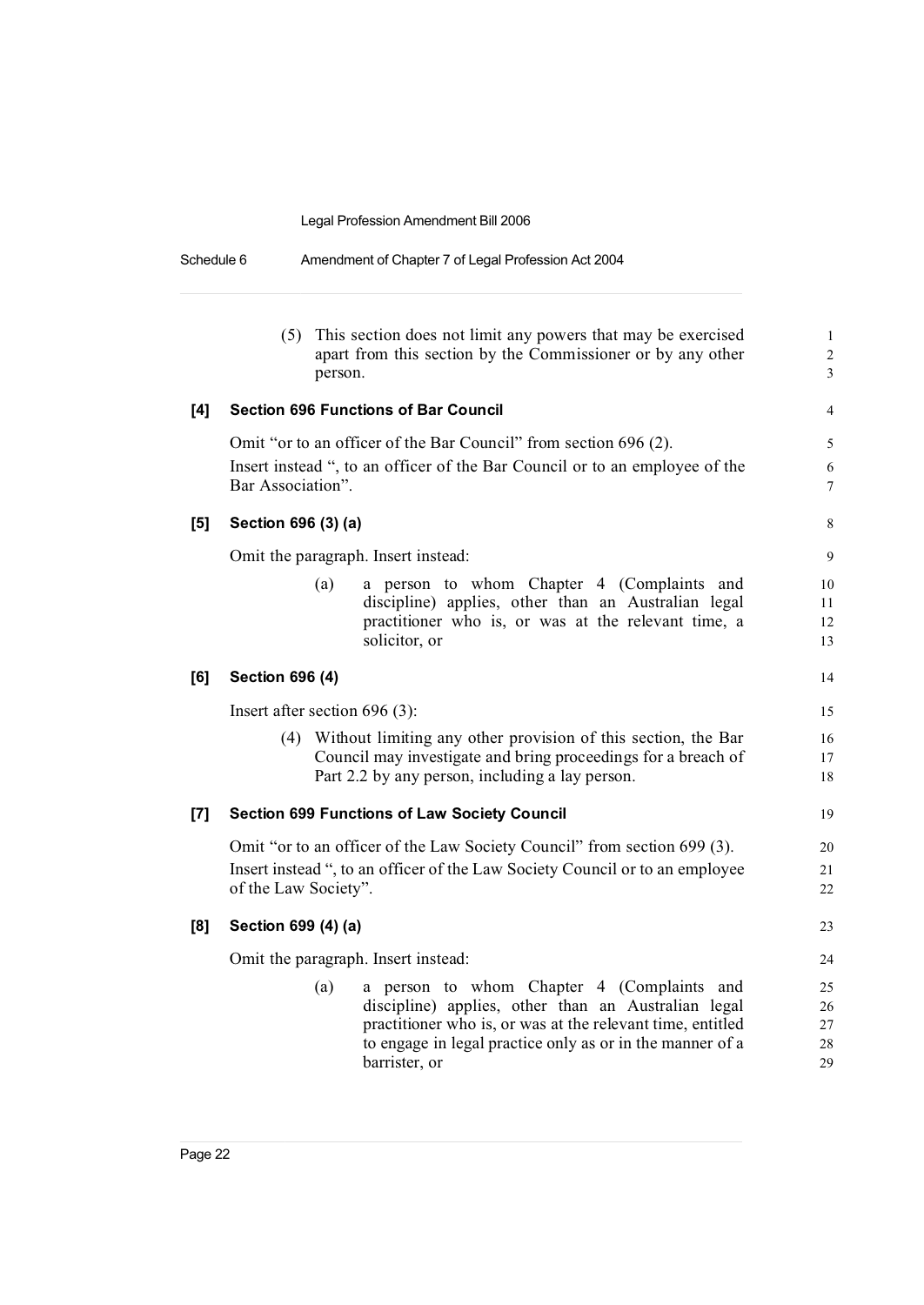| Amendment of Chapter 7 of Legal Profession Act 2004 | Schedule 6 |
|-----------------------------------------------------|------------|
|                                                     |            |

| [9]    | <b>Section 699 (5)</b>                                                                                                                                                                        | $\mathbf{1}$             |
|--------|-----------------------------------------------------------------------------------------------------------------------------------------------------------------------------------------------|--------------------------|
|        | Insert after section $699(4)$ :                                                                                                                                                               | 2                        |
|        | (5) Without limiting any other provision of this section, the Law<br>Society Council may investigate and bring proceedings for a<br>breach of Part 2.2 by any person, including a lay person. | 3<br>$\overline{4}$<br>5 |
| $[10]$ | <b>Section 701 Purpose</b>                                                                                                                                                                    | 6                        |
|        | Omit "locally registered foreign lawyers".                                                                                                                                                    | 7                        |
|        | Insert instead "Australian-registered foreign lawyers".                                                                                                                                       | 8                        |
| $[11]$ | <b>Section 702 Rules for barristers</b>                                                                                                                                                       | 9                        |
|        | Omit "practice" from section 702 (1).                                                                                                                                                         | 10                       |
|        | Insert instead "engaging in legal practice".                                                                                                                                                  | 11                       |
| $[12]$ | <b>Section 702 (2)</b>                                                                                                                                                                        | 12                       |
|        | Omit the subsection. Insert instead:                                                                                                                                                          | 13                       |
|        | (2) The Bar Council may make rules for or with respect to                                                                                                                                     | 14                       |
|        | engaging in legal practice as an Australian-registered foreign<br>lawyer who engages in legal practice only as or in the manner                                                               | 15<br>16                 |
|        | of a barrister.                                                                                                                                                                               | 17                       |
| $[13]$ | <b>Section 703 Rules for solicitors</b>                                                                                                                                                       | 18                       |
|        | Omit "practice" from section 703 (1).                                                                                                                                                         | 19                       |
|        | Insert instead "engaging in legal practice".                                                                                                                                                  | 20                       |
| $[14]$ | <b>Section 703 (2)</b>                                                                                                                                                                        | 21                       |
|        | Omit the subsection. Insert instead:                                                                                                                                                          | 22                       |
|        | (2) The Law Society Council may make rules for or with respect                                                                                                                                | 23                       |
|        | to engaging in legal practice as an Australian-registered foreign                                                                                                                             | 24                       |
|        | lawyer who engages in legal practice as or in the manner of a                                                                                                                                 | 25                       |
|        | solicitor.                                                                                                                                                                                    | 26                       |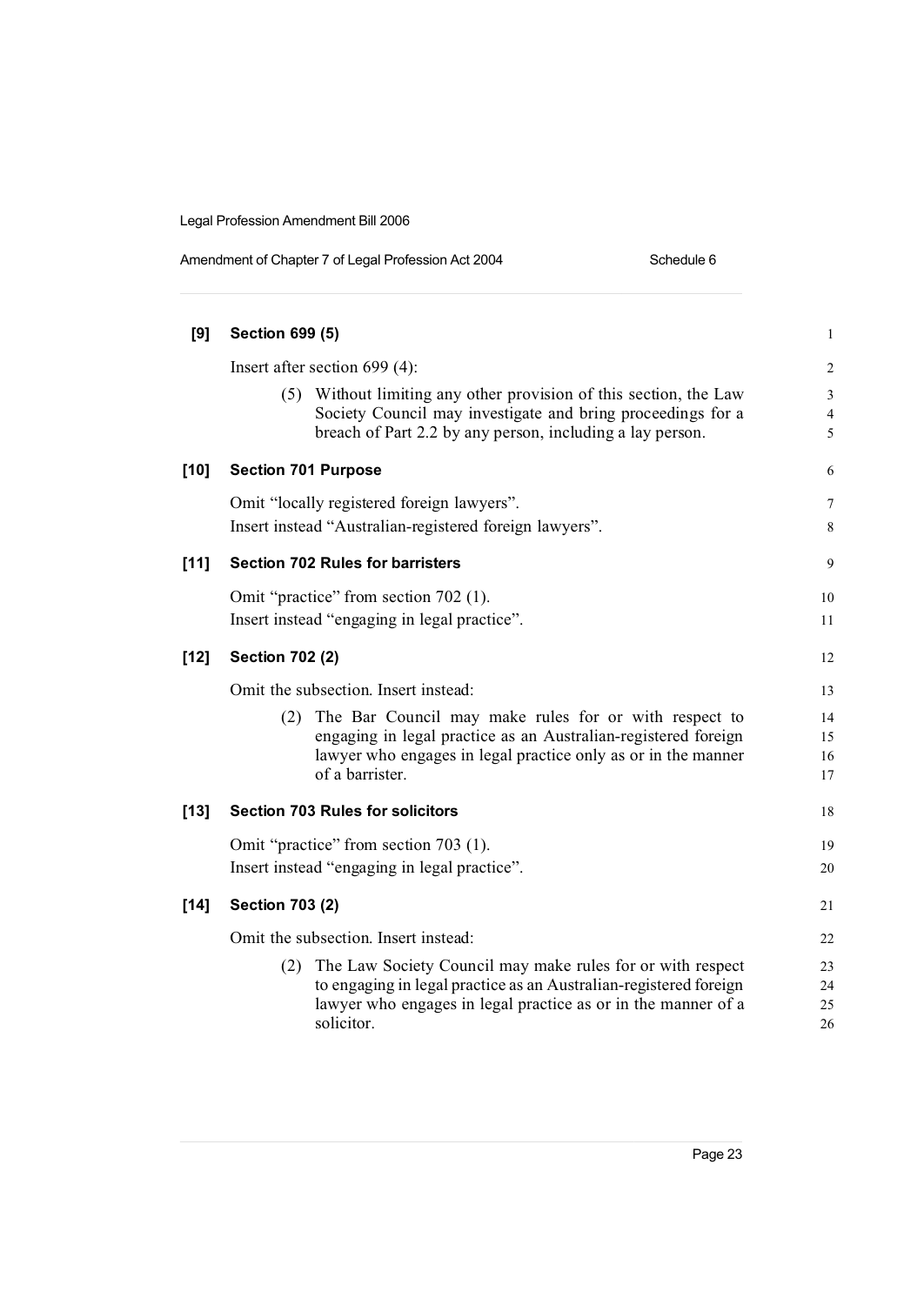| Schedule 6 | Amendment of Chapter 7 of Legal Profession Act 2004 |
|------------|-----------------------------------------------------|
|------------|-----------------------------------------------------|

| [15] | Section 706 Subject-matter of legal profession rules            |                |
|------|-----------------------------------------------------------------|----------------|
|      | Omit "locally registered foreign lawyers" from section 706 (1). | $\mathcal{L}$  |
|      | Insert instead "Australian-registered foreign lawyers".         | 3              |
|      |                                                                 |                |
| [16] | Section 711 Binding nature of legal profession rules            | $\overline{4}$ |
|      | Omit "locally registered foreign lawyers" from section 711 (1). | 5              |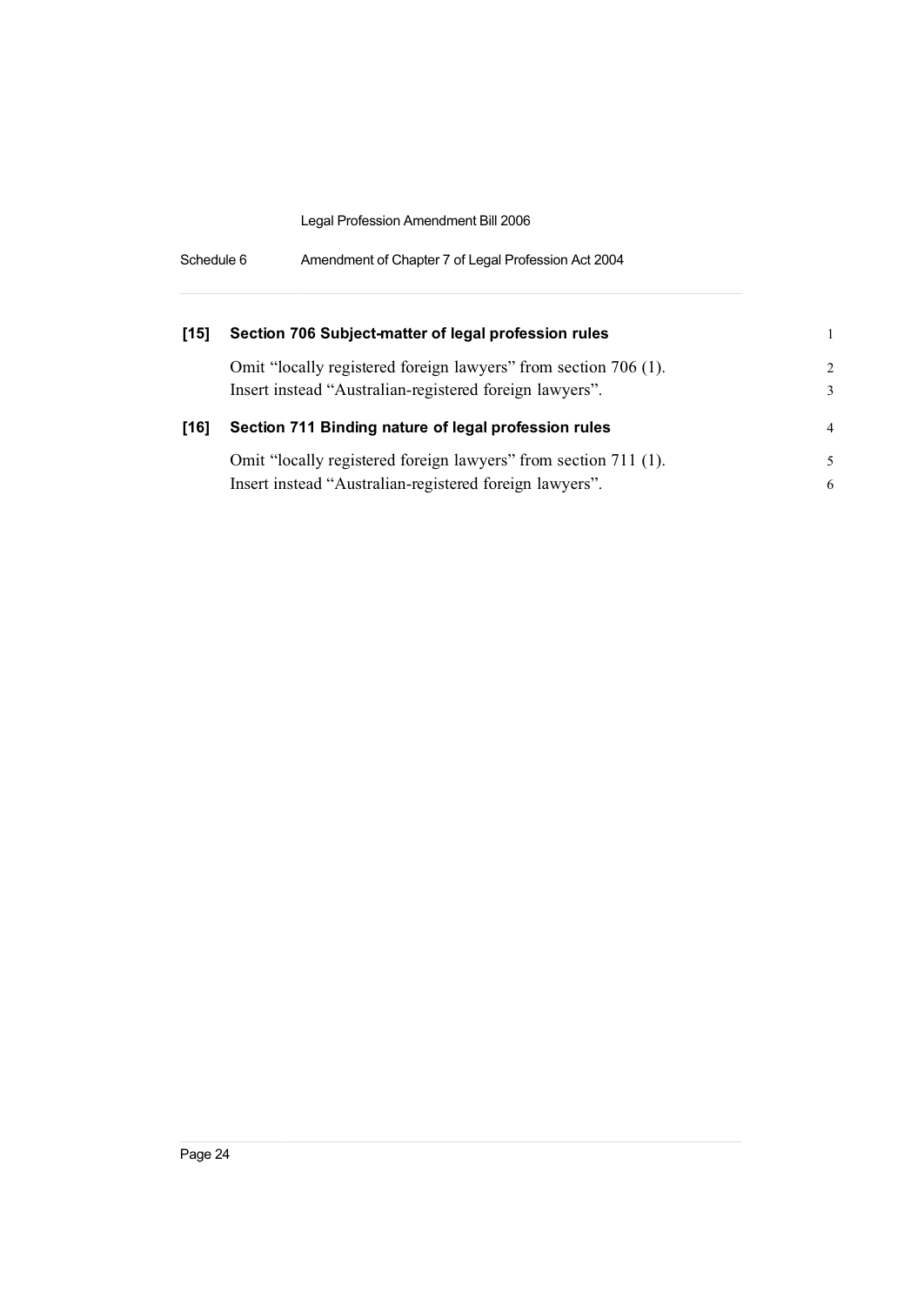Amendment of Chapter 8 of Legal Profession Act 2004 Schedule 7

| <b>Schedule 7</b> |                     | <b>Amendment of Chapter 8 of Legal</b><br><b>Profession Act 2004</b> |                           | $\mathbf{1}$<br>$\overline{\mathbf{c}}$                                                                                                                                                                                                                                                                                                                         |                                  |
|-------------------|---------------------|----------------------------------------------------------------------|---------------------------|-----------------------------------------------------------------------------------------------------------------------------------------------------------------------------------------------------------------------------------------------------------------------------------------------------------------------------------------------------------------|----------------------------------|
|                   |                     |                                                                      |                           | (Section 3)                                                                                                                                                                                                                                                                                                                                                     | 3                                |
| [1]               |                     |                                                                      |                           | Section 721 Disclosure of information by local regulatory authorities                                                                                                                                                                                                                                                                                           | $\overline{4}$                   |
|                   |                     |                                                                      |                           | Insert after section $721$ (2):                                                                                                                                                                                                                                                                                                                                 | 5                                |
|                   |                     | (2A)                                                                 |                           | The regulations may authorise a local regulatory authority to<br>disclose information to a person or body prescribed, or of a<br>class prescribed, by the regulations relating to or arising under<br>this Act or a corresponding law, subject to any limitations or<br>restrictions specified in the regulations.                                              | 6<br>7<br>8<br>9<br>10           |
| $[2]$             | <b>Section 722A</b> |                                                                      |                           |                                                                                                                                                                                                                                                                                                                                                                 | 11                               |
|                   |                     |                                                                      | Insert after section 722: |                                                                                                                                                                                                                                                                                                                                                                 | 12                               |
|                   | 722A                |                                                                      |                           | Protection of applications for referral for pro bono legal services                                                                                                                                                                                                                                                                                             | 13                               |
|                   |                     | (1)                                                                  |                           | A protected person is not required to divulge or produce to any<br>person, court or tribunal (whether in response to a subpoena or<br>otherwise) any information or document received by a<br>protected person in connection with an application made by or<br>on behalf of a person for a referral for the provision of legal<br>services on a pro bono basis. | 14<br>15<br>16<br>17<br>18<br>19 |
|                   |                     | (2)                                                                  |                           | This section has effect despite section 730A (Duty to report<br>suspected offences).                                                                                                                                                                                                                                                                            | 20<br>21                         |
|                   |                     | (3)                                                                  |                           | In this section:                                                                                                                                                                                                                                                                                                                                                | 22                               |
|                   |                     |                                                                      |                           | <i>protected person</i> means:                                                                                                                                                                                                                                                                                                                                  | 23                               |
|                   |                     |                                                                      | (a)                       | the Bar Association or Law Society, or                                                                                                                                                                                                                                                                                                                          | 24                               |
|                   |                     |                                                                      | (b)                       | a Council or a member of a Council, or                                                                                                                                                                                                                                                                                                                          | 25                               |
|                   |                     |                                                                      | (c)                       | a committee or member of a committee of the Bar<br>Association, Law Society or a Council, or                                                                                                                                                                                                                                                                    | 26<br>27                         |
|                   |                     |                                                                      | (d)                       | an Australian legal practitioner to whom a person or<br>body mentioned in a preceding paragraph of this<br>definition gives any information or document referred to<br>in subsection (1) for the purpose of advising such a<br>person or body on the application, or                                                                                            | 28<br>29<br>30<br>31<br>32       |

Page 25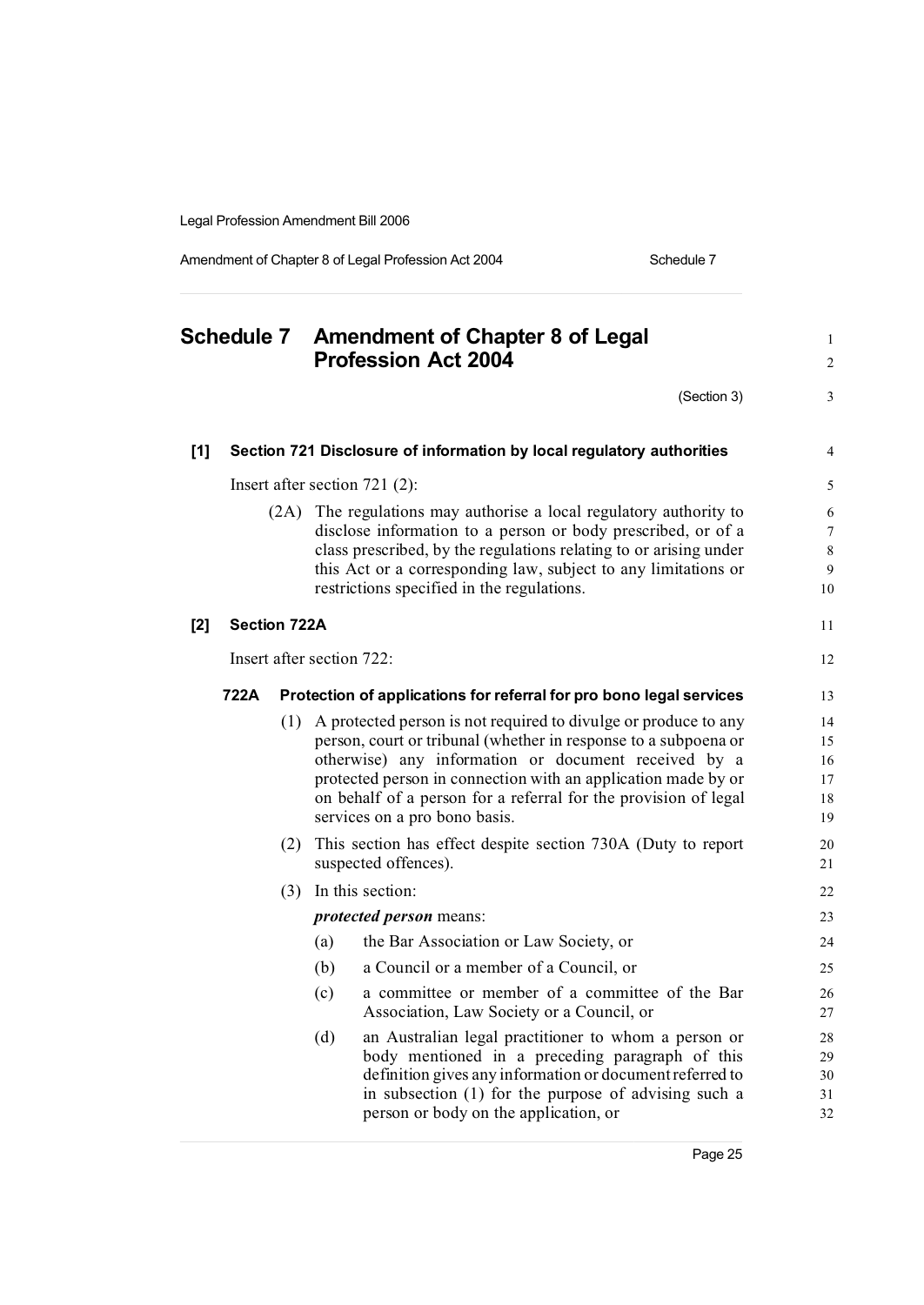|  | Schedule 7 | Amendment of Chapter 8 of Legal Profession Act 2004 |  |
|--|------------|-----------------------------------------------------|--|
|--|------------|-----------------------------------------------------|--|

|     |                                | (e) | an employee or agent of, or a person acting at the<br>direction of, a person or body mentioned in a preceding<br>paragraph of this definition.                | 1<br>$\overline{c}$<br>3 |
|-----|--------------------------------|-----|---------------------------------------------------------------------------------------------------------------------------------------------------------------|--------------------------|
| [3] |                                |     | Section 730A Duty to report suspected offences                                                                                                                | 4                        |
|     |                                |     | Insert after section $730A(3)$ :                                                                                                                              | 5                        |
|     |                                |     | (4) This section does not apply to:                                                                                                                           | 6                        |
|     |                                | (a) | offences against this Act or the Legal Profession Act<br>1987 or the regulations under either Act, or                                                         | 7<br>8                   |
|     |                                | (b) | offences specified, or of a class or description specified,<br>by the regulations for the purposes of this section.                                           | 9<br>10                  |
| [4] | <b>Section 738 Regulations</b> |     |                                                                                                                                                               | 11                       |
|     | in section $738(3)$ .          |     | Insert ", unless another maximum penalty is authorised by another provision<br>of this Act to be included in relation to the offence concerned" after "units" | 12<br>13<br>14           |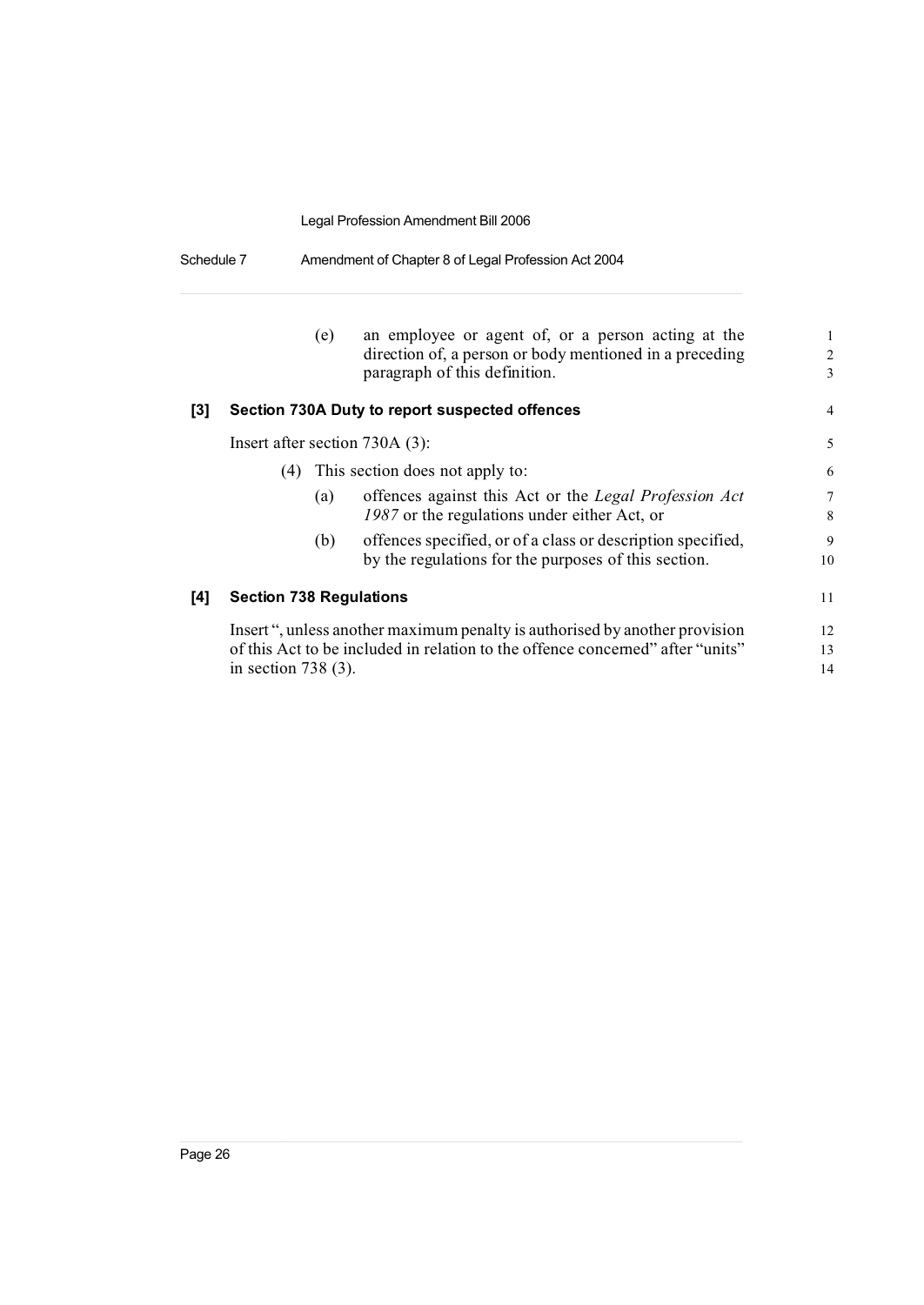Amendment of Schedule 9 to Legal Profession Act 2004 Schedule 8

|       | <b>Schedule 8</b> |     |                         | <b>Amendment of Schedule 9 to Legal</b><br><b>Profession Act 2004</b>                                                                                                                                                                                    | $\mathbf{1}$<br>$\overline{2}$ |
|-------|-------------------|-----|-------------------------|----------------------------------------------------------------------------------------------------------------------------------------------------------------------------------------------------------------------------------------------------------|--------------------------------|
|       |                   |     |                         | (Section 3)                                                                                                                                                                                                                                              | 3                              |
| [1]   |                   |     |                         | Schedule 9 Savings, transitional and other provisions                                                                                                                                                                                                    | $\overline{4}$                 |
|       |                   |     |                         | Insert at the end of clause $1(1)$ :                                                                                                                                                                                                                     | 5                              |
|       |                   |     |                         | <b>Legal Profession Amendment Act 2006</b>                                                                                                                                                                                                               | 6                              |
| $[2]$ |                   |     |                         | Schedule 9, clause 13 Multi-disciplinary partnerships                                                                                                                                                                                                    | 7                              |
|       |                   |     | from clause $13(1)$ .   | Omit "section 137 (Notice of intention to start providing legal services)"                                                                                                                                                                               | 8<br>9                         |
|       |                   |     |                         | Insert instead "section 167 (Notice of intention to start practice in<br>multi-disciplinary partnership)".                                                                                                                                               | 10<br>11                       |
| $[3]$ |                   |     |                         | Schedule 9, clause 17A                                                                                                                                                                                                                                   | 12                             |
|       |                   |     | Insert after clause 17: |                                                                                                                                                                                                                                                          | 13                             |
|       | 17A               |     |                         | Proceedings before Tribunal instituted on or after 1 October 2005                                                                                                                                                                                        | 14                             |
|       |                   |     |                         | (1) Proceedings before the Tribunal that were instituted on or after<br>1 October 2005 but before the commencement of this clause in<br>respect of a complaint about conduct occurring before<br>1 October 2005 are to be dealt with in accordance with: | 15<br>16<br>17<br>18           |
|       |                   |     | (a)                     | this Act (including clauses 16 and 17 of this Schedule),<br>and                                                                                                                                                                                          | 19<br>20                       |
|       |                   |     | (b)                     | the Administrative Decisions Tribunal Act 1997 (as in<br>force on or after 1 October 2005),                                                                                                                                                              | 21<br>22                       |
|       |                   |     |                         | except in so far as a direction of the President of the Tribunal<br>under this clause otherwise provides.                                                                                                                                                | 23<br>24                       |
|       |                   | (2) |                         | The President of the Tribunal may direct that the proceedings<br>be dealt with in accordance with:                                                                                                                                                       | 25<br>26                       |
|       |                   |     | (a)                     | the old Act, or                                                                                                                                                                                                                                          | 27                             |
|       |                   |     | (b)                     | the old Act and this Act as regards different aspects of<br>the proceedings, as indicated in the direction.                                                                                                                                              | 28<br>29                       |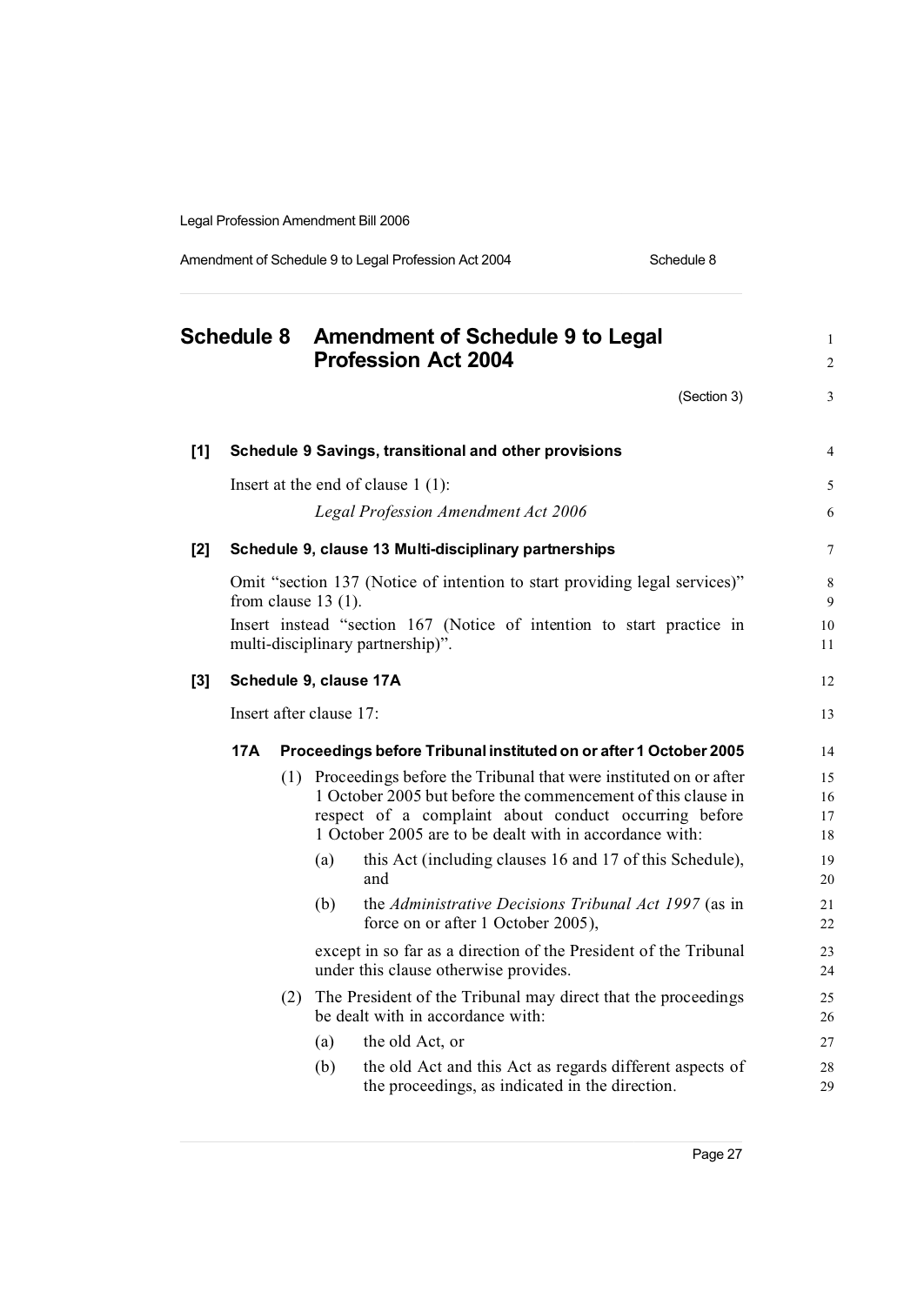Schedule 8 Amendment of Schedule 9 to Legal Profession Act 2004

- (3) The President of the Tribunal may, for the purposes of this 1 clause, direct that the Tribunal be constituted as determined by 2 the President or the Divisional Head of the Legal Services 3 Division, being a determination that is consistent with 4 requirements for the constitution of the Division under the 5 *Administrative Decisions Tribunal Act 1997* at or at any time 6 before the commencement of this clause.  $\frac{7}{2}$
- (4) The President of the Tribunal may give any such direction at 8 any stage of the proceedings.
- (5) Any decisions of the Tribunal or directions of the President of 10 the Tribunal that: 11
	- (a) were made or given before the commencement of this 12 clause, and 13
	- (b) would have been valid had the *Legal Profession* 14 *Amendment Act* 2006 (which inserted this clause and 15 omitted clause 41 (2) (Pending proceedings) of 16 Schedule 5 (Savings and transitional provisions) to the 17 *Administrative Decisions Tribunal Act 1997*) been in 18 force at the relevant time, 19

are taken to have been validly made or given. 20

**Note.** The purpose of clause 17A is to provide for determining how 21<br>disciplinary proceedings commenced in the Tribunal on or after 1 October 22 disciplinary proceedings commenced in the Tribunal on or after 1 October 22<br>2005 but before the commencement of the clause are to be dealt with. 2005 but before the commencement of the clause are to be dealt with.

Clauses 16 and 17 in effect provide that those proceedings are to be dealt 24<br>with substantially in accordance with this Act. However, clause 41 (2) of 25 with substantially in accordance with this Act. However, clause 41 (2) of 25<br>Schedule 5 to the Administrative Decisions Tribunal Act 1997 in effect 26 Schedule 5 to the *Administrative Decisions Tribunal Act 1997* in effect 26 provided that those proceedings are to be initiated and dealt with in  $27$ <br>accordance with the Legal Profession Act 1987 and in accordance with the  $28$ accordance with the *Legal Profession Act* 1987 and in accordance with the 28<br>Administrative Decisions Tribunal Act 1997 as in force before the 29 *Administrative Decisions Tribunal Act 1997* as in force before the 29 commencement of clause 41. Clause 41 (2) was repealed by the *Legal* 30<br>Profession Amendment Act 2006. **Profession Amendment Act 2006.** 31<br>Clause 17A provides that the proceedings are to be dealt with in 32

Clause 17A provides that the proceedings are to be dealt with in 32<br>accordance with this Act and the Administrative Decisions Tribunal Act 33 accordance with this Act and the *Administrative Decisions Tribunal Act* 33 *1997* as currently in force, subject to any directions that the President is  $34$  authorised to give under the clause. authorised to give under the clause.

#### **[4] Schedule 9, clauses 22 and 22A** 36

Omit clause 22. Insert instead: 37

#### **22 Pending appeals or reviews** 38

(1) An appeal or review that was pending under or in relation to 39 any matter under the old Act immediately before 1 October 40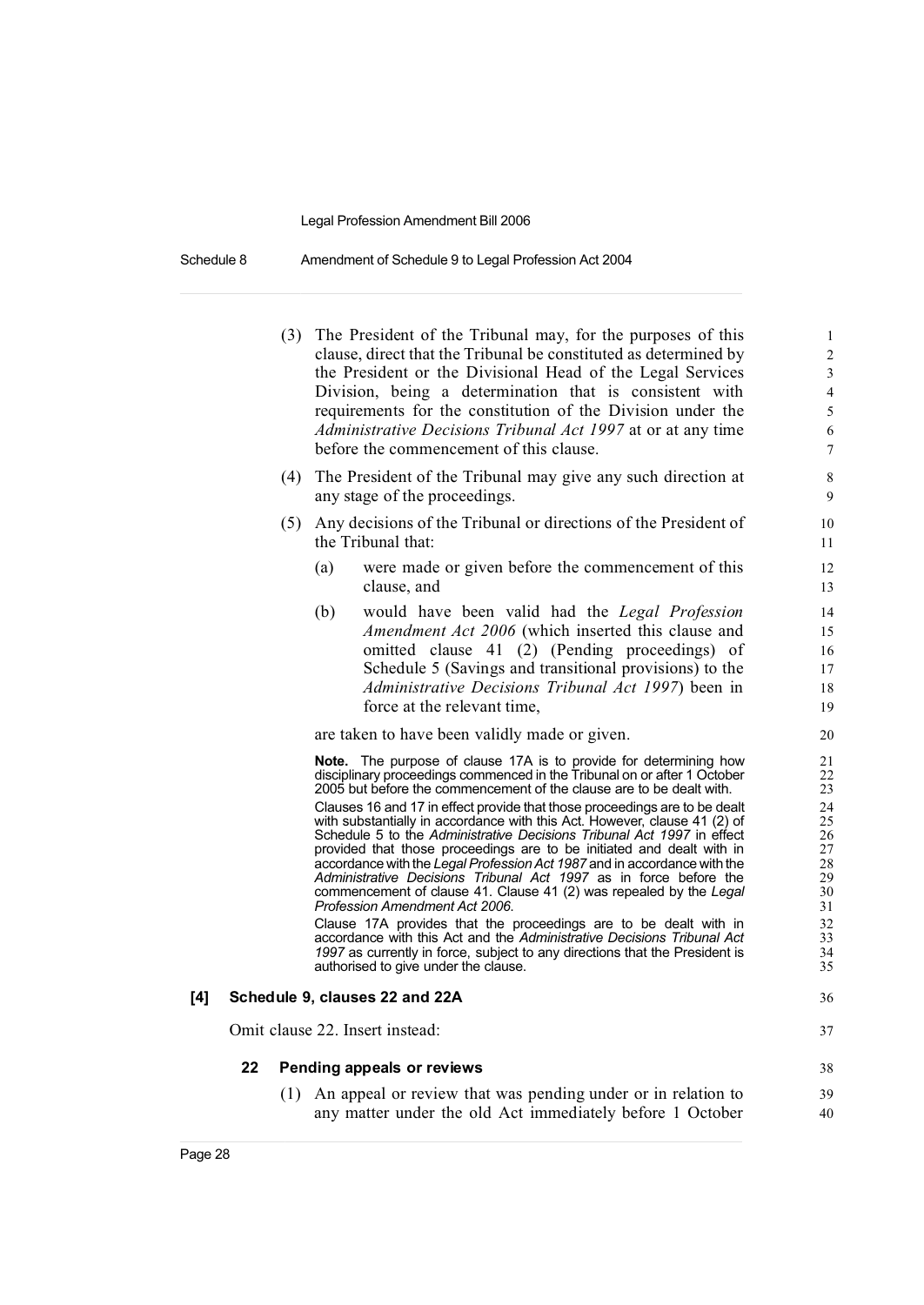#### Amendment of Schedule 9 to Legal Profession Act 2004 Schedule 8

2005 is to be dealt with as if this Act had not been enacted.  $\frac{1}{1}$ except in so far as a direction of the Supreme Court or the 2 President of the Tribunal, as the case requires, under this clause 3 otherwise provides. 4

- (2) The Supreme Court or the President of the Tribunal, as the case 5 requires, may direct that the appeal or review proceedings be 6 dealt with in accordance with the provisions of: 7
	- (a) this Act, or  $\qquad \qquad$  8
	- (b) the old Act and this Act as regards different aspects of 9 the proceedings, as indicated in the direction. 10

Those provisions apply accordingly, and so apply with any 11 necessary adaptations. 12

- (3) The President of the Tribunal may, for the purposes of this 13 clause, direct that the Tribunal be constituted as determined by 14 the President or the Divisional Head of the Legal Services 15 Division, being a determination that is consistent with 16 requirements for the constitution of the Division under the 17 *Administrative Decisions Tribunal Act 1997* at or at any time 18 before the commencement of this clause. 19
- (4) The Supreme Court or the President of the Tribunal, as the case 20 requires, may give any such direction at any stage of the 21 proceedings. 22
- (5) The Supreme Court or the Tribunal, as the case requires, may 23 make orders declaring how the decision on the appeal or review 24 is to have effect in relation to the provisions of this Act. 25
- (6) Any decisions of the Supreme Court or the Tribunal or 26 directions of the Supreme Court or the President of the 27 Tribunal that: 28
	- (a) were made or given before the commencement of this 29 clause, and 30
	- (b) would have been valid had the *Legal Profession* 31 *Amendment Act 2006* (which substituted this clause) 32 been in force at the relevant time. 33

are taken to have been validly made or given.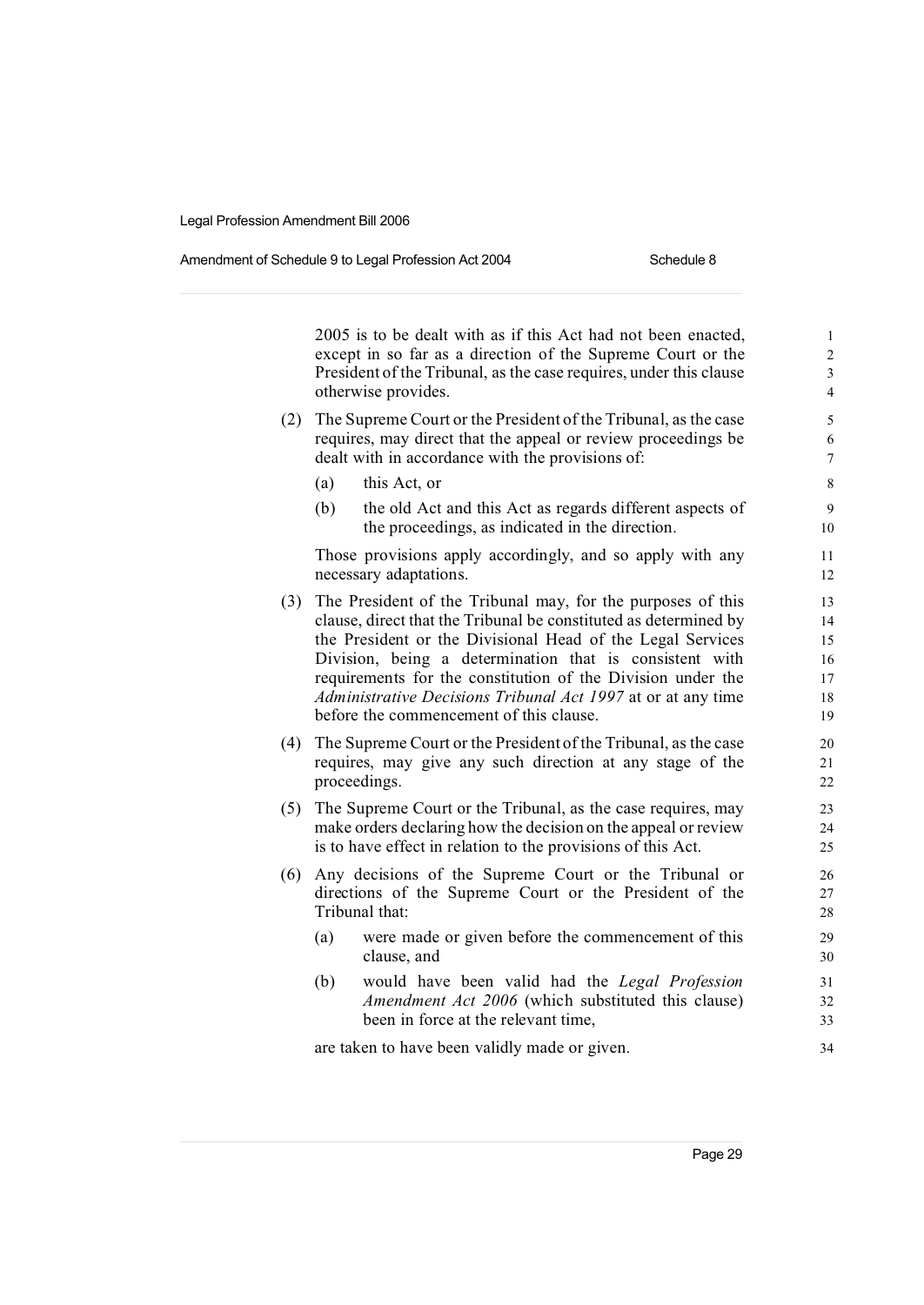Schedule 8 Amendment of Schedule 9 to Legal Profession Act 2004

| 22A |     | New appeals or reviews about old matters                                                                                                                                                                                                                                                                                                                            | $\mathbf{1}$                                            |
|-----|-----|---------------------------------------------------------------------------------------------------------------------------------------------------------------------------------------------------------------------------------------------------------------------------------------------------------------------------------------------------------------------|---------------------------------------------------------|
|     | (1) | A matter arising under the old Act may be the subject of an<br>appeal or review made or applied for on or after 1 October<br>2005 if the appeal or review could have been made or applied<br>for had this Act not been enacted.                                                                                                                                     | $\overline{c}$<br>$\mathfrak{Z}$<br>$\overline{4}$<br>5 |
|     | (2) | The appeal or review may be made or applied for under the<br>provisions of either the old Act or this Act (even if the matter<br>could not otherwise be the subject of appeal or review under<br>this Act if the matter had arisen on or after 1 October 2005).                                                                                                     | $\sqrt{6}$<br>$\tau$<br>$8\,$<br>9                      |
|     | (3) | The appeal or review may be dealt with under this Act (even if<br>the matter could not otherwise be the subject of appeal or<br>review under this Act if the matter had arisen after 1 October<br>2005), except in so far as a direction of the Supreme Court or<br>the President of the Tribunal, as the case requires, under this<br>clause otherwise provides.   | 10<br>11<br>12<br>13<br>14<br>15                        |
|     | (4) | The Supreme Court or the President of the Tribunal, as the case<br>requires, may direct that the appeal or review proceedings be<br>dealt with in accordance with the provisions of:<br>(a)<br>the old Act, or<br>(b)<br>the old Act and this Act as regards different aspects of<br>the proceedings, as indicated in the direction.                                | 16<br>17<br>18<br>19<br>20<br>21                        |
|     | (5) | Those provisions apply accordingly, and so apply with any<br>necessary adaptations.<br>The President of the Tribunal may, for the purposes of this                                                                                                                                                                                                                  | 22<br>23<br>24                                          |
|     |     | clause, direct that the Tribunal be constituted as determined by<br>the President or the Divisional Head of the Legal Services<br>Division, being a determination that is consistent with<br>requirements for the constitution of the Division under the<br>Administrative Decisions Tribunal Act 1997 at or at any time<br>before the commencement of this clause. | 25<br>26<br>27<br>28<br>29<br>30                        |
|     | (6) | The President may give any such direction at any stage of the<br>proceedings.                                                                                                                                                                                                                                                                                       | 31<br>32                                                |
|     | (7) | The Supreme Court or the Tribunal, as the case requires, may<br>make orders declaring how the decision on the appeal or review<br>is to have effect in relation to the provisions of this Act.                                                                                                                                                                      | 33<br>34<br>35                                          |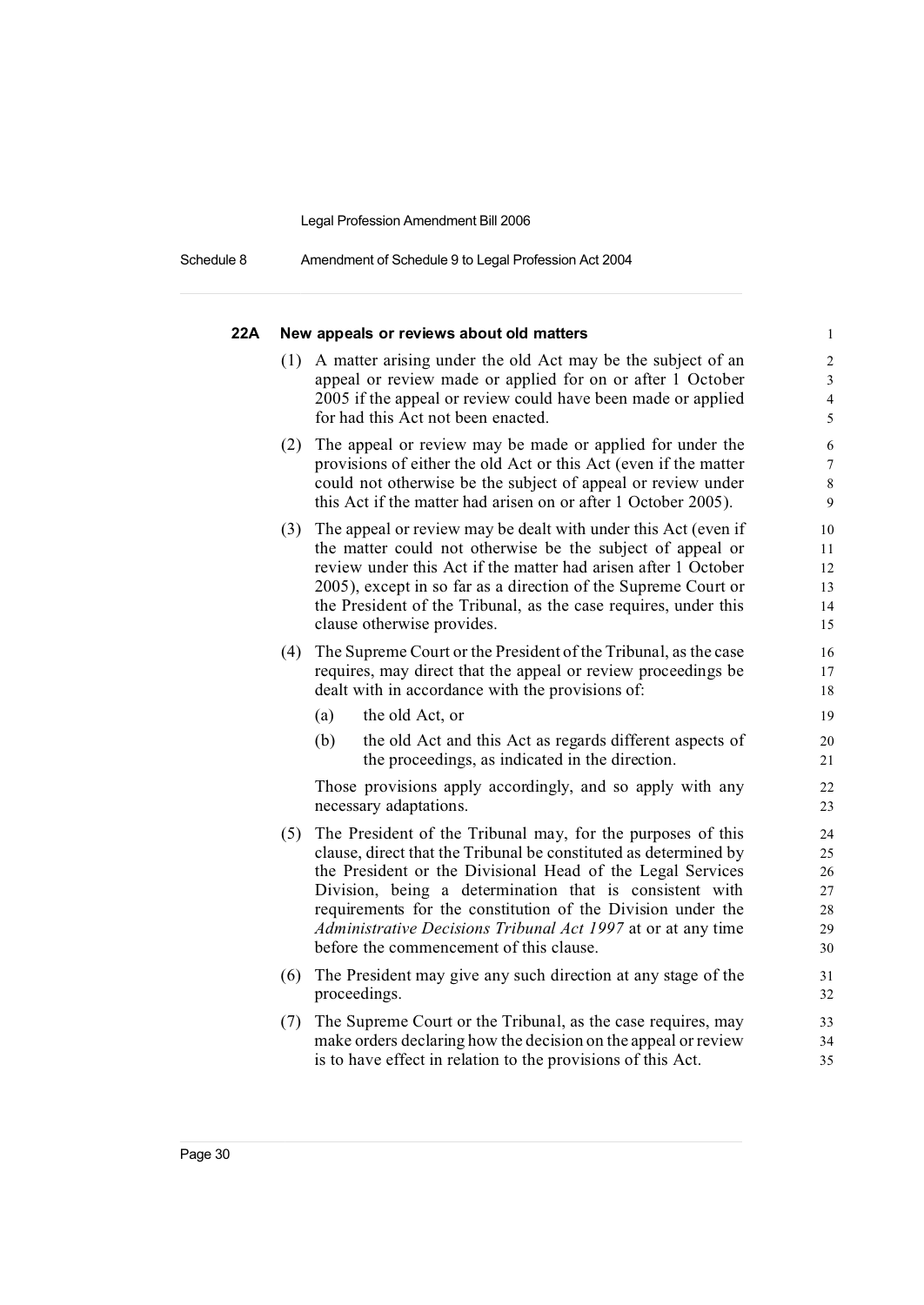## Amendment of Schedule 9 to Legal Profession Act 2004 Schedule 8

|     |    | (8) |                         | Any decisions of the Supreme Court or the Tribunal or<br>directions of the Supreme Court or the President of the<br>Tribunal that:                                                                                                                                                 | $\mathbf{1}$<br>$\overline{\mathbf{c}}$<br>3 |
|-----|----|-----|-------------------------|------------------------------------------------------------------------------------------------------------------------------------------------------------------------------------------------------------------------------------------------------------------------------------|----------------------------------------------|
|     |    |     | (a)                     | were made or given before the commencement of this<br>clause, and                                                                                                                                                                                                                  | $\overline{\mathcal{L}}$<br>5                |
|     |    |     | (b)                     | would have been valid had the Legal Profession<br>Amendment Act 2006 (which inserted this clause) been<br>in force at the relevant time,                                                                                                                                           | 6<br>7<br>8                                  |
|     |    |     |                         | are taken to have been validly made or given.                                                                                                                                                                                                                                      | 9                                            |
| [5] |    |     |                         | Schedule 9, clauses 28-30                                                                                                                                                                                                                                                          | 10                                           |
|     |    |     | Insert after clause 27: |                                                                                                                                                                                                                                                                                    | 11                                           |
|     | 28 |     |                         | <b>Existing solicitor corporations</b>                                                                                                                                                                                                                                             | 12                                           |
|     |    | (1) | Act 2000.               | This clause applies to a solicitor corporation that was formed<br>under Division 1 of Part 10A of the old Act and that was in<br>existence immediately before the repeal of that Part by the<br>Legal Profession Amendment (Incorporated Legal Practices)                          | 13<br>14<br>15<br>16<br>17                   |
|     |    | (2) |                         | Any such solicitor corporation in existence immediately before<br>1 October 2005 is taken for all purposes to have continued in<br>existence on and from that date, and Part 10A of the old Act<br>continues to apply to the solicitor corporation (despite its<br>repeal), until: | 18<br>19<br>20<br>21<br>22                   |
|     |    |     | (a)                     | the registration of the corporation as a company under<br>the Corporations Act 2001 of the Commonwealth, or                                                                                                                                                                        | 23<br>24                                     |
|     |    |     | (b)                     | the winding up of the corporation in accordance with<br>that Part or with the regulations made under this<br>Schedule.                                                                                                                                                             | 25<br>26<br>27                               |
|     |    |     |                         | (3) Any such regulations may apply provisions of the Corporations<br>Act 2001 of the Commonwealth or any other Act, with or<br>without modification.                                                                                                                               | 28<br>29<br>30                               |
|     |    |     |                         | (4) Solicitor corporations are taken to be, and to have been on and<br>after 1 October 2005, law practices within the meaning of this<br>Act. The regulations may modify the operation of this Act in<br>relation to solicitor corporations.                                       | 31<br>32<br>33<br>34                         |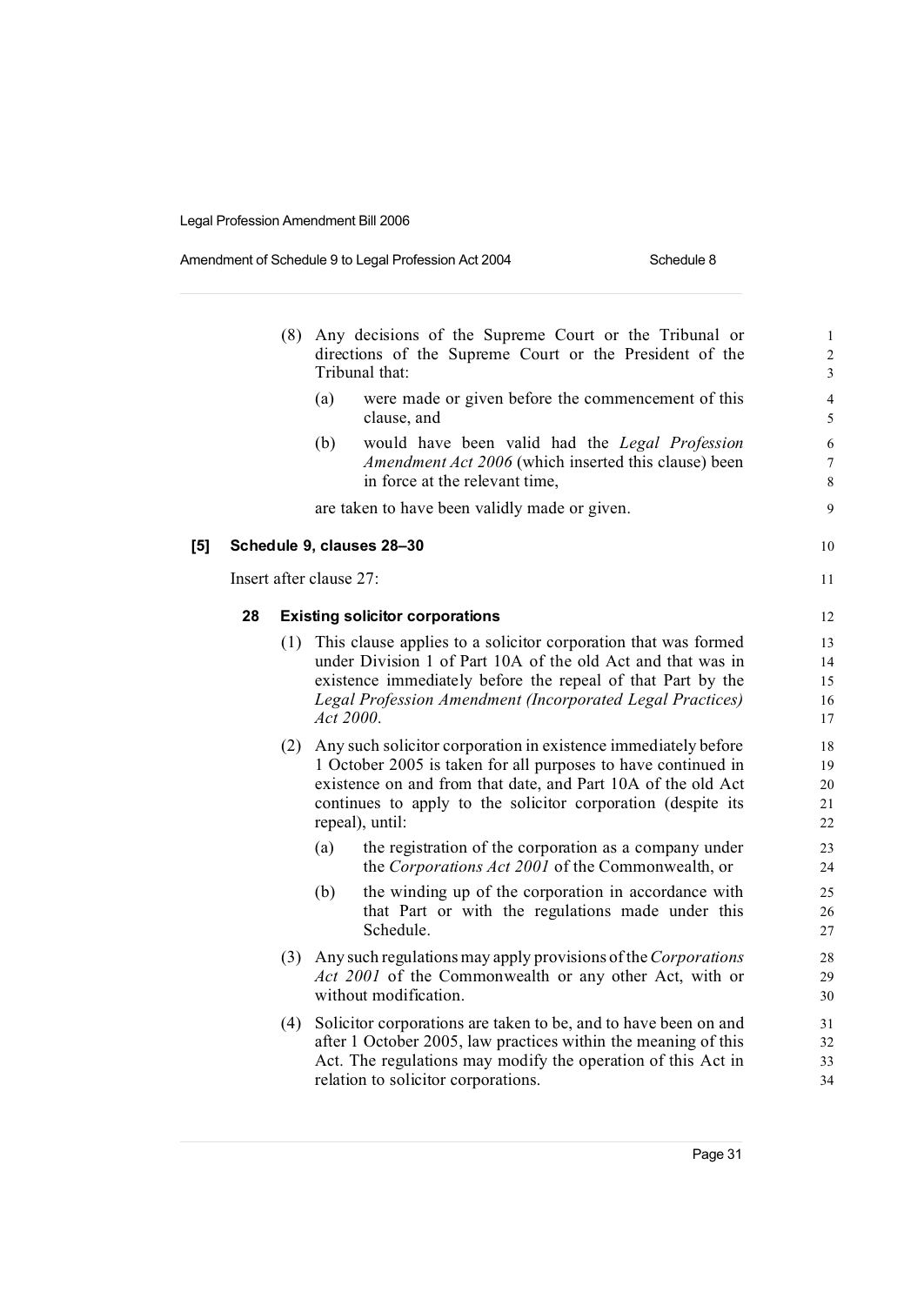| Schedule 8 | Amendment of Schedule 9 to Legal Profession Act 2004 |  |
|------------|------------------------------------------------------|--|
|------------|------------------------------------------------------|--|

|    |     |          | (5) The transfer, in accordance with the Corporations Act 2001 of<br>the Commonwealth, of the incorporation of any such solicitor<br>corporation to incorporation under that Act is authorised.                                                 | $\mathbf{1}$<br>$\overline{c}$<br>3 |
|----|-----|----------|-------------------------------------------------------------------------------------------------------------------------------------------------------------------------------------------------------------------------------------------------|-------------------------------------|
| 29 |     |          | Solicitor corporation becoming company                                                                                                                                                                                                          | 4                                   |
|    | (1) | applied. | This clause applies to a corporation that is registered as a<br>company under the Corporations Act 2001 of the<br>Commonwealth and that immediately before its registration as<br>such a company was a solicitor corporation to which clause 28 | 5<br>6<br>$\overline{7}$<br>8<br>9  |
|    | (2) |          | The corporation:                                                                                                                                                                                                                                | 10                                  |
|    |     | (a)      | ceases to be a solicitor corporation when it is registered<br>as a company under the Corporations Act 2001 of the<br>Commonwealth, and                                                                                                          | 11<br>12<br>13                      |
|    |     | (b)      | becomes an incorporated legal practice (subject to and<br>in accordance with section 134 of this Act and any other<br>relevant provisions of Part 2.6 of this Act).                                                                             | 14<br>15<br>16                      |
|    |     |          | (3) Part 10A of the old Act ceases to apply to the corporation.                                                                                                                                                                                 | 17                                  |
|    | (4) |          | The corporation must, within the period of 7 days commencing<br>with the day on which the corporation becomes registered as a<br>company, give:                                                                                                 | 18<br>19<br>20                      |
|    |     | (a)      | the Law Society Council, and                                                                                                                                                                                                                    | 21                                  |
|    |     | (b)      | the Commissioner for Fair Trading in the Department of<br>Commerce or (if that position does not exist) the<br>Director-General of the Department of Commerce,                                                                                  | 22<br>23<br>24                      |
|    |     |          | a written notice of that fact.                                                                                                                                                                                                                  | 25                                  |
|    |     |          | Maximum penalty: 50 penalty units.                                                                                                                                                                                                              | 26                                  |
|    | (5) |          | Sections 137 and 138 do not apply, and are taken not to have<br>applied, to the corporation if it gives the Law Society Council<br>the notice referred to in subclause (4) within the required<br>period and in the approved form.              | 27<br>28<br>29<br>30                |
| 30 |     |          | <b>Costs in criminal matters</b>                                                                                                                                                                                                                | 31                                  |
|    | (1) |          | Section 353 (3) (Application for assessment of party/party<br>costs) does not affect, and is taken never to have affected, rules<br>of court, or the power to make rules of court, under section 253                                            | 32<br>33<br>34                      |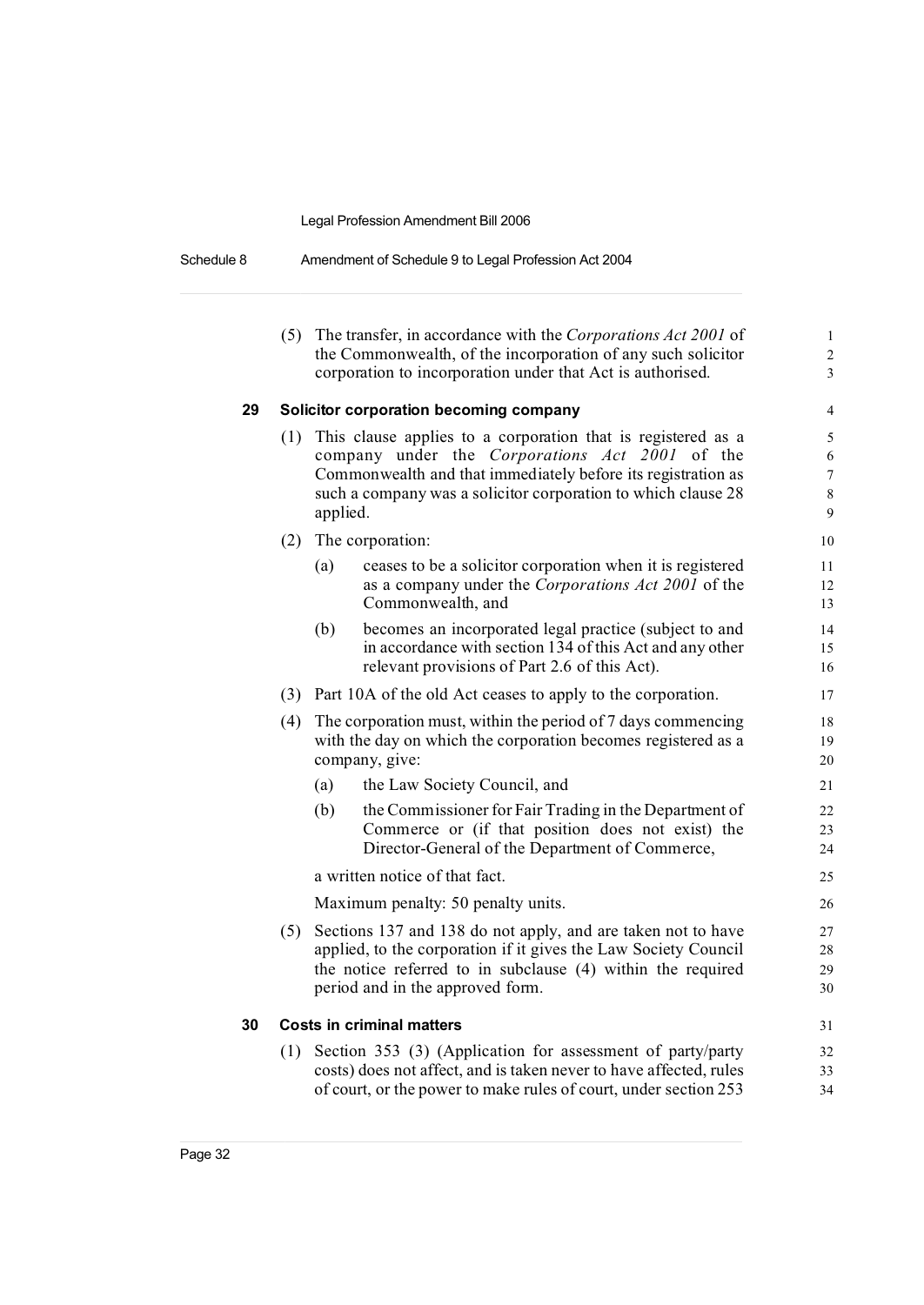## Amendment of Schedule 9 to Legal Profession Act 2004 Schedule 8

|    |     | (Court may order payment of costs) of the Criminal Procedure     | 1              |
|----|-----|------------------------------------------------------------------|----------------|
|    |     | Act 1986 in connection with criminal proceedings in any court.   | $\mathfrak{D}$ |
|    | (2) | The Land and Environment Court Rules (Amendment No 16)           | 3              |
|    |     | 2005 (the <b>amending Rules</b> ) are taken to have been validly | $\overline{4}$ |
|    |     | made.                                                            | 5              |
|    | (3) | References in Division 3 of Part 16 of the Land and              | 6              |
|    |     | <i>Environment Court Rules 1996</i> as inserted by the amending  | 7              |
|    |     | Rules to provisions of the old Act are taken to include          | 8              |
|    |     | references to the corresponding provisions of this Act.          | 9              |
| 31 |     | Qualifications of members of Medical Board and Mental Health     | 10             |
|    |     | <b>Review Tribunal</b>                                           | 11             |
|    |     | Despite clause 26, an amendment made by Schedule 9.11 or         | 12             |
|    |     | 9.12 [1], [2] or [5] to the Legal Profession Amendment Act       | 13             |
|    |     | 2006 is taken to have effect on and from the commencement        | 14             |
|    |     | day.                                                             | 15             |
|    |     |                                                                  |                |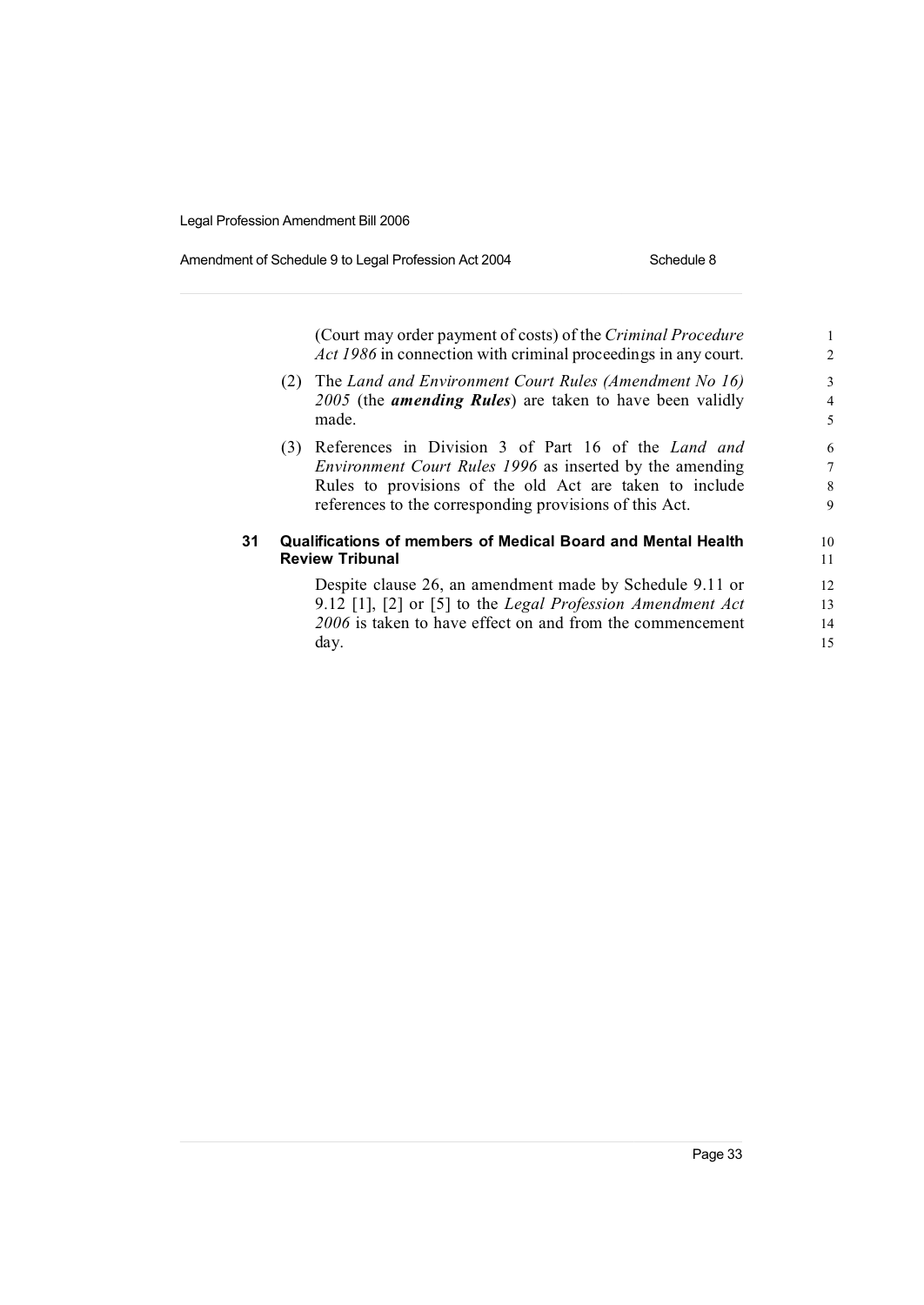| Schedule 9 | Amendment of other Acts |  |
|------------|-------------------------|--|
|------------|-------------------------|--|

|     | <b>Schedule 9 Amendment of other Acts</b>                      | $\mathbf{1}$     |
|-----|----------------------------------------------------------------|------------------|
|     |                                                                | (Section 4)<br>2 |
|     |                                                                |                  |
| 9.1 | Aboriginal Land Rights Act 1983 No 42                          | 3                |
|     | <b>Section 179 Constitution of Pecuniary Interest Tribunal</b> | $\overline{4}$   |
|     | Omit "a barrister or solicitor" from section 179 (1).          | 5                |
|     | Insert instead "an Australian legal practitioner".             | 6                |
| 9.2 | <b>Administrative Decisions Tribunal Act 1997 No 76</b>        | $\tau$           |
|     | <b>Schedule 5 Savings and transitional provisions</b>          | $\,8\,$          |
|     | Omit clause 41 (2).                                            | 9                |
| 9.3 | Architects Act 2003 No 89                                      | 10               |
|     | Sections 45 (3) and 60 (2) (d)                                 | 11               |
|     | Omit "a legal practitioner" wherever occurring.                | 12               |
|     | Insert instead "an Australian legal practitioner".             | 13               |
| 9.4 | Casino Control Act 1992 No 15                                  | 14               |
|     | Sections 23 (7), 59 (7), 135 (2) (b) and 143A (1) (b)          | 15               |
|     | Omit "a legal practitioner" wherever occurring.                | 16               |
|     | Insert instead "an Australian lawyer".                         | 17               |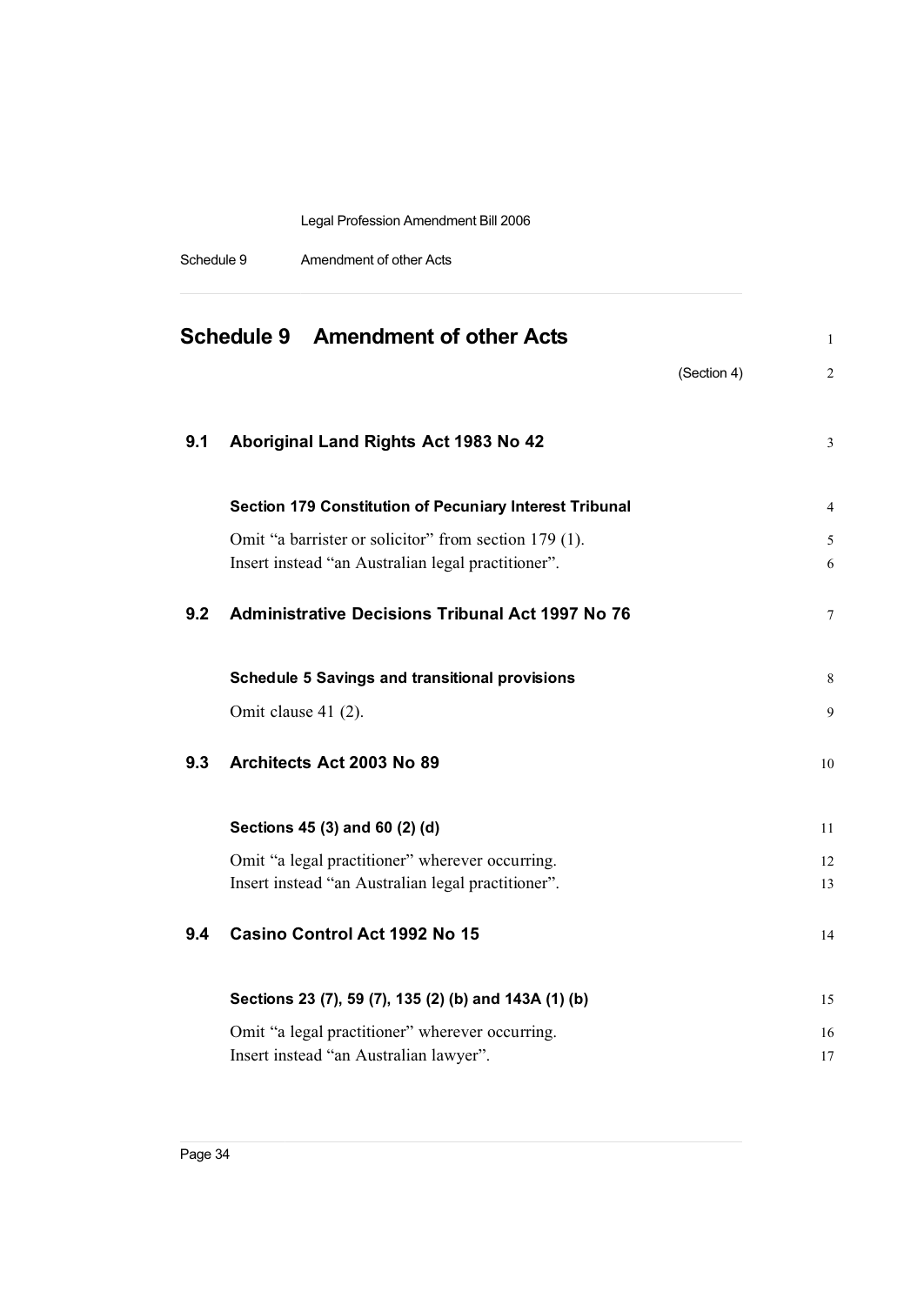Amendment of other Acts **Schedule 9** 

| 9.5   | <b>Chiropractors Act 2001 No 15</b>                                                       | $\mathbf{1}$        |
|-------|-------------------------------------------------------------------------------------------|---------------------|
| $[1]$ | Section 87 Membership of the Board                                                        | $\overline{2}$      |
|       | Omit "legal practitioner" from section 87 (2) (f).<br>Insert instead "Australian lawyer". | 3<br>$\overline{4}$ |
| $[2]$ | Section 100 Chairperson and Deputy Chairpersons of the Tribunal                           | 5                   |
|       | Omit "a legal practitioner" from section 100 (1).                                         | 6                   |
|       | Insert instead "an Australian lawyer".                                                    | 7                   |
| $[3]$ | <b>Section 100 (1)</b>                                                                    | 8                   |
|       | Omit "legal practitioners". Insert instead "Australian lawyers".                          | 9                   |
| 9.6   | <b>Health Services Act 1997 No 154</b>                                                    | 10                  |
|       | <b>Section 108 Constitution of Committee of Review</b>                                    | 11                  |
|       | Omit "a legal practitioner" from section 108 (2) (a).                                     | 12                  |
|       | Insert instead "an Australian lawyer".                                                    | 13                  |
| 9.7   | Judicial Officers Act 1986 No 100                                                         | 14                  |
|       | <b>Section 5 The Commission</b>                                                           | 15                  |
|       | Omit "a legal practitioner" from section $5(5)(a)$ .                                      | 16                  |
|       | Insert instead "an Australian legal practitioner".                                        | 17                  |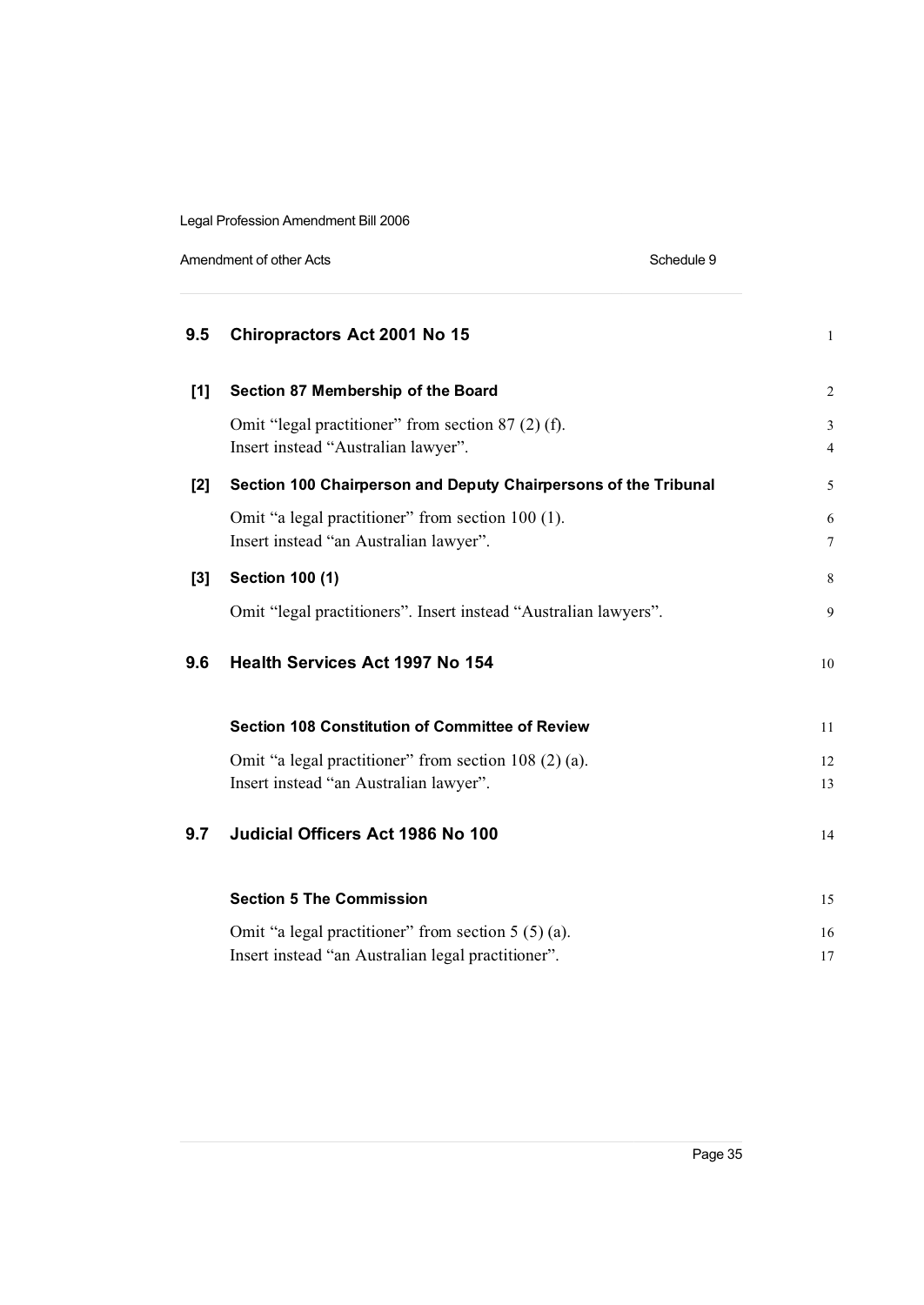| 9.8  | Law and Justice Foundation Act 2000 No 97                                                 | $\mathbf{1}$        |
|------|-------------------------------------------------------------------------------------------|---------------------|
|      | <b>Schedule 1 Constitution and procedure of Board</b>                                     | $\overline{2}$      |
|      | Omit "a legal practitioner" wherever occurring in clause $2(2)(c)$ and (d)<br>and $(4)$ . | 3<br>$\overline{4}$ |
|      | Insert instead "an Australian legal practitioner".                                        | 5                   |
| 9.9  | Law Reform Commission Act 1967 No 39                                                      | 6                   |
|      | <b>Section 3 Constitution of the Commission</b>                                           | $\tau$              |
|      | Omit "a lawyer" from section $3(3)(b)$ .                                                  | 8                   |
|      | Insert instead "an Australian legal practitioner".                                        | 9                   |
| 9.10 | <b>Local Government Act 1993 No 30</b>                                                    | 10                  |
|      | Section 488 Constitution of Pecuniary Interest and Disciplinary<br><b>Tribunal</b>        | 11<br>12            |
|      | Omit "a barrister or solicitor" from section 488 (1).                                     | 13                  |
|      | Insert instead "an Australian lawyer".                                                    | 14                  |
| 9.11 | Medical Practice Act 1992 No 94                                                           | 15                  |
|      | <b>Section 130 Membership</b>                                                             | 16                  |
|      | Omit "a barrister or solicitor" from section 130 (2) (b).                                 | 17                  |
|      | Insert instead "an Australian lawyer".                                                    | 18                  |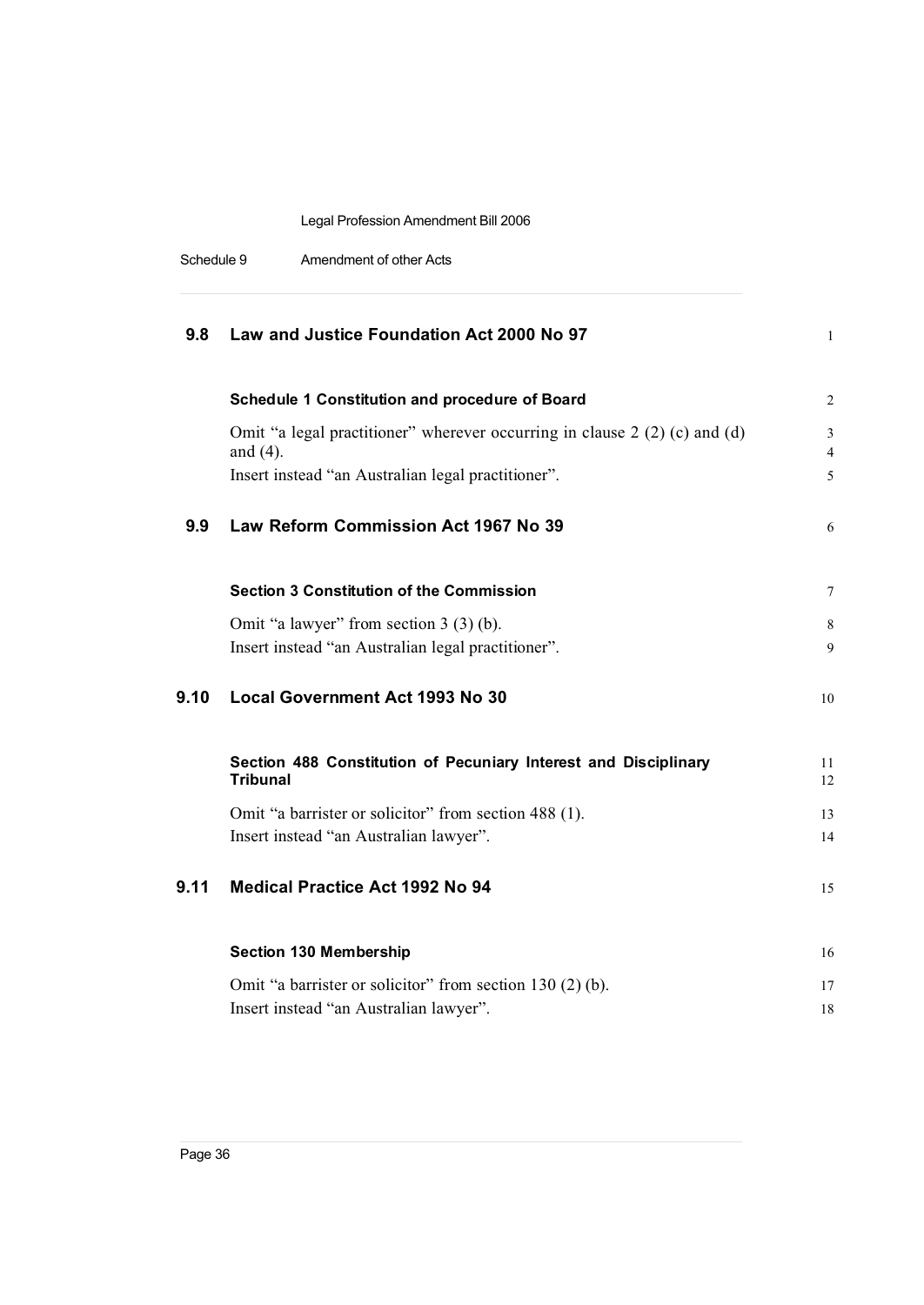Amendment of other Acts **Schedule 9** 

| 9.12  | Mental Health Act 1990 No 9                                                                                                         | $\mathbf{1}$        |
|-------|-------------------------------------------------------------------------------------------------------------------------------------|---------------------|
| [1]   | Section 253 Additional provisions relating to members                                                                               | $\overline{2}$      |
|       | Omit "barristers and solicitors" from section 253 (1)(a).<br>Insert instead "Australian lawyers".                                   | 3<br>$\overline{4}$ |
| [2]   | Section 264 Composition of the Tribunal generally                                                                                   | 5                   |
|       | Omit "a barrister or solicitor" from 264 (a).<br>Insert instead "an Australian lawyer".                                             | 6<br>7              |
| $[3]$ | Section 264 (c)                                                                                                                     | 8                   |
|       | Omit "a barrister, solicitor". Insert instead "an Australian lawyer".                                                               | 9                   |
| [4]   | Section 265 Composition of the Tribunal for dealing with forensic<br>patients                                                       | 10<br>11            |
|       | Omit "a psychiatrist or a barrister or solicitor" from section 265 (c).<br>Insert instead "an Australian lawyer or a psychiatrist". | 12<br>13            |
| [5]   | Section 270 Chairperson and votes of members                                                                                        | 14                  |
|       | Omit "a barrister or solicitor, as the case may be," from section 270 (a).<br>Insert instead "an Australian lawyer".                | 15<br>16            |
| [6]   | Schedule 4, clause 1 (2) (a) and Schedule 6, clause 1 (1)                                                                           | 17                  |
|       | Omit "a legal practitioner" wherever occurring.<br>Insert instead "an Australian lawyer".                                           | 18<br>19            |
| [7]   | Schedule 6 Provisions relating to members of the Tribunal                                                                           | 20                  |
|       | Omit "a barrister or a solicitor" from clause 1 (2).<br>Insert instead "an Australian legal practitioner".                          | 21<br>22            |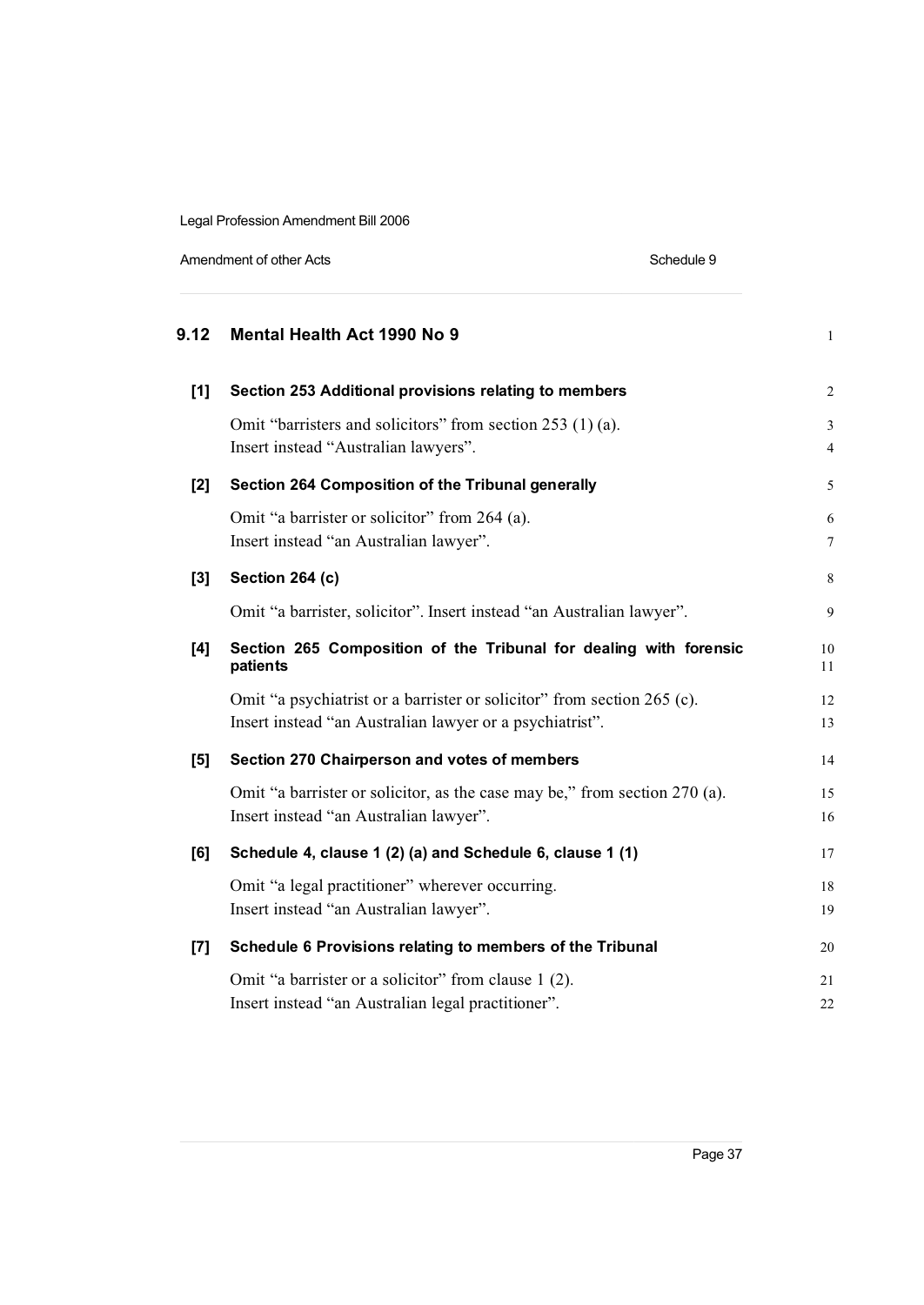| Schedule 10 | Amendment of Legal Profession Regulation 2005 |
|-------------|-----------------------------------------------|
|             |                                               |

|       |                    | <b>Schedule 10 Amendment of Legal Profession</b><br><b>Regulation 2005</b>                                                                                                                                                                   | $\mathbf{1}$<br>$\overline{2}$ |
|-------|--------------------|----------------------------------------------------------------------------------------------------------------------------------------------------------------------------------------------------------------------------------------------|--------------------------------|
|       |                    | (Section 5)                                                                                                                                                                                                                                  | 3                              |
| $[1]$ |                    | <b>Clause 24 Restriction on advertising personal injury services</b>                                                                                                                                                                         | $\overline{4}$                 |
|       |                    | Omit "100 penalty units" from clause 24 (1).<br>Insert instead "200 penalty units".                                                                                                                                                          | 5<br>6                         |
| $[2]$ |                    | <b>Clause 34 Restrictions on personal injury advertisements</b>                                                                                                                                                                              | $\tau$                         |
|       |                    | Omit "100 penalty units" wherever occurring.<br>Insert instead "200 penalty units".                                                                                                                                                          | 8<br>9                         |
| $[3]$ | <b>Clause 110A</b> |                                                                                                                                                                                                                                              | 10                             |
|       |                    | Omit the clause. Insert instead:                                                                                                                                                                                                             | 11                             |
|       | 110A               | Interest on unpaid legal costs-section 321 (4) (b) of the Act                                                                                                                                                                                | 12                             |
|       |                    | (1) This clause is made for the purposes of section $321$ (4) (b) of<br>the Act and prescribes the rate of interest in excess of which a<br>law practice may not charge interest under section 321 of the<br>Act or under a costs agreement. | 13<br>14<br>15<br>16           |
|       |                    | (2) The rate for the period commencing with 1 October 2005 and<br>ending immediately before the date of commencement of<br>subclause $(3)$ is 9%.                                                                                            | 17<br>18<br>19                 |
|       |                    | The rate for the period commencing with the date of<br>(3)<br>commencement of this subclause is the rate that is equal to the<br>Cash Rate Target as at the relevant date, increased by<br>2 percentage points.                              | 20<br>21<br>22<br>23           |